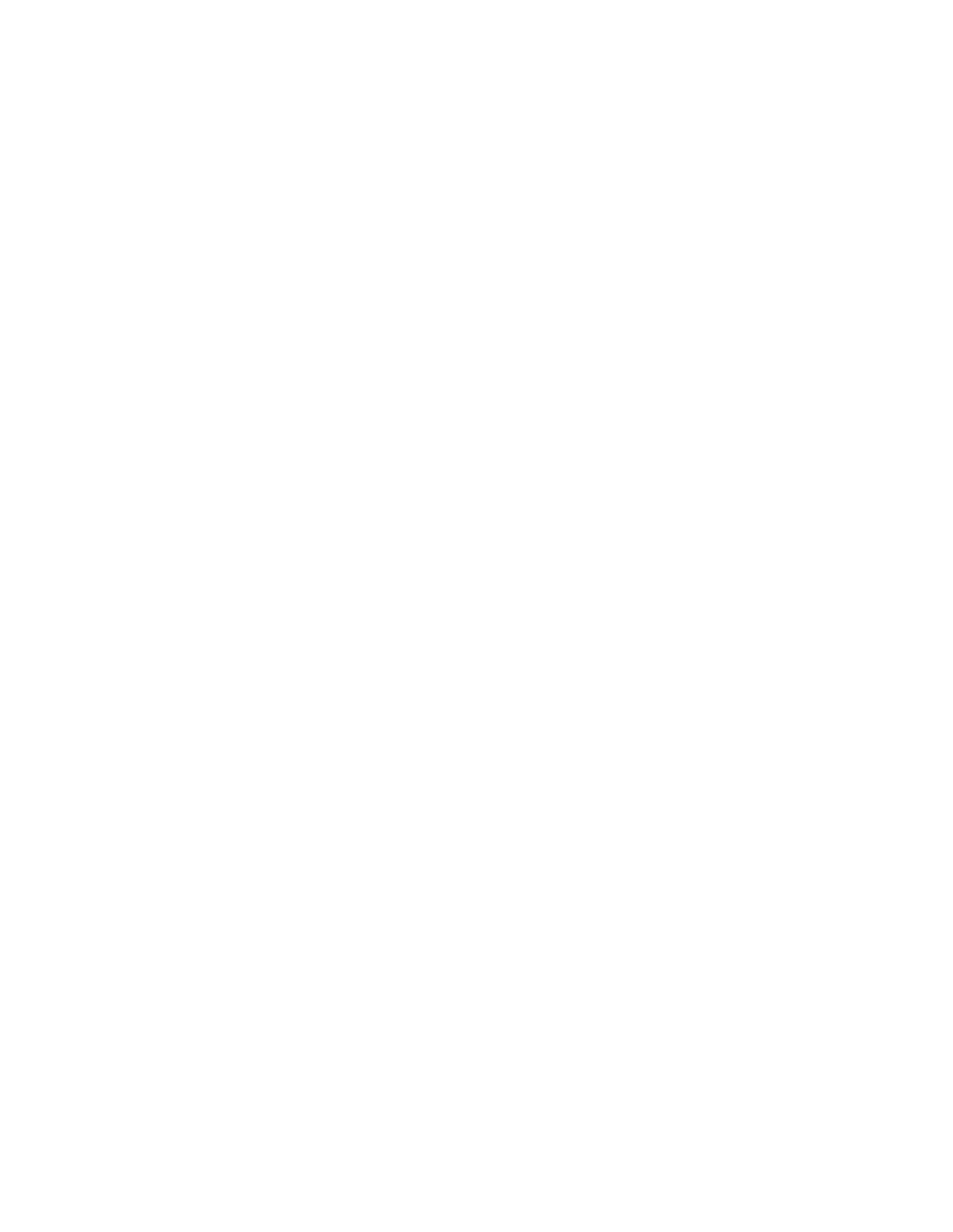# **PIVOTAL EVENTS IN THE HISTORY OF GREAT LAKES FISHERIES: THE EFFECTS OF ENVIRONMENTAL, SOCIAL, AND TECHNOLOGICAL CHANGES**

Kristen T. Holeck and Edward L. Mills

College of Agriculture and Life Sciences Department of Natural Resources Cornell University Biological Field Station 900 Shackelton Point Rd. Bridgeport, NY, 13030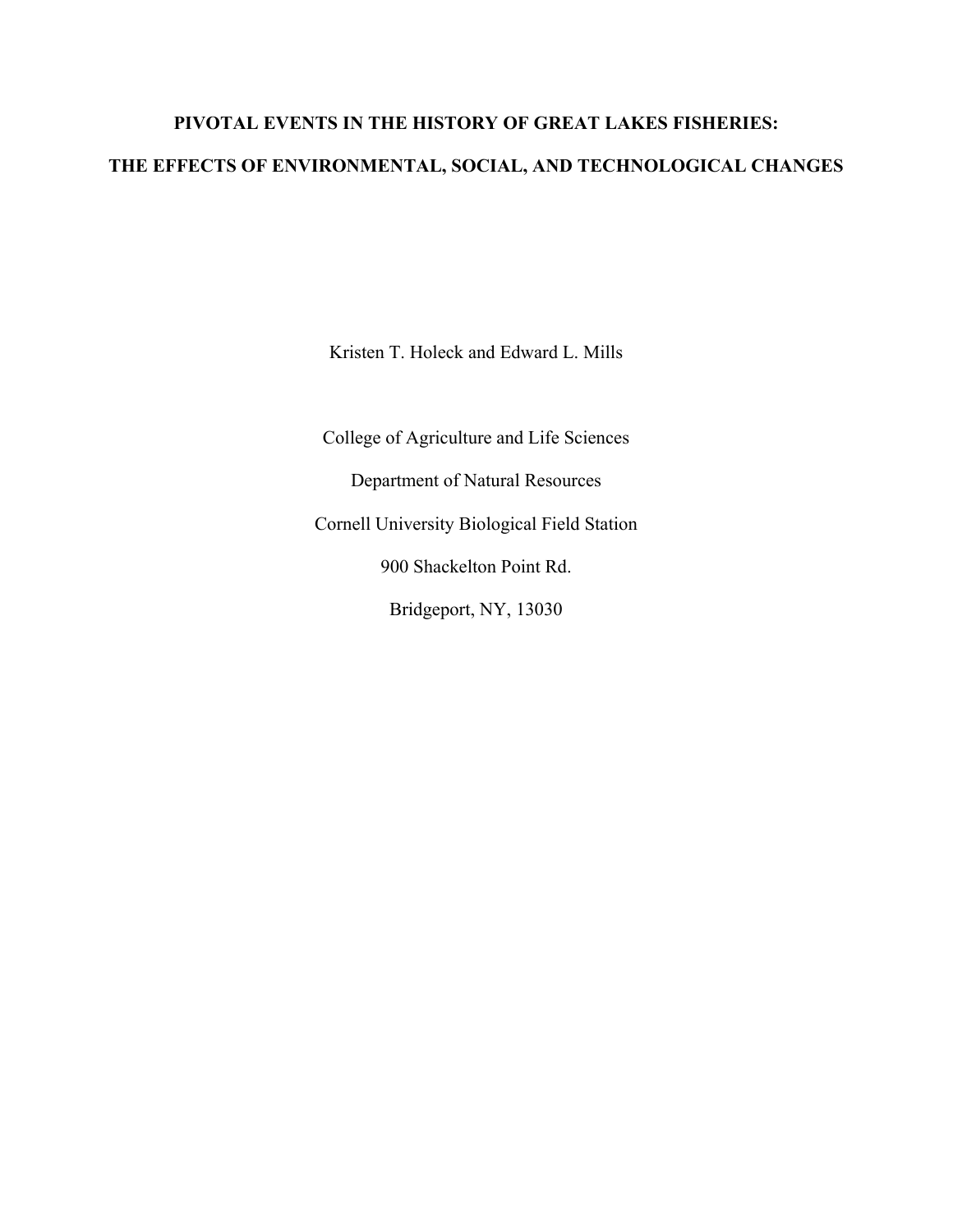**Abstract.** Key socio-political decisions and environmental changes have shaped the history of the Laurentian Great Lakes since before the turn of the  $19<sup>th</sup>$  century. Fishery exploitation (due to an unregulated commercial fishery), cultural eutrophication (due to deforestation, agricultural development, and population expansion), erosion and siltation, tributary and shoreline restructuring (through construction of dams, canals, and shoreline development), toxic substances, and establishment of nonindigenous species (NIS) have all had profound impacts on the ecology of each of the Great Lakes. We constructed timelines of pivotal events for each of the Great Lakes from the late 1700s to present based on findings in the published literature. The most recent events were compiled from published and unpublished SCOL II manuscripts for each of the Great Lakes. The timelines provide a powerful comparative tool for which one can assess the socio-political and environmental influences on the ecology of Great Lakes ecosystems.

keywords: Great Lakes, pivotal historical events, fisheries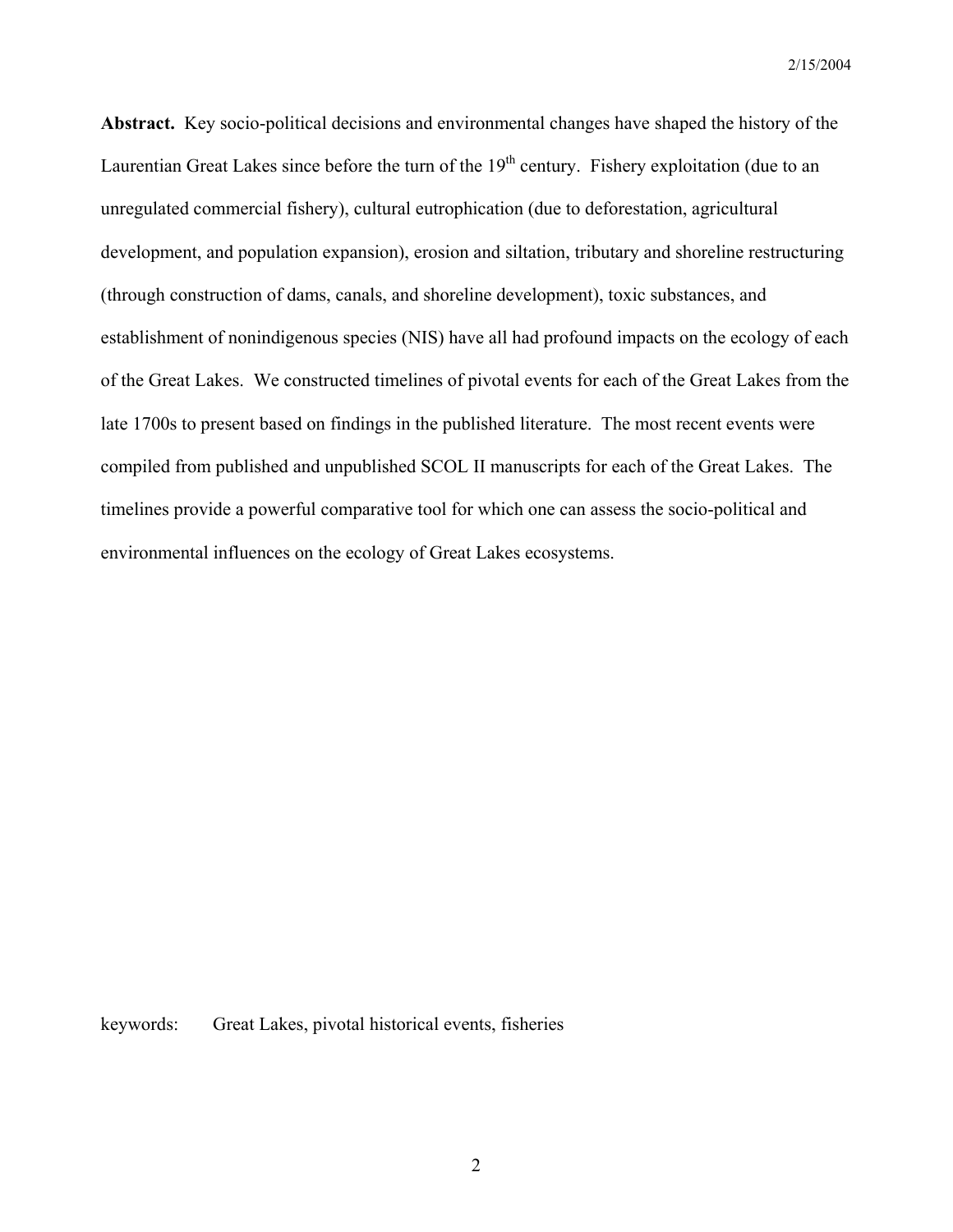## **Introduction**

The Laurentian Great Lakes have experienced numerous ecological changes since their formation 10,000 years ago. However, the major perturbations they have experienced in the past 200 years have been entirely anthropogenic. Establishment of nonindigenous species (NIS), overfishing, and habitat degradation have each had varying degrees of impact on the ecology and fish community of each lake. Recent compilations have used timelines to illustrate events affecting the Great Lakes. Jude and Leach (1999) constructed a timeline divided into compartments for each of the five lakes showing arrival of NIS, increases and declines (sometimes to extirpation) of major fish species, and application of sea lamprey larvicide. Dann and Schroeder (2003) outlined social, technological, and environmental factors influencing Great Lakes fisheries. A timeline included with their report showed a breakdown of these factors within five time periods and the resulting changes in the fisheries. We sought to integrate and expand upon the works of Jude and Leach (1999) and Dann and Schroeder (2003) by creating tables of important events for each Great Lake, a table of socio-political events affecting all the lakes, and a timeline showing what we believe to be the most critical events affecting Great Lakes fish communities. It is hoped that the tables and timeline will provide a powerful comparative tool for evaluating past, current, and future influences of social, technological, and environmental changes on the ecology of Great Lakes ecosystems.

#### **Methods**

We developed timelines of pivotal events for each of the Great Lakes from the late 1700s to present by performing a literature search and compiling a chronological listing of events affecting each lake ecosystem. Much of the lake-specific information pertaining to the last 30 years was obtained from published manuscripts for Lake Ontario (Mills et al. 2003) and Michigan (Madenjian et al. 2002), a manuscript in preparation for Lake Superior (Bronte et al. 2004), and books for Lake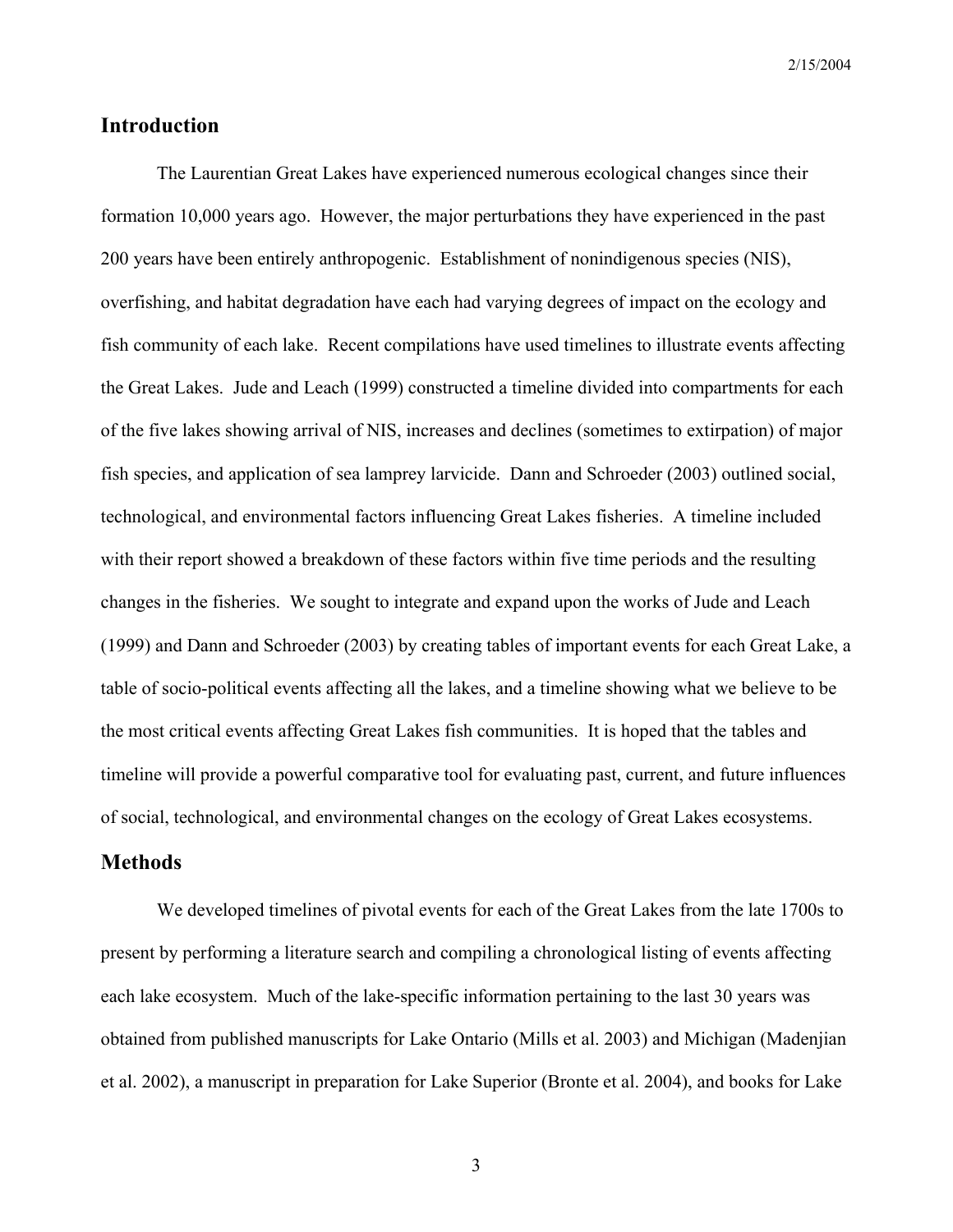Erie (Munawar et al. 1999) and Lake Huron (Munawar et al. 1995). In addition, we constructed a table of socio-political events affecting all the Great Lakes, and a timeline that categorizes the most significant events based on the following three critical factors that have impacted Great Lakes fisheries: NIS introductions, overfishing, and habitat degradation. Socio-political decisions are included as a separate category to show the contrast in time of occurrence between negative events and institution of corrective measures.

#### **Pivotal Events**

Pivotal events affecting the fish communities of Lake Ontario (Table 1), Lake Erie (Table 2), Lake Huron (Table 3), Lake Michigan (Table 4), and Lake Superior (Table 5), include the decimation of lake trout populations due to commercial fishing, the destruction of spawning habitat due to watershed development, and the establishment of sea lamprey, alewife, and zebra mussel. However, the timing and degree to which each lake has been and continues to be affected by each event have varied greatly (Figure 1). For example, cultural eutrophication had early and severe effects on the Lake Ontario salmonid fish community, and problems were exacerbated by sea lamprey parasitism and overfishing. However, Lake Superior never experienced the same degree of nutrient loading as the lower lakes. Overfishing combined with the eventual establishment of sea lamprey were largely responsible for decreases in fish populations in Lake Superior, and similar declines had occurred decades earlier in the lower lakes. Alternatively, Wells and McLain (1973), in examining fish communities in Lake Michigan from 1880-1970, concluded that the invasion by sea lamprey and alewife between 1930 and 1950 had a greater effect on fish communities overall than either eutrophication or overfishing. We consider basin-wide development to be the primary factor in water quality and habitat degradation, with different degrees of overfishing and NIS invasion combining to elicit an overall negative effect on the fishery of each lake.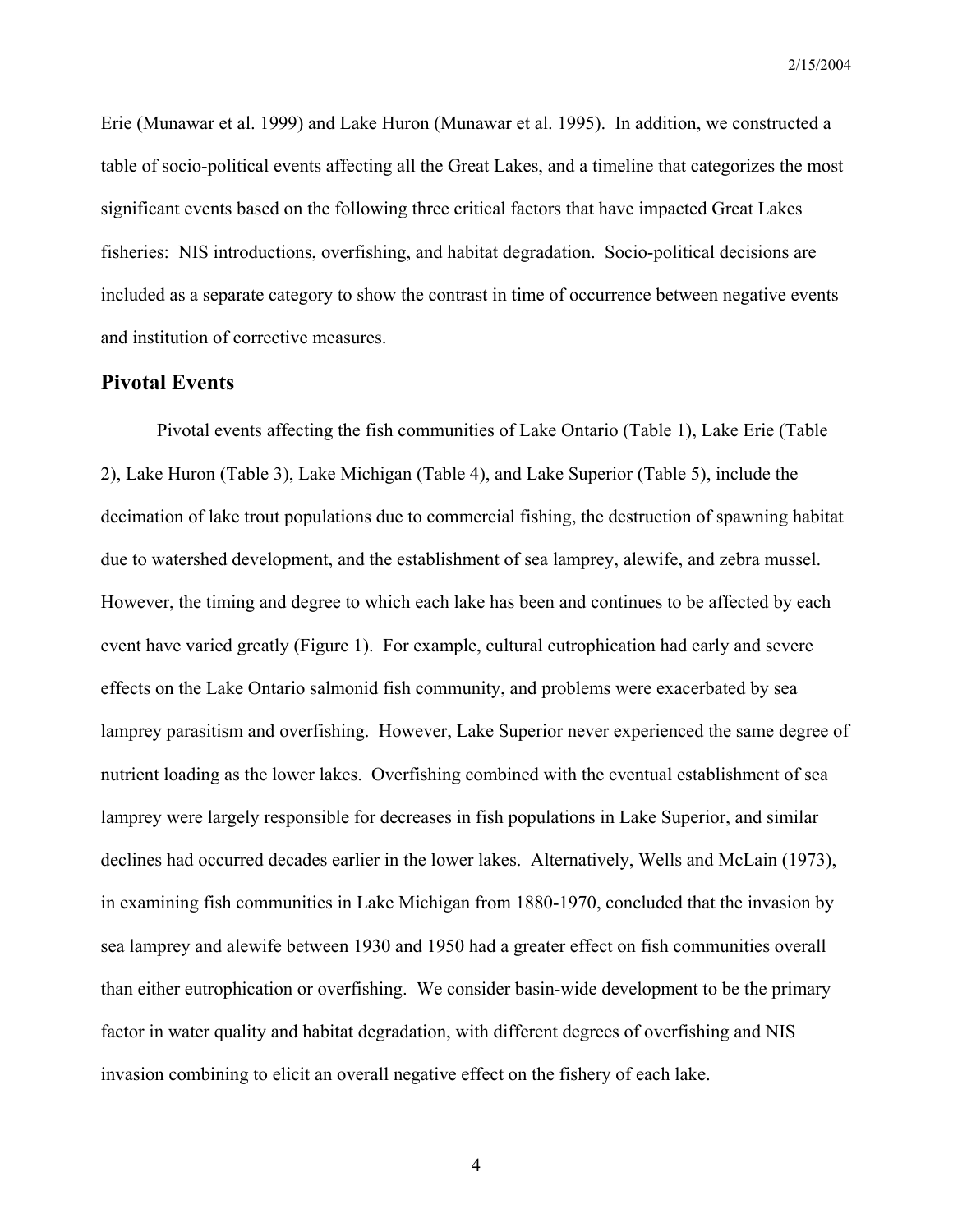*Canal construction, ballast water and the link to NIS.* Construction of the Erie and Welland canals and the St. Lawrence Seaway have factored heavily in the proliferation of NIS throughout the Great Lakes. Coincident with the construction of the Erie Canal, which connected Lake Ontario to the Atlantic coast, was the arrival of two marine species, alewife (*Alosa pseudoharengus*) and sea lamprey (*Petromyzon marinus*), both of which ultimately established in all of the Great Lakes. The construction of the Welland Canal provided access to the upper lakes and effectively removed Niagara Falls as a natural barrier to the dispersal of NIS already present in Lake Ontario. Sea lamprey were established in all the lakes by the mid-1940s and quickly began devastating lake trout populations. The alewife invasion was complete shortly thereafter. Alewife replaced native forage fish (primarily coregonids) and negatively affected native lake trout and other fishes. The St. Lawrence Seaway, completed in 1959, provided access to the upper lakes by ocean-going vessels whose ballast water carried NIS from around the globe. The arrival and dispersal of the zebra mussel (*Dreissena polymorpha*) and many other organisms have been attributed to the ship vector (Mills et al. 1993a, Ricciardi 2001)

*Overfishing.* The establishment of European settlers in the basin ushered the beginning of overfishing in the mid-1800s. Growing demand for fish resulted in greater fishing effort and technological advancements in gear. The onset of the depletion of native fish stocks was not always evident since commercial catches remained stable or increased with improvements in gear. Atlantic salmon (present only in Lake Ontario) was the first casualty of an intensive commercial fishery, with stocks collapsing by 1840 (Christie 1973). Other species severely affected by overfishing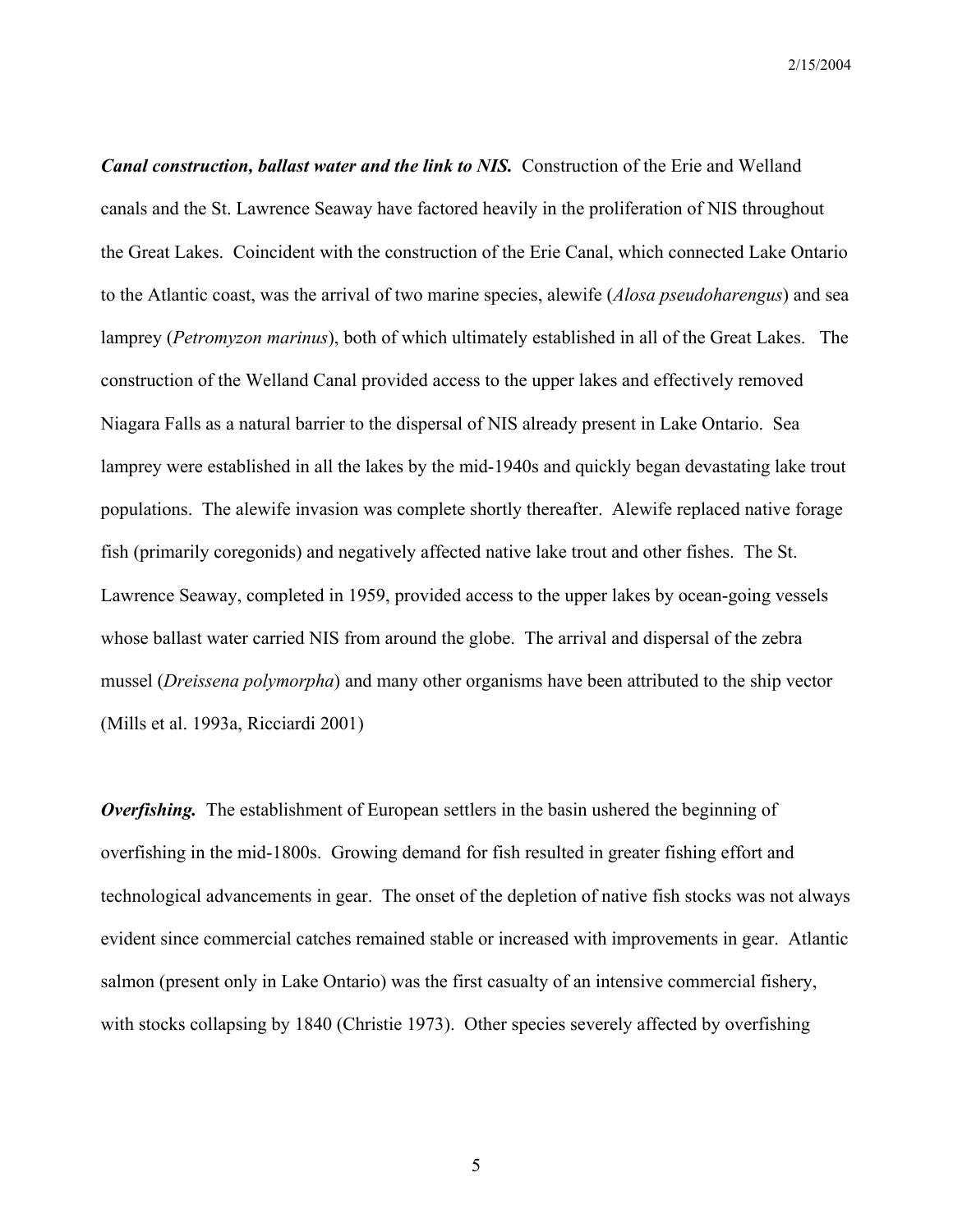include lake trout, lake whitefish, and lake herring, all of which have suffered declines in each lake at various times from the late 1800s through the 1970s (see Jude and Leach 1999; Table 23.3).

*Habitat Degradation.* Loss of fish habitat began with modifications to watershed drainage in the Great Lakes basin. Sawmill wastes and erosion resulting from deforestation and agricultural development destroyed spawning areas through increased sedimentation. Access to spawning habitat decreased with the construction of dams and development of shoreline areas. As a result, fish were concentrated in downstream areas where they were more vulnerable to harvest. Pollution began with the discharge of human wastes from growing cities and settlements. Nutrient loading through phosphorus inputs from the watershed and introduction of toxic substances from industries soon followed as major contributors to water quality degradation.

*Socio-political influences.* Several socio-political events have helped shape the history of all the Great Lakes (Table 6). In 1783, the Treaty of Paris established the boundary between the United States and British North America. The end result, a division of Great Lakes waters between two countries and eventually eight states (Bogue 2000), often made it difficult and sometimes impossible to regulate the commercial fishery. The International Joint Commission (IJC), established in 1909, was the first agency with the authority to investigate, offer recommendations, and make decisions on management issues relating to both U.S. and Canadian waters. The IJC's investigation of water quality problems in the mid 1960s led to the Great Lakes Water Quality Agreements (GLWQA) of 1972 and 1978. These agreements set permissible phosphorus loadings to each of the lakes and were instrumental in reversing the eutrophication process. The ratification of the 1955 Convention of Great Lakes Fisheries and formation of the Great Lakes Fishery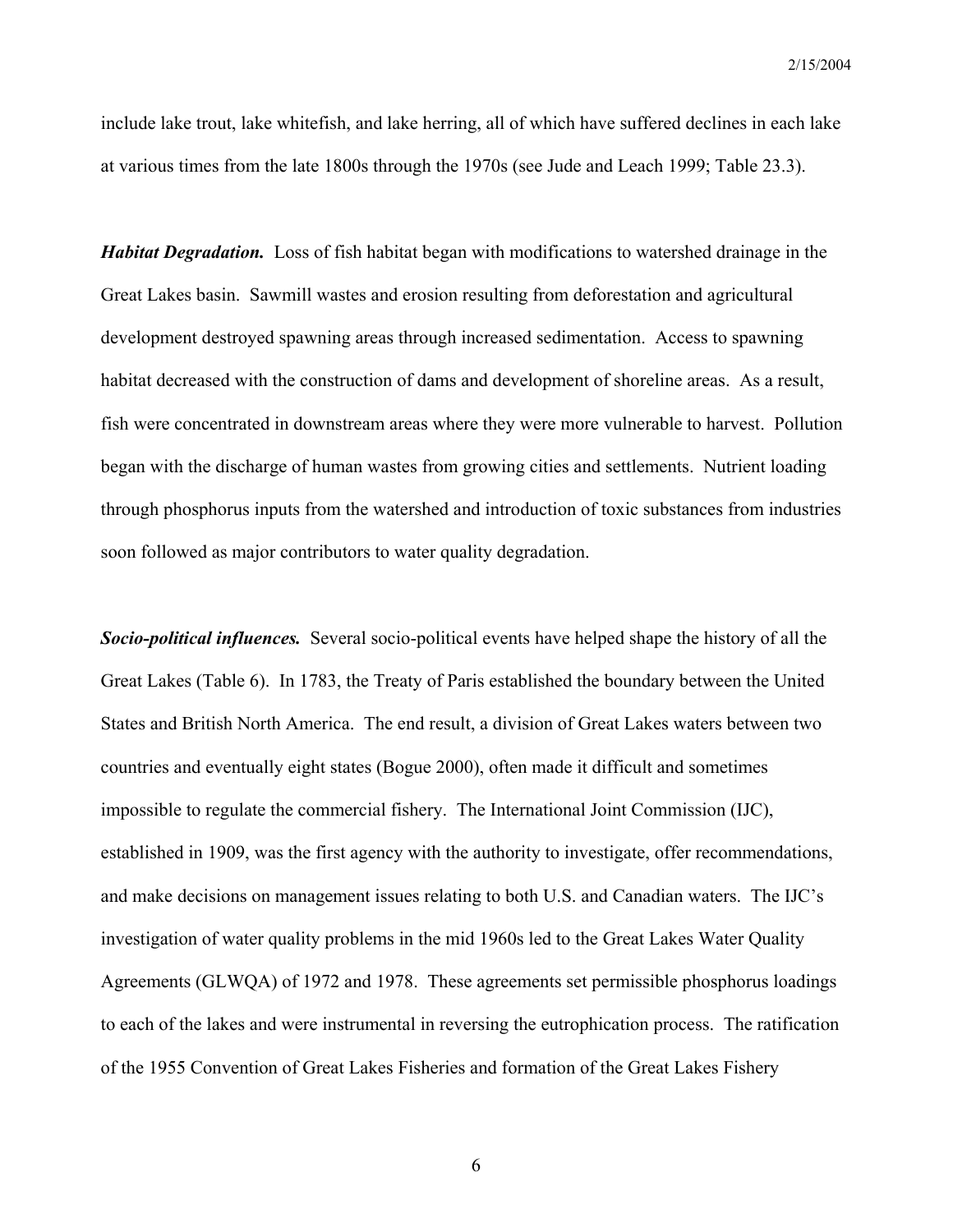Commission (GLFC) provided a mechanism for fisheries rehabilitation initially through sea lamprey control, and more recently through coordination of research activities and regulatory efforts. Symposia supported by the GLFC have centered on key management issues and have given the opportunity for sharing of scientific advancements (see Table 6). The objective of the first symposium on Salmonid Communities in Oligotrophic Lakes (SCOL)(1971)(Loftus and Regier 1972) was to elucidate the effects of fisheries exploitation, cultural eutrophication, and NIS introductions on fish communities, with an emphasis on salmonines and coregonines. The Percid International Symposium (PERCIS)(1976)(Colby 1977) followed the SCOL model with an emphasis on percid communities. Next came the Stock Concept International Symposium (STOCS)(1980)(Berst and Simon 1981), with a focus on the concept that fish species are divided into distinct subpopulations or stocks that are affected individually by eutrophication, exploitation, and NIS introductions. STOCS was followed by the Assessment of Stocks and Prediction of Yield Symposium (ASPY)(1985)(Spangler et al. 1987), the emphasis of which was to gain a better understanding of the factors influencing the rate and direction of the rehabilitation process in the Great Lakes.

### **Discussion**

Pivotal Great Lakes policy events associated with the GLWQA and control of sea lamprey have had a profound positive influence on improved water quality and restoring native lake trout. However, many challenges to maintain the integrity of the Great Lakes remain and we can only hope that future pivotal events and policy decisions will lead to reductions in new NIS, lessen the potential for 'ecological surprises', and greater sensitivity of user publics regarding the connection between a quality Great Lakes environment and the economic health of the region.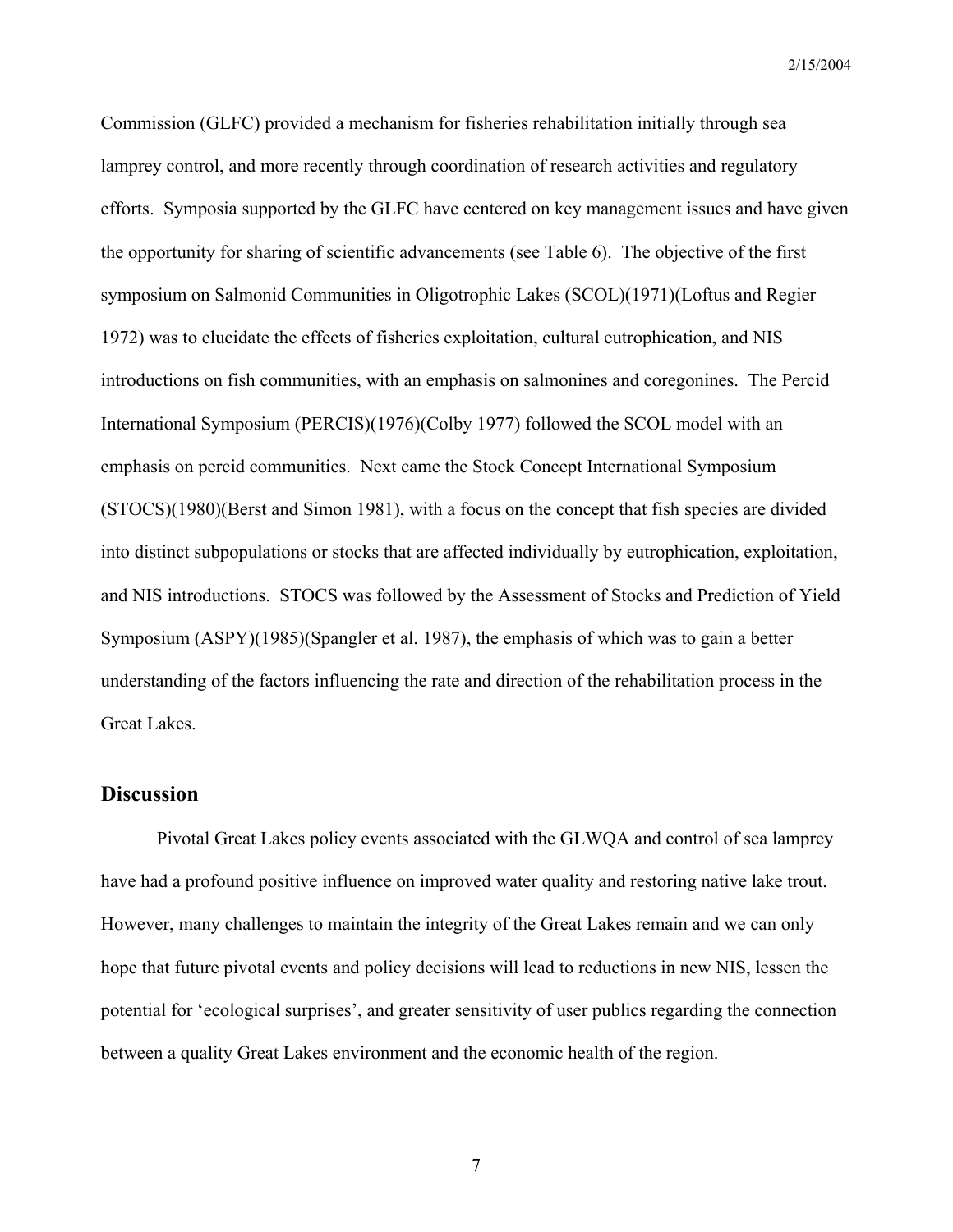#### **Fisheries Management and Ecosystem Health: Pivotal Policies**

Jude and Leach (1999) listed ecosystem rebirth, management plans, recovery of native stocks, salmonine stocking programs, and control of nutrient and toxic substances as the successes in the recent history of Great Lakes fisheries. Water quality standards established under agreements between the United States and Canada were perhaps the greatest 'policy implementation' to positively affect the Great Lakes in the past 30 years. Under the GLWQA (1972) both governments agreed to reduce phosphorus inputs to the lakes. The GLWQA was amended in 1978 to include the goal of reducing toxic contaminant loads. Implementation of these policies has resulted in decreased phosphorus loads and improved water clarity in all the Great Lakes.

The formation of the GLFC in 1955 established a framework for sea lamprey control in the Great Lakes. Sea lamprey entered the upper Great Lakes in the early 1900s and contributed to the decline of several fish species, especially lake trout, lake whitefish and chubs. A variety of control measures, such as treatment of streams with lampricide (TFM), construction of barriers, and the sterile-male-release-technique have been developed with the support and guidance of the GLFC.

Finally, the implementation of ship ballast water exchange (BWE) has met with mixed success. Canada issued voluntary ballast water guidelines in 1989, and the United States followed suit in 1993 by implementing mandatory regulations (United States Coast Guard 1993). This legislation, specific to the Great Lakes, mandates that ocean-going vessels with declarable ballast water on board (BOB) to conduct open-ocean ballast exchange if the water is to be subsequently discharged within the Great Lakes system; post-exchange, ballast water must possess a salinity of no less than 30 parts per thousand (Locke et al. 1991, 1993; United States Coast Guard 1993). The premise behind ballast water exchange is that most freshwater organisms resident in ballast tanks would be purged while the remaining organisms would be killed by osmotic stress. The enacted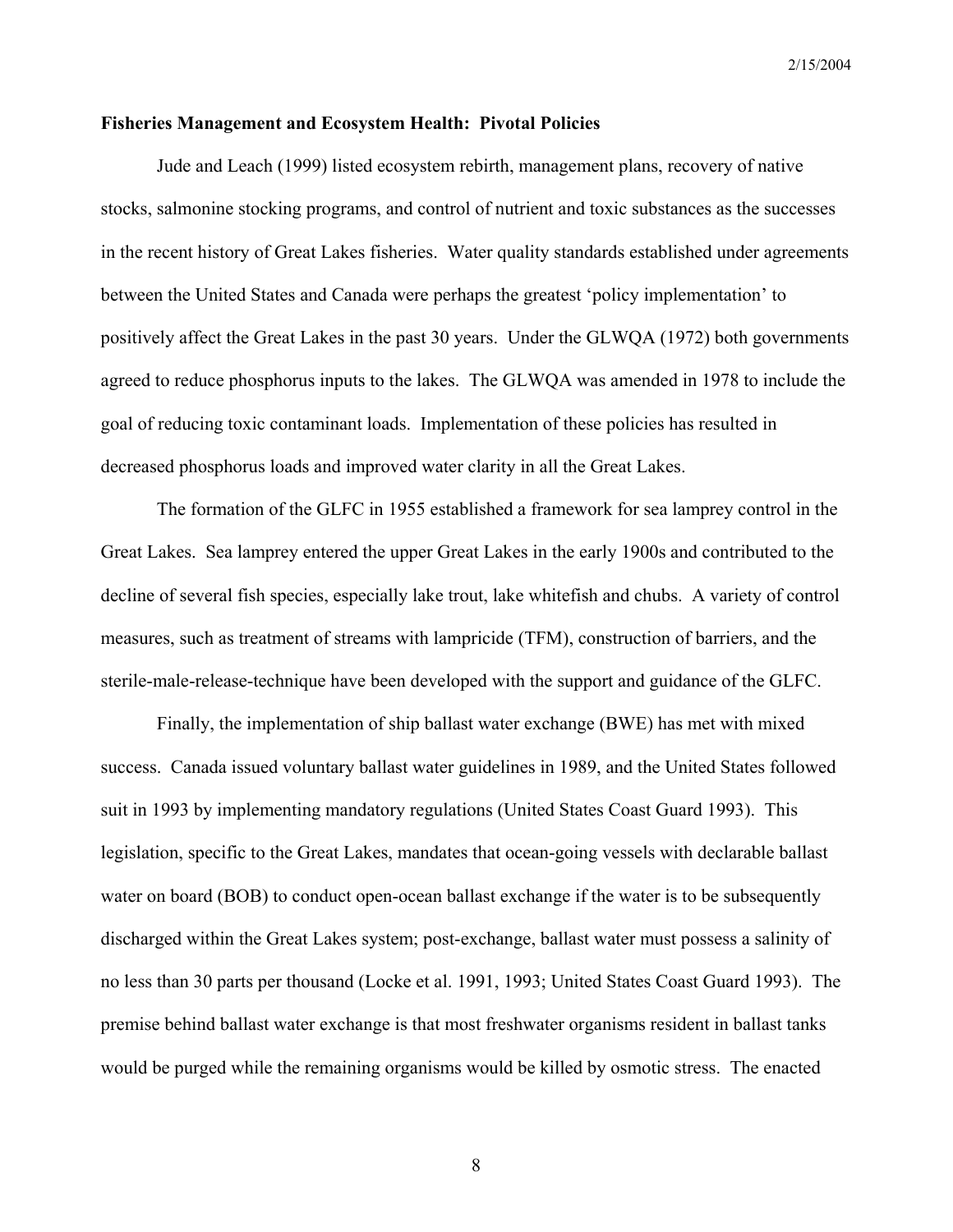legislation represents the most prescriptive ballast water law in the world, yet has fallen short in sufficiently protecting Great Lakes waters from new invasions.

#### **Fisheries Management and Ecosystem Health: Future Challenges**

*Introduced species, disease outbreaks, global warming, and improved water quality: synergistic relationships.* The introduction of NIS will be a continual management challenge in the coming years. Although ballast water exchange (BWE) laws were a step in the right direction, ships that arrive in the Great Lakes with no ballast on board (NOBOBs) currently pose the greatest introduction hazard (Colautti et al. 2003). These ships contain residual ballast water and sediment that can harbor NIS. In fact, most of the species discovered since the implementation of BWE have been euryhaline, benthic organisms or species with resting stages which possess the ability to tolerate the harsh conditions in the ballast tanks of NOBOB vessels. Since completion of the St. Lawrence Seaway in 1959, 73% of NIS introductions have been attributed to the release of ballast water from transoceanic ships (Grigorovich et al. 2003a). Other potential vectors of NIS to the Great Lakes include escape from aquaculture (Duggan et al. 2003), and sale of live species in retail pet, aquarium or bait fish stores. Some or all of these alternative vectors may pose greater risk in the future.

NIS themselves, can be vectors of invasion for parasites and disease. For example, recent outbreaks of a rare strain of avian botulism in Lakes Erie and Ontario have resulted in the deaths of thousands of loons, mergansers and gulls. Botulin toxin is apparently accumulating in the tissue of these fish-eating birds whose diets have become increasingly dominated by round goby (*Neogobius melanostomus*) – an NIS that feeds primarily on introduced zebra and quagga (*Dreissena bugensis*)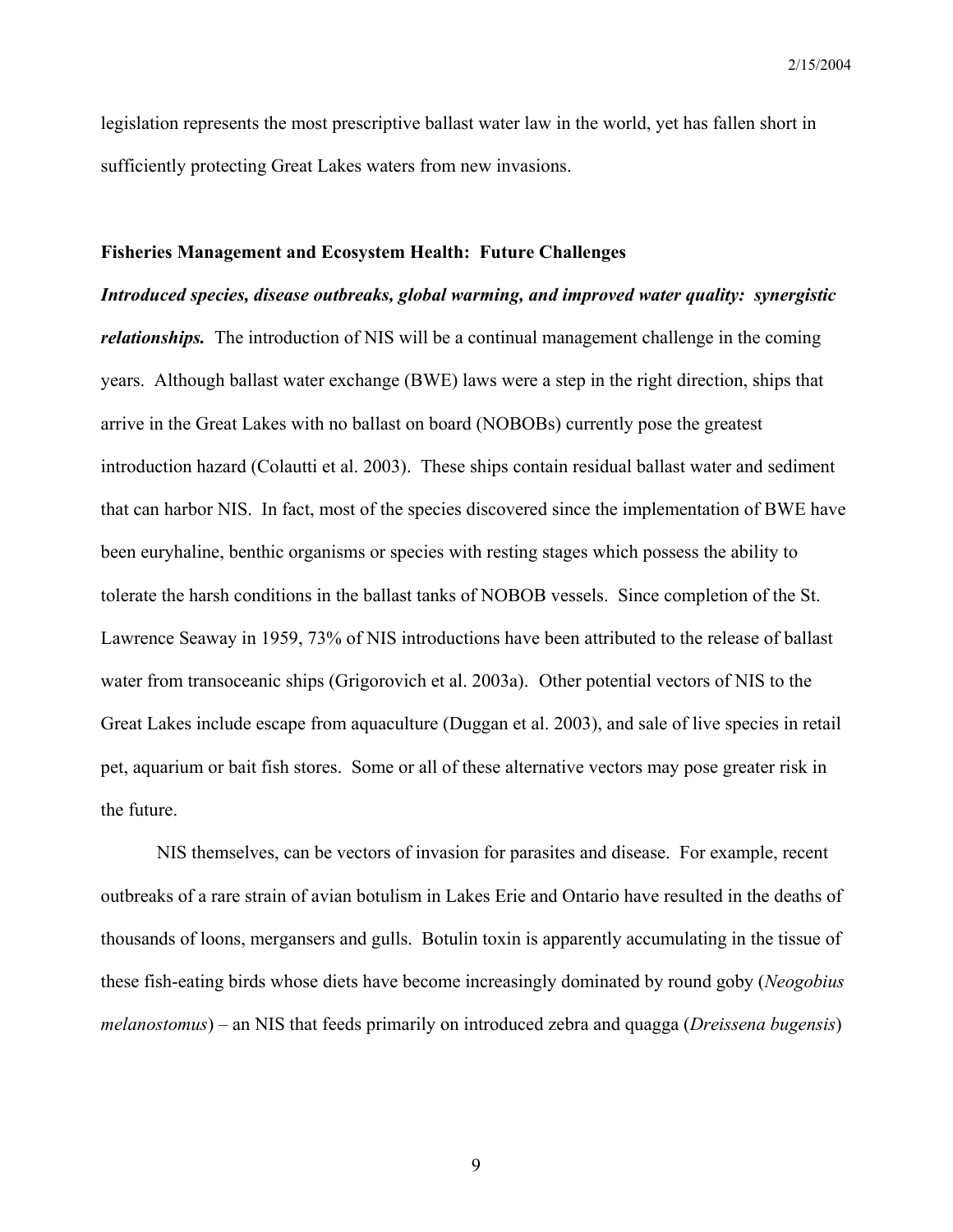mussels (Ray and Corkum 1997). These mollusks concentrate the toxin as they filter water surrounding the sediments in which the *Clostridium* bacteria reside.

Ironically, the improved water quality conditions resulting from the GLWQA may be in part responsible for the recent surge in NIS discoveries. For example, some NIS may have been introduced repeatedly by the ship vector, but remained undetected until improving environmental conditions allowed populations to become established. Global warming may also be acting in concert with improving water quality, and the impacts on fish will depend on species-specific thermal requirements and changes in thermal habitat. Rising temperatures could positively affect salmonids by increasing the habitat volume for cold-water species in well-oxygenated lakes like Lake Ontario (Magnuson et al. 1990). Alternatively, increasing water temperatures in late fall and early winter may negatively affect fish survival and emergence, notably of lake trout and lake whitefish (Casselman 1995). A small increase in water temperature may also allow current NIS to expand their ranges in the Great Lakes.

*Sustainability: Balancing public expectations with management of complex food webs.*Rising stakeholder demand and the sustainability of Great Lakes fisheries will no doubt result in future conflicts. Pivotal events in the future in association with NIS, globalization, global climate warming, limited resources, and disease outbreaks will further stress Great Lakes ecosystems, thereby hampering goals associated with the sustainability of Great Lakes fisheries. We can only hope that the lessons learned from pivotal events over the last two centuries will provide the "guiding lights" for future policy and management of Great Lakes fisheries.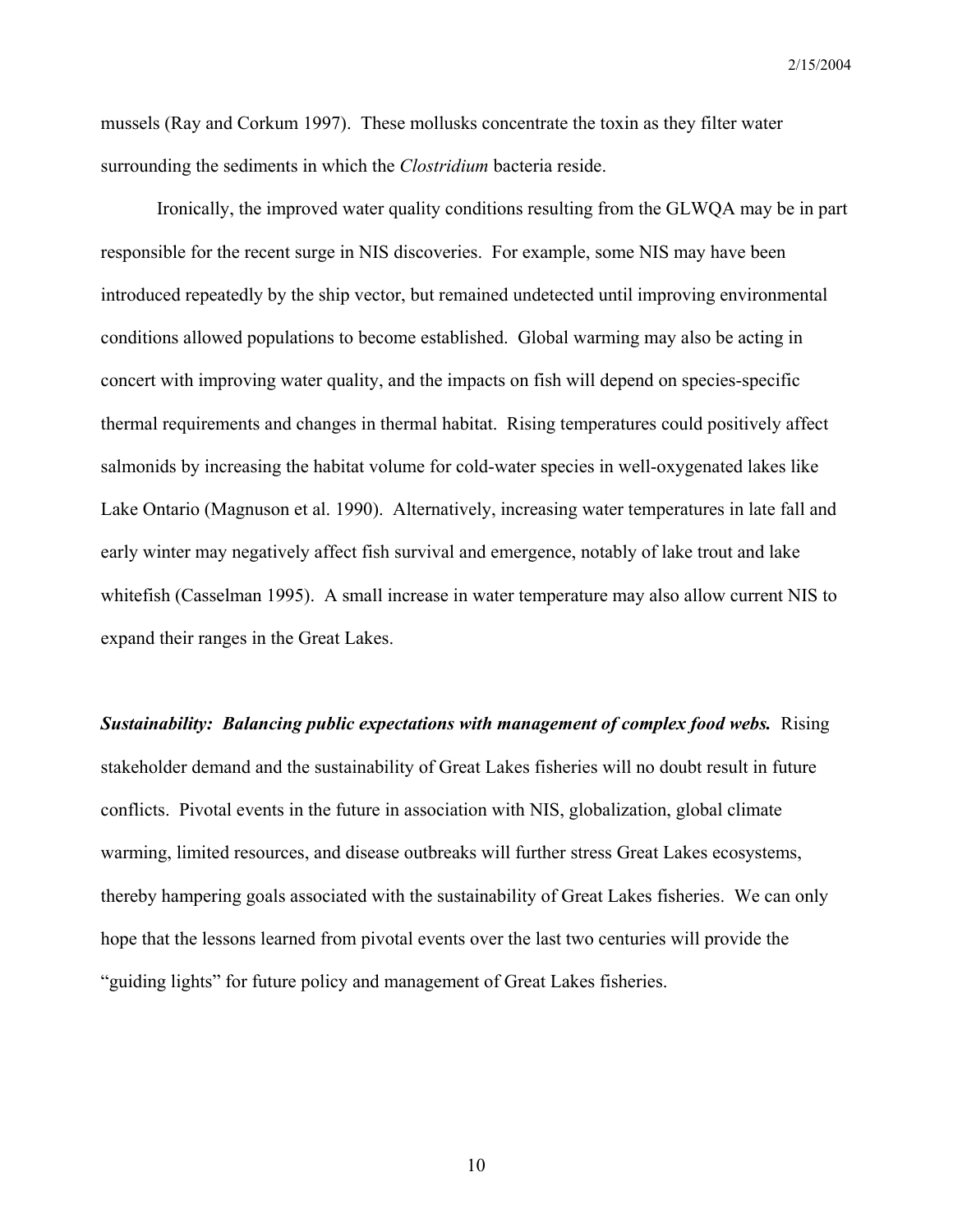## **References**

- Beeton AM. 1969. Changes in the environment and biota of the Great Lakes. *In* Eutrophication: causes, consequences, correctives. Proceedings of symposium. Nat. Acad. Sci. Washington, D.C. 661 p.
- Beeton AM, Sellinger CE, and Reid DF. 1999. An introduction to the Laurentian Great Lakes ecosystem. Pages 3-54 *in* Taylor WW and Ferreri CP (editors). Great Lakes fisheries policy and management: a binational perspective. Michigan State University Press, Lansing, Michigan.
- Berst AH and Spangler GR. 1972. Lake Huron: effects of exploitation, introductions, and eutrophication on the salmonid community. J. Fish. Res. Board Can. 29: 877-887.
- Berst AH and Spangler GR. 1973. Lake Huron: the ecology of the fish community and man's effects on it. Great Lakes Fishery Commission Technical Report No. 21.
- Berst AH and Simon RC. 1981. Introduction to the proceedings of the 1980 stock concept international symposium (STOCS). J. Fish. Res. Board Can. 38 (12).
- Bogue MB. 2000. Fishing the Great Lakes: an environmental history, 1783-1933. University of Wisconsin Press, Madison, Wisconsin.
- Bronte CR, Selgeby JH, and Swedberg DV. 1993. Dynamics of yellow perch in western Lake Superior. N. Am. J. Fish. Manage. 13: 511-523.
- Bronte CR, Ebener MP, Schreiner DR, DeVault DS, Petzold MM, Jensen DA, and Lozano SJ. 2004. Fish community change in Lake Superior, 1970-2000. Unpublished manuscript.
- Carr JF and Hiltunen JK. 1965. Changes in the bottom fauna of western Lake Erie from 1930 to 1961. Limnol. Oceanogr. 10: 551-569.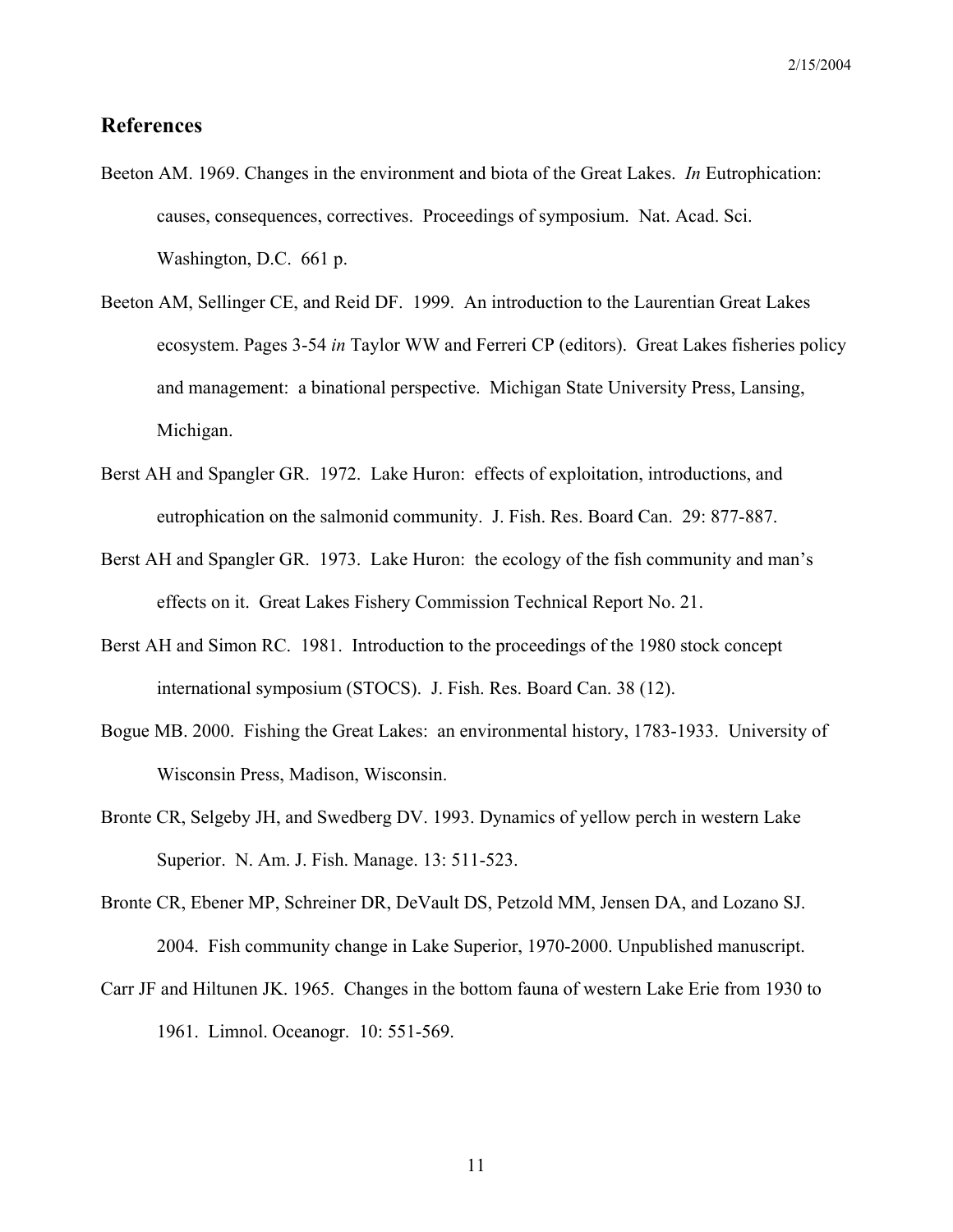- Casselman, J.M. 1995. Survival and development of lake trout eggs and fry in eastern Lake Ontario — in situ incubation, Yorkshire Bar, 1989-1993. J. Great Lakes Res. **21** (Suppl. 1): 384- 399.
- Christie WJ. 1972. Lake Ontario: effects of exploitation, introductions, and eutrophication on the salmonid community. J. Fish. Res. Board Can. 29: 913-929.
- Christie WJ. 1973. A review of the changes in the fish species composition of Lake Ontario. Great Lakes Fishery Commission Technical Report No. 23.
- Christie WJ and Spangler GR (editors). 1987. International symposium on stocks assessment and yield prediction. Can. J. Fish. Aquat. Sci. 44 (Suppl. 2): 1-501.
- Clapp DF, Schneeberger PJ, Jude DJ, Madison G, and Pistis C. 2001. Monitoring round goby (*Neogobius melanostomus*) population expansion in eastern and northern Lake Michigan. J. Gt. Lakes Res. 27:335-341.
- Colautti RI, Niimi AJ, van Overdijk CDA, Mills EL, Holeck K, MacIsaac HJ. 2003. Spatial and temporal analysis of transoceanic shipping vectors to the Great Lakes. *In* Ruiz GM, Carlton JT, Mack RN, eds. Invasion Species: Vectors and Management Strategies. Island Press, Washington, DC.
- Colby PJ. 1977. Introduction to the proceedings of the 1976 percid international symposium (PERCIS). J. Fish Res. Board Can. 34 (10).
- Cook DG and Johnson MG. 1974. Benthic macroinvertebrates of the St. Lawrence Great Lakes. J. Fish. Res. Board Can. 31: 763-782.
- Cucin D and Regier HA. 1966. Dynamics and exploitation of lake whitefish in southern Georgian Bay. J. Fish. Res. Board Can. 23: 221-274.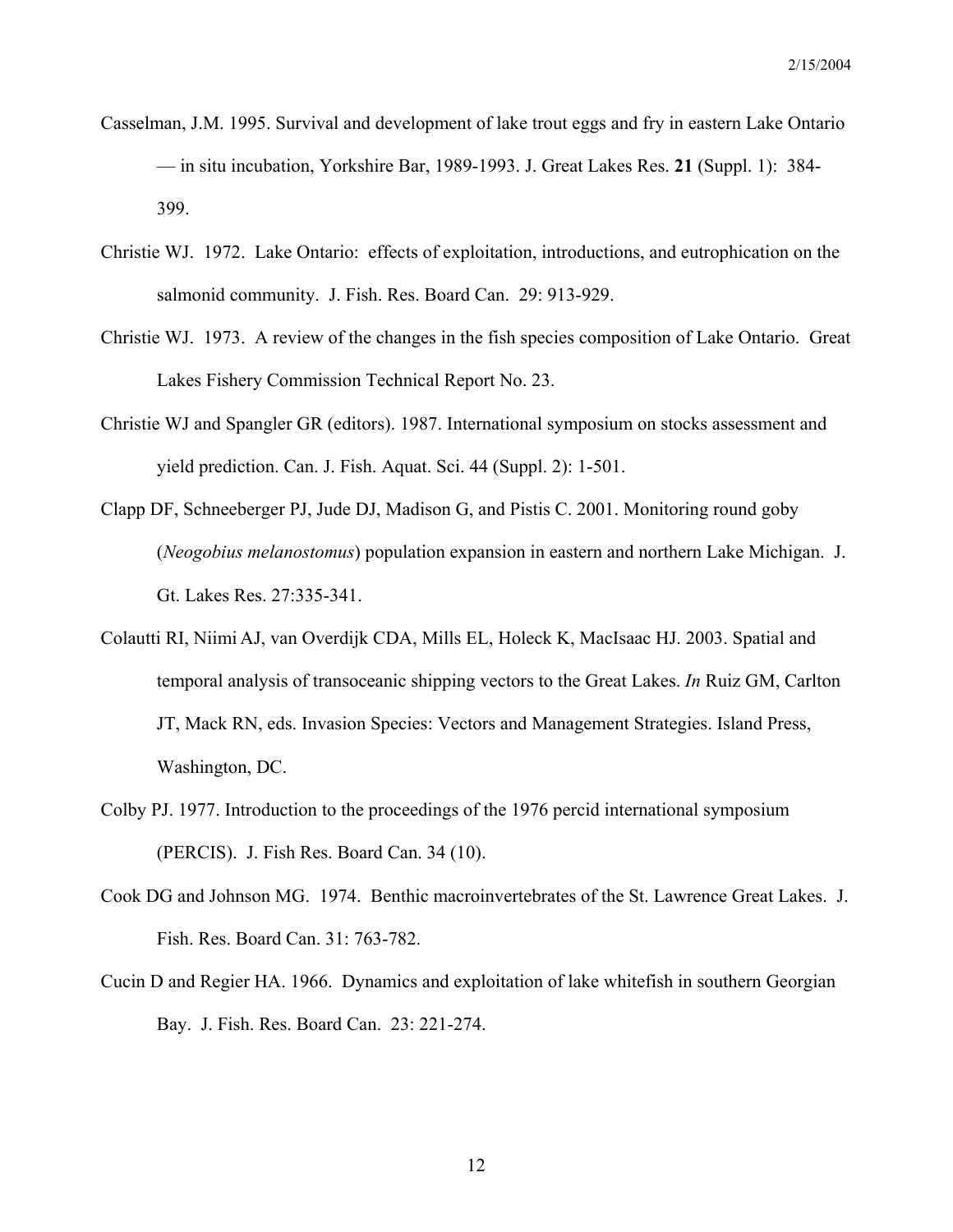- Dann SL and Schroeder BC. 2003. The Life of the Lakes: A Guide to the Great Lakes Fishery. Michigan Sea Grant. 54 pp.
- Dermott, R., Witt, J., Um, Y.M., and González, M. 1998. Distribution of the Ponto-Caspian amphipod *Echinogammarus ischnus* in the Great Lakes and replacement of native *Gammarus fasciatus*. J. Great Lakes Res. 24: 442-452.
- D'Itri F. 1988. Contaminants in selected fishes from the upper Great Lakes. Pages 51-84 *in* N.W. Schmidtke, editor. Toxic contamination in large lakes, vol. II, impact of toxic contaminants on fisheries management. Proceedings of a technical session of the world conference on large lakes. Lewis Publishers, Chelsea, Michigan.
- Dochoda MR. 1999. Authorities, Responsibilities, and Arrangements for managing fish and fisheries in the Great Lakes ecosystem. Pages 93-110 *in* Taylor WW and Ferreri CP (editors). Great Lakes fisheries policy and management: a binational perspective. Michigan State University Press, Lansing, Michigan.
- Duggan IC, Bailey SA, Colautti RI, Gray DK, Makarewicz JC, MacIsaac HJ. 2003. Biological invasions in Lake Ontario: past, present and future. *In* Munawar M, ed. State of Lake Ontario: Past, Present and Future. Backhuys Publishing, Netherlands. (in press).
- Elrod, J.H., O'Gorman, R., Schneider, C.P., Eckert, T., Schaner, T., Bowlby, J.N., and Schleen, L.P. 1995. Lake trout rehabilitation in Lake Ontario. J. Great Lakes Res. 21(Suppl. 1): 83-107.
- Grigorovich IA, Colautti RI, Mills EL, Holeck K, Ballert AG, MacIsaac HJ. 2003. Ballast-mediated animal introductions in the Laurentian Great Lakes: retrospective and prospective analyses. Canadian Journal of Fisheries and Aquatic Sciences 60: 740-756.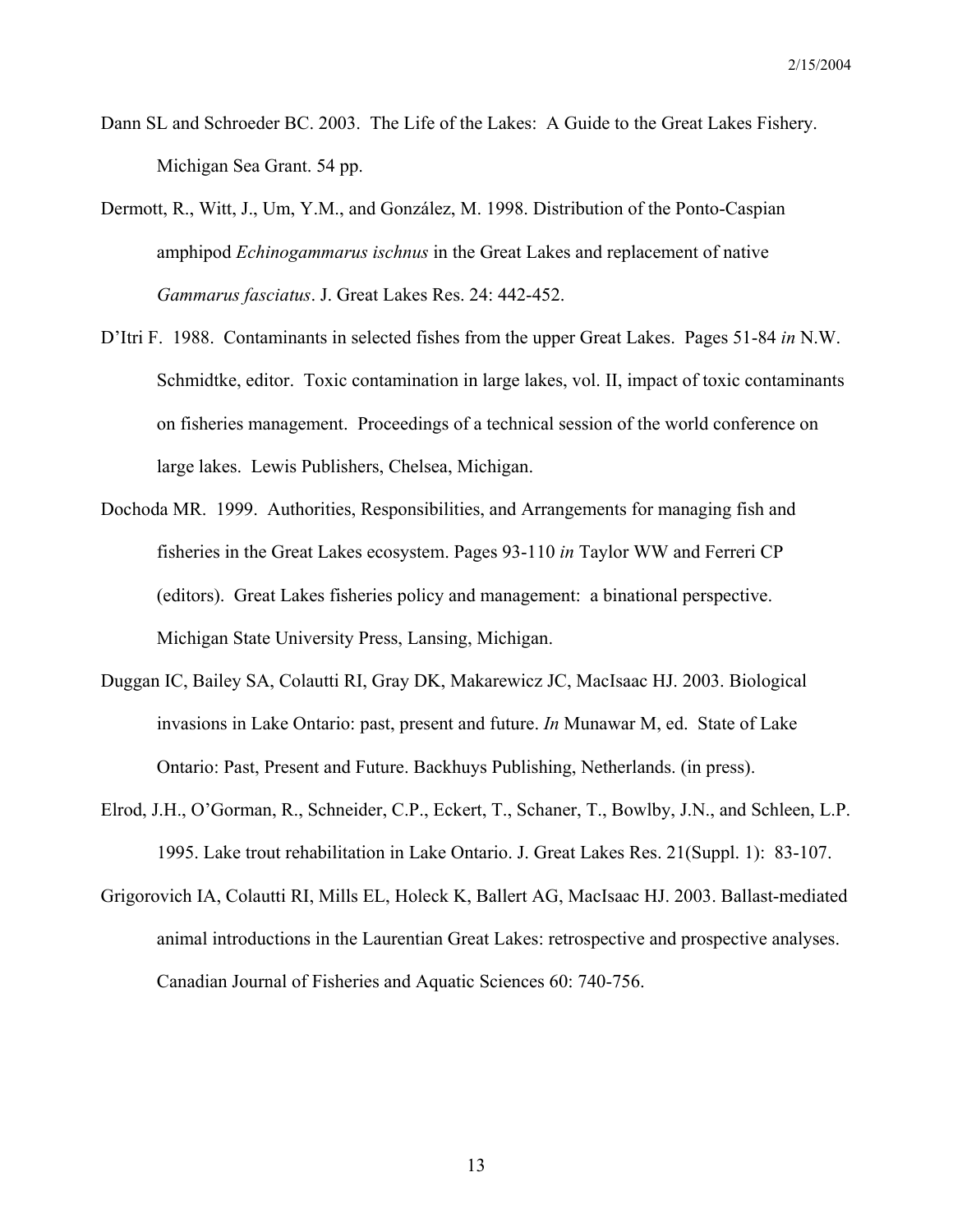- Groop R. 1999. Demographic and economic patterns in the Great Lakes region. Pages 73-92 *in*  Taylor WW and Ferreri CP (editors). Great Lakes fisheries policy and management: a binational perspective. Michigan State University Press, Lansing, Michigan.
- Hansen MJ (ed). 1990. Lake Superior: the state of the lake in 1989. Great Lakes Fishery Commission Special Publication 90-3.
- Hartman WL. 1972. Lake Erie: effects of exploitation, environmental changes, and new species on the fishery resources. J. Fish. Res. Board Can. 29: 899-912.
- Hartman WL. 1973. Effects of exploitation, environmental changes, and new species on the fish habitats and resources of Lake Erie. Great Lakes Fishery Commission Technical Report No. 22.
- Hatch RW, Nepszy SJ, Muth KM, and Baker CT. 1987. Dynamics of the recovery of the western Lake Erie walleye (*Stizostedion vitreum vitreum*) stock. Can. J. Fish. Aquat. Sci. 44(Suppl 2): 15-22.
- Heinrich JW, Mullet KI, Hansen MJ, Christie GT, Klar DA, Johnson DA, Young RJ, and Adams JV. 2003. Sea lamprey control and abundance in Lake Superior, 1957-1999. J. Great Lakes Res.(in press)
- Howmiller RP and Beeton AM. 1970. The oligochaete fauna of Green Bay Lake Michigan. Proceedings of the Conference on Great Lakes Research. 13: 15-46.
- International Joint Commission (IJC). 1918. Final Report of the International Joint Commission on the Pollution of Boundary Waters Reference. U.S. Government Printing Office. Washington, D.C.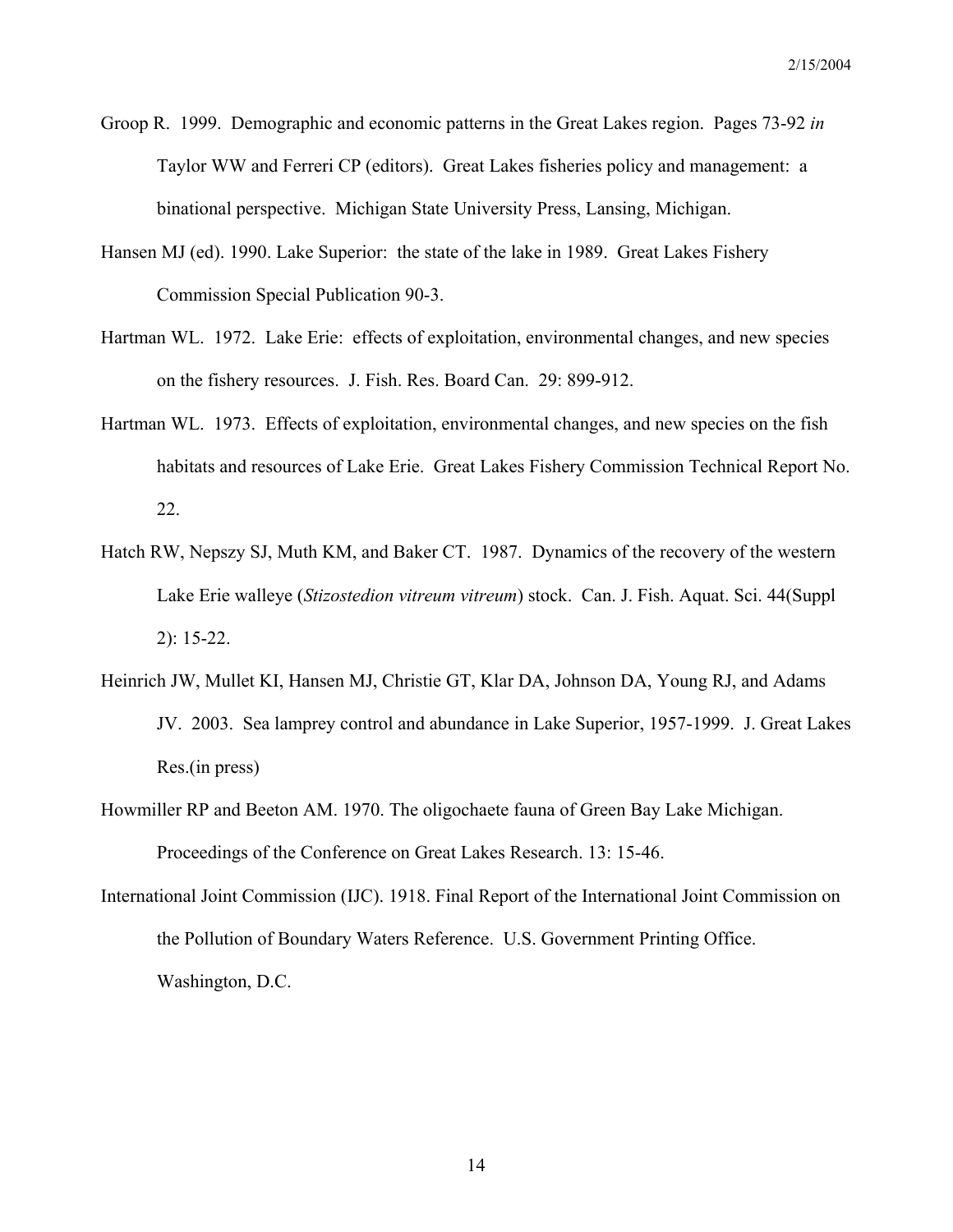- International Joint Commission (IJC). 1951. Final Report of the International Joint Commission, United States and Canada, on the Pollution of Boundary Waters. U.S. Government Printing Office. Washington, D.C.
- Jude, D., Reider, R.H. and Smith, G.R. 1992. Establishment of Gobiidae in the Great Lakes Basin. Can. J. Fish. Aquat. Sci. 49: 416-421.
- Jude, DJ and Leach J. 1999. Great Lakes fisheries. Pages 623-664 *in* Inland Fisheries Management in North America, 2nd edition. *Edited by* CC Kohler and WA Hubert. American Fisheries Society, Bethesda, Maryland.
- Kabre JA. 1993. Impact of *Renibacterium saloninarum* on non-lipid energy, lipid and water contents in liver of infected chinook salmon during fall and spring in Lake Michigan, 1990- 1992. PhD thesis. Michigan State University, East Lansing.
- Lanctot G. 1963. A history of Canada. Vol. 1. From its origins to the Royal Regime, 1663. Clarke, Irwin and Co. Ltd., Toronto and Vancouver. 393 pp.
- Lange C. and Cap R. 1986. *Bythotrephes cederstroemi* (Schodler) (Cercopagidae: Cladocera): a new record for Lake Ontario. J. Great Lakes Res. 12: 142-143
- Langlois TH. 1941. Two processes operating for the reduction in abundance or elimination of fish species from certain types of water areas. Trans. Amer. Wildl. Conf. 6: 189-201.
- Lawrie AH, and Rahrer JF. 1972. Lake Superior: effects of exploitation and introduction on the salmonid community. J. Fish. Res. Board Can. 29: 765-776.
- Lawrie AH, and Rahrer JF. 1973. Lake Superior: A case history of the lake and its fisheries. Great Lakes Fishery Commission Technical Report No. 19.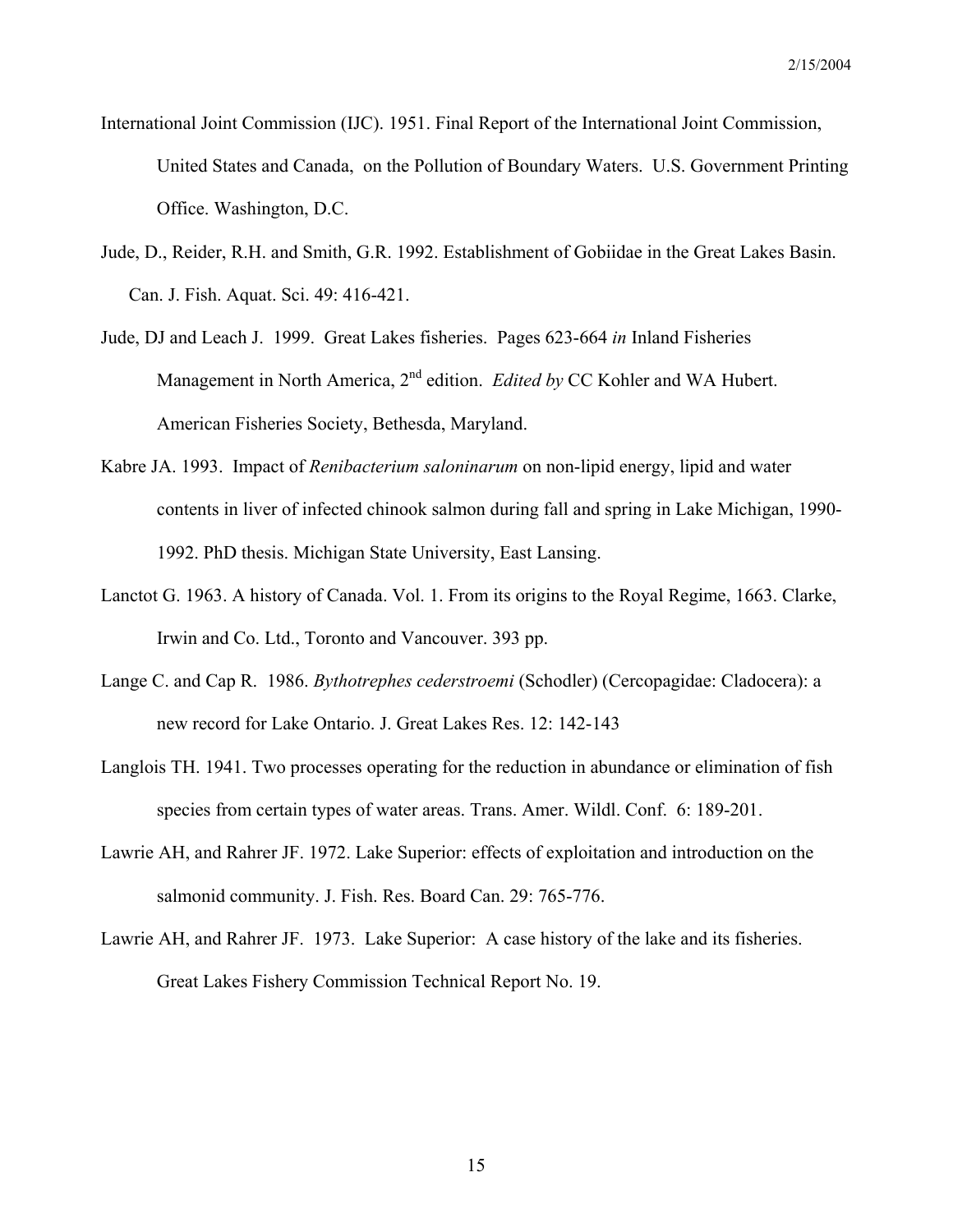- Leach JH. 1999. Lake Erie: passages revisited. Pages 5-22 *in* State of Lake Erie—Past, Present, and Future. *Edited by* Munawar M, Edsall T, and Munawar IF. Ecovision World Monograph Series. Backhuys Publishers, Leiden, Netherlands.
- Lehman JT. 1987. Palearctic predator invades North American Great Lakes. Oecologia, 74: 478- 480.
- Locke A, Reid DM, Sprules WG, Carlton JT, van Leeuwen HC. 1991. Effectiveness of mid-ocean exchange in controlling freshwater coastal zooplankton in ballast water. Canadian Technical Report for Fisheries and Aquatic Sciences #1822. 93 p.
- Locke A, Reid DM, van Leeuwen HC, Sprules WG, Carlton JT. 1993. Ballast water exchange as a means of controlling dispersal of freshwater organisms by ships. Can. J. Fish. Aquat. Sci. 50: 2086-2093.
- Loftus KH and Regier HA. 1972. Introduction to the proceedings of the 1971 symposium on salmonid communities in oligotrophic lakes. J. Fish. Res. Board Can. 29 (6).
- Lower AR. 1946. Colony to nation. Longmans, Green and Co., Toronto, London and New York. 600 pp.
- Lozano, S.J., Scharold, J.V., and Nalepa, T.F. 2001. Recent declines in benthic macroinvertebrate densities in Lake Ontario. Can. J. Fish. Aquat. Sci. 58: 518-529.
- MacIsaac, H.J., Grigorovich, I.A., Hoyle, J.A., Yan, N.D., and Panov, V.E. 1999. Invasion of Lake Ontario by the Ponto-Caspian predatory cladoceran *Cercopagis pengoi.* Can. J. Fish. Aquat. Sci. 56: 1-5.
- Madenjian CP, Fahnenstiel GL, Johengen TH, Nalepa TF, Vanderploeg HA, Fleischer GW, Schneeberger, PJ, Benjamin DM, Smith EB, Bence JR, Rutherford ES, Lavis DS, Robertson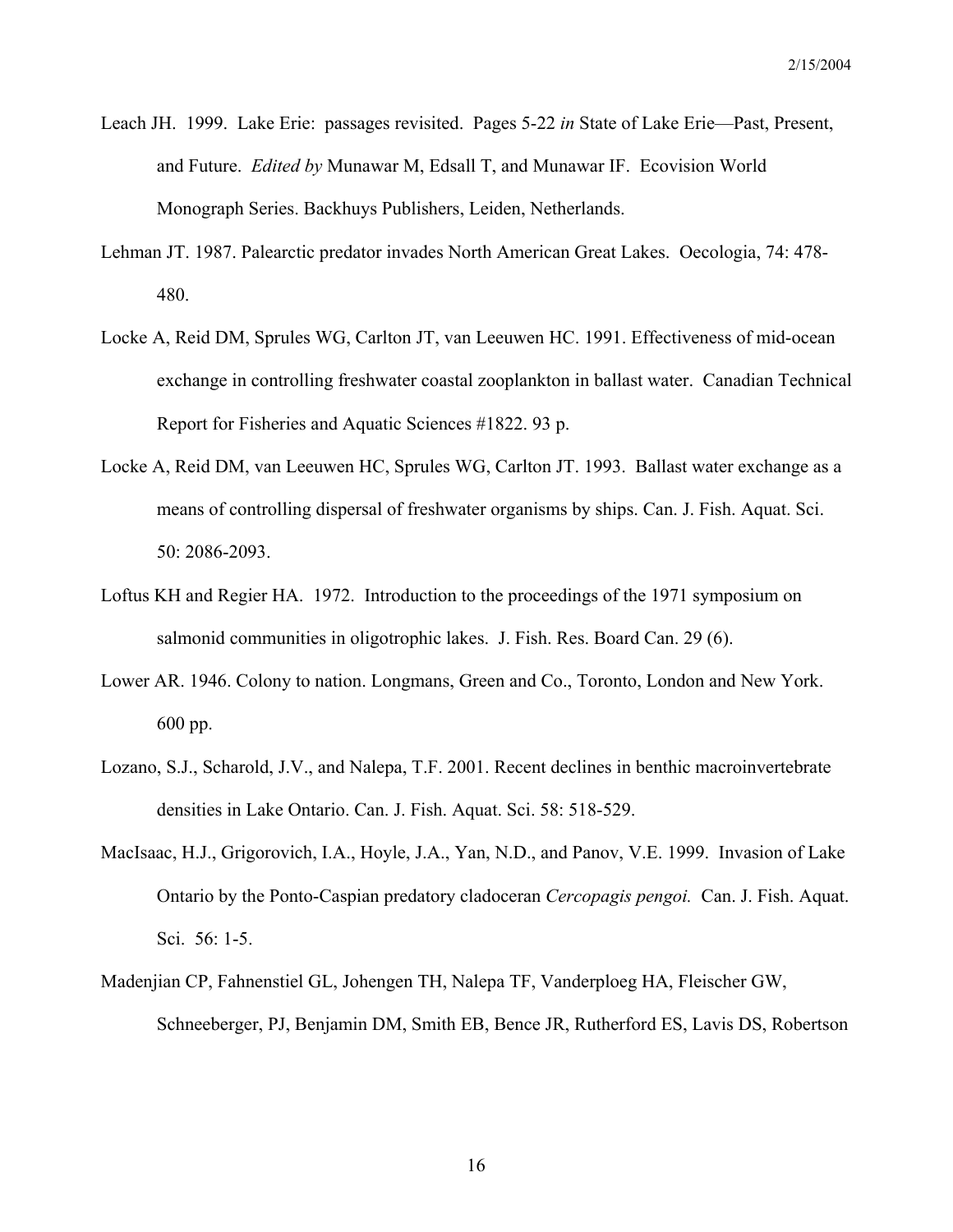DM, Jude DJ, and Ebner MP. 2002. Dynamics of the Lake Michigan food web, 1970-2000. Can. J. Fish. Aquat. Sci. 59: 736-753.

- Magnuson, J.J., Meisner, J.D., and Hill, D.K. 1990. Potential changes in the thermal habitat of Great Lakes fish after global climate warming. Trans. Am. Fish. Soc. **119:** 254-264.
- Makarewicz, J.C., Bertram, P., Lewis, T., and Brown, E.H.J. 1995. A decade of predatory control of zooplankton species composition of Lake Michigan. J. Great Lakes Res. 21: 620-640.
- Marsden, J.E., Krueger, C.C., and Schneider, C.P. 1988. Evidence of natural reproduction by stocked lake trout in Lake Ontario. J. Great Lakes Res. 14: 3-8.
- Miller RR. 1957. Origin and dispersal of the alewife, *Alosa pseudoharengus*, and the gizzard shad, *Dorosoma cepedianum*, in the Great Lakes. Trans. Am. Fish. Soc. 86: 97-111.
- Mills EL, Leach JH, Carlton JT, Secor CL. 1993a. Exotic species in the Great Lakes: a history of biotic crises and anthropogenic introductions. J. Great Lakes Res. 19:1-54.
- Mills, E.L., Dermott, R.M., Roseman, E.F., Dustin, D., Melinna, E., Conn, D.B., and Spidle, A.P. 1993b. Colonization, ecology, and population structure of the quagga mussel (Bivalvia: Dreissenidae) in the lower Great Lakes. Can. J. Fish. Aquat. Sci. 50: 2305-2314.
- Mills, E.L., Casselman, J.M., Dermott, R., Fitzsimons, J.D., Gal G., Holeck, K.T., Hoyle, J.A., Johannsson, O.E., Lantry, B.F., Makarewicz, J.C., Millard, E.S., Munawar, I.F., Munawar, M., O'Gorman, R., Owens, R.W., Rudstam, L.G., Schaner, T., and Stewart, T.J. 2003. Lake Ontario: Food web dynamics in a changing ecosystem (1970-2000). Can. J. Fish. Aquat. Sci. 60(4): 471-490.
- Munawar M, Edsall T, and Leach J (editors). 1995. The Lake Huron ecosystem: fisheries and management. Ecovision World Monograph Series. Academic Publishing, Amsterdam, Netherlands. 503 pp.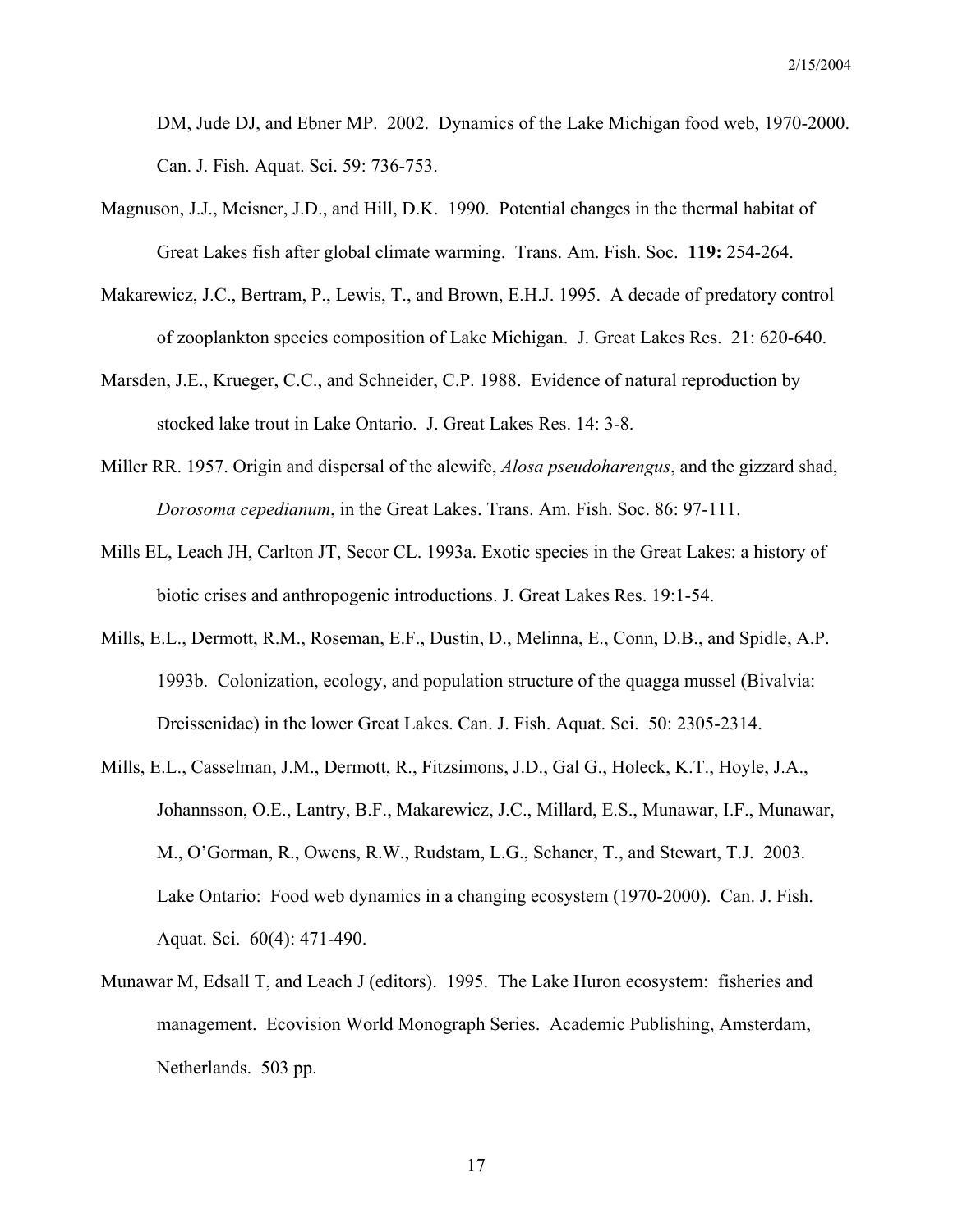- Munawar M, Edsall T, and Leach J (editors). 1999. State of Lake Erie: past, present, and future. Ecovision World Monograph Series. Backhuys Publishers, Leiden, Netherlands. 550 pp.
- Nepszy SJ. 1999. The changing fishery regime in Lake Erie. Pages 233-239 *in* State of Lake Erie—Past, Present, and Future. *Edited by* Munawar M, Edsall T, and Munawar IF. Ecovision World Monograph Series. Backhuys Publishers, Leiden, Netherlands.
- Nute GL. 1926. The American Fur Company's fishing enterprises on Lake Superior. The Mississippi Valley Historical Review 12: 483-503.
- Nute GL. 1944. Lake Superior. *In* The American Lakes Series. *Edited by* MM Quaife. The Bobbs-Merrill Company, Indianapolis and New York. 376 pp.
- O'Gorman, R., Elrod, J.H., Owens, R.W., Schneider, C.P., Eckert, T.H., and Lantry, B.F. 2000. Shifts in depth distributions of alewives, rainbow smelt, and age-2 lake trout in southern Lake Ontario following establishment of dreissenids. Trans. Am. Fish. Soc. 129: 1096- 1106.
- Owens, R.W., O'Gorman, R., Mills, E.L., Rudstam, L.G., Hasse, J.H., Kulik, B., and MacNeill, D. 1998. Blueback herring (*Alosa aestivalis*) in Lake Ontario: First record, entry route, and colonization potential. J. Great Lakes Res. 24(3): 723-730.
- Owens, R.W., O'Gorman, R., Eckert, T.H., and Lantry, B.F. 2003. The offshore fish community in Lake Ontario, 1972-1998. *In* State of Lake Ontario: past, present and future. *Edited by* M. Munawar. Ecovision World Monograph Series, Aquatic Ecosystem Health and Management Society, Burlington, Ontario. In press.
- Pearce, W.A., Braem, R.A., Dustin, S.M., and Tibbles, J.J. 1980. Sea lamprey (*Petromyzon marinus*) in the Lower Great Lakes. Can. J. Fish. Aquat. Sci. 37: 1802-1810.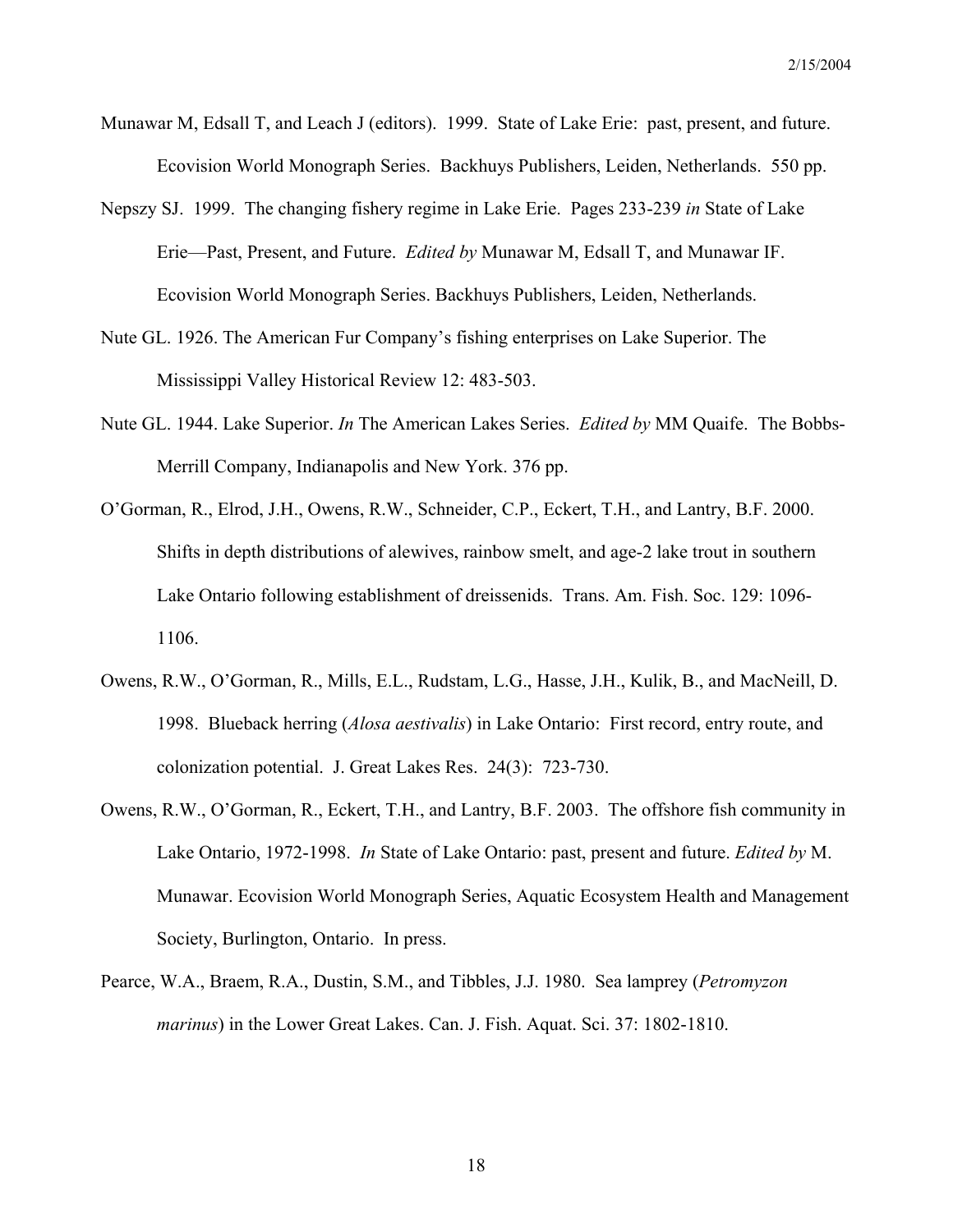- Peck JW, MacCallum WR, Schram ST, Schreiner DR, and Shively JD. 1994. Other salmonines. Pages 35-52 *in* The state of Lake Superior in 1992. *Edited by* MJ Hansen. Great Lakes Fishery Commission Special Publication 94-1. Ann Arbor, MI.
- Ray WJ and Corkum LD. 1997. Predation of zebra mussels by round gobies, *Neogobius melanostomus*. Env. Biol. Fish. 50: 267-273.
- Regier HA and Applegate VC. 1972. Historical review of the management approach to exploitation and introduction in SCOL lakes. J. Fish. Res. Board Can. 29: 683-692.
- Regier HA and Hartman WL. 1973. Lake Erie's fish community: 150 years of cultural stress. Science 180: 1248-1255.
- Ricciardi A. 2001. Facilitative interactions among aquatic invaders: is an 'invasional meltdown' occurring in the Great Lakes. Can. J. Fish. Aquat. Sci. 58: 2513-2525.
- Schaeffer, Jeffrey S., James S. Diana, and Robert C. Haas. 2000. Effects of long-term changes in the benthic community on yellow perch in Saginaw Bay, Lake Huron. J. Great Lakes Res. 26: 340-351.
- Sly PG. 1976. Lake Erie and its basin. J. Fish. Res. Board Can. 33: 355-370.
- Sly PG. 1991. The effects of land use and cultural development on the Lake Ontario ecosystem since 1750. Hydrobiologia, 213: 1-75.
- Smith SH. 1970. Species interactions of the alewife in the Great Lakes. Trans. Amer. Fish. Soc. 99: 754-765.
- Smith SH. 1972. Factors of ecologic succession in oliogotrophic fish communities of the Laurentian Great Lakes. J. Fish. Res. Board Can. 29: 717-730.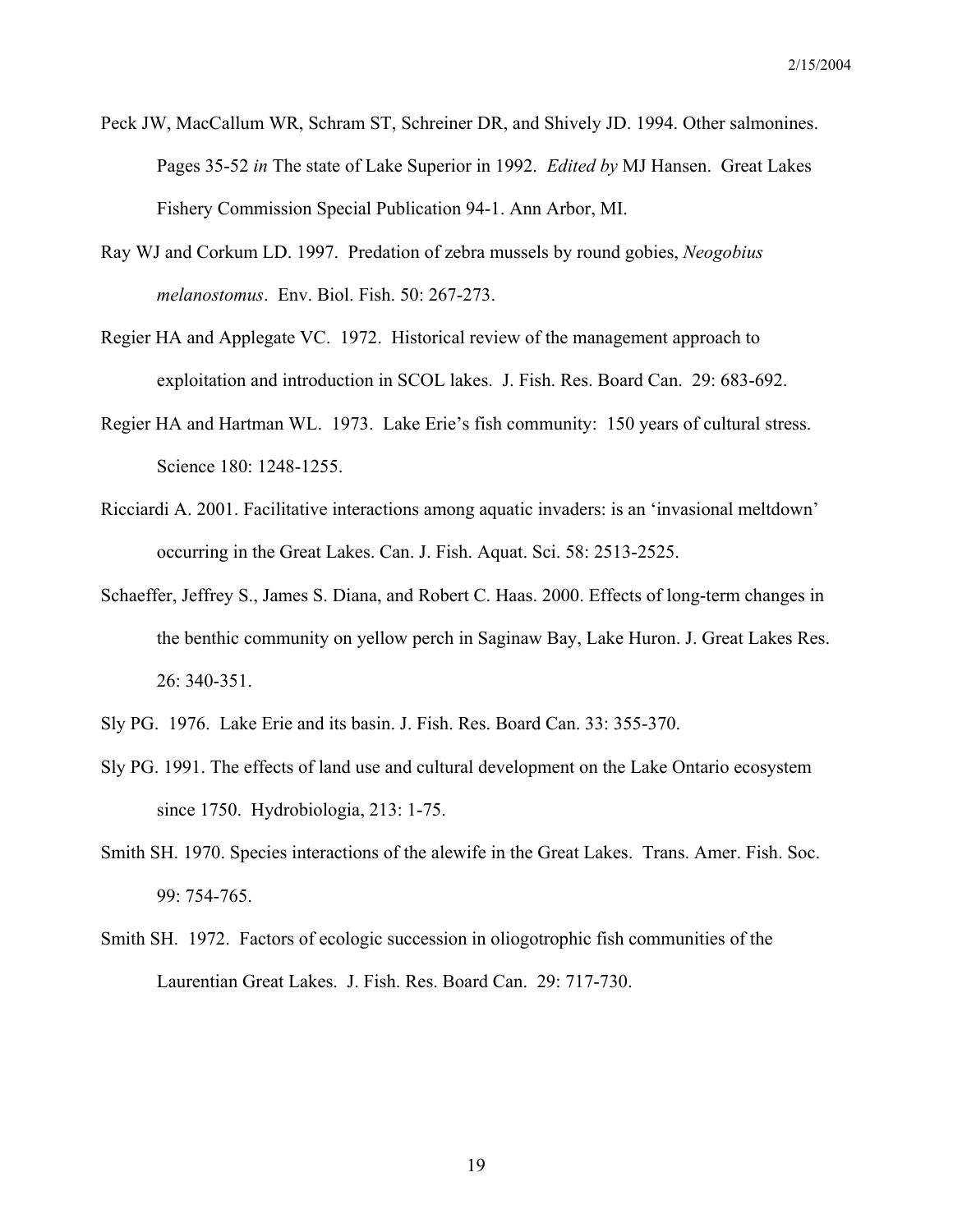- Smith BR and Tibbles JJ. 1980. Sea lamprey (*Petromyzon marinus*) in Lakes Huron, Michigan, and Superior: history of invasion and control, 1936-78. Can. J. Fish. Aquat. Sci. 37: 1780- 1801.
- Spangler GR and Peters JH. 1995. Fisheries of Lake Huron: An opportunity for stewardship. Pages 103-123 *in* The Lake Huron Ecosystem: Ecology, Fisheries and Management. *Edited by* M Munawar, T Edsall, and J Leach. Ecovision World Monograph Series. SPB Academic Publishing, Amsterdam, Netherlands.
- Spangler GR, Loftus KH, and Christie WJ. 1987. Introduction to the international symposium on stock assessment and yield prediction (ASPY). Can. J. Fish. Aquat. Sci. 44(Suppl 2).
- Starliper CE, Smith DR, and Shatzer T. 1997. Virulence of *Renibacterium salmoninarum* to salmonids. Journal of Aquatic Animal Health, 9: 1-7.
- Stevens, R.J.J., and Neilson, M.A. 1987. Response of Lake Ontario to reductions in phosphorus load, 1967-82. Can. J. Fish. Aquat. Sci. 44: 2059-2069.
- Stewart DJ and Ibarra M. 1991. Predation and production by salmonine fishes in Lake Michigan, 1978-1988. Can. J. Fish. Aquat. Sci. 48: 909-922.
- Thwaites RG. 1968. France in America. Cooper Square Publ. New York. 320 pp.
- United States Coast Guard. 1993. Ballast water management for vessels entering the Great Lakes. Code of Federal Regulations 33-CFR Part 151.1510.
- Van Oosten 1940. Fishing industry in the Great Lakes. U.S. Dept. of Interior, Fish and Wildl. Serv. Memorandum, Mimeo: 1-63.
- Van Oosten J. 1944. Mortality of smelt, *Osmerus mordax* (Mitchell), in Lakes Huron and Michigan during the fall and winter of 1942-1943. Trans. Am. Fish. Soc. 74: 310-337.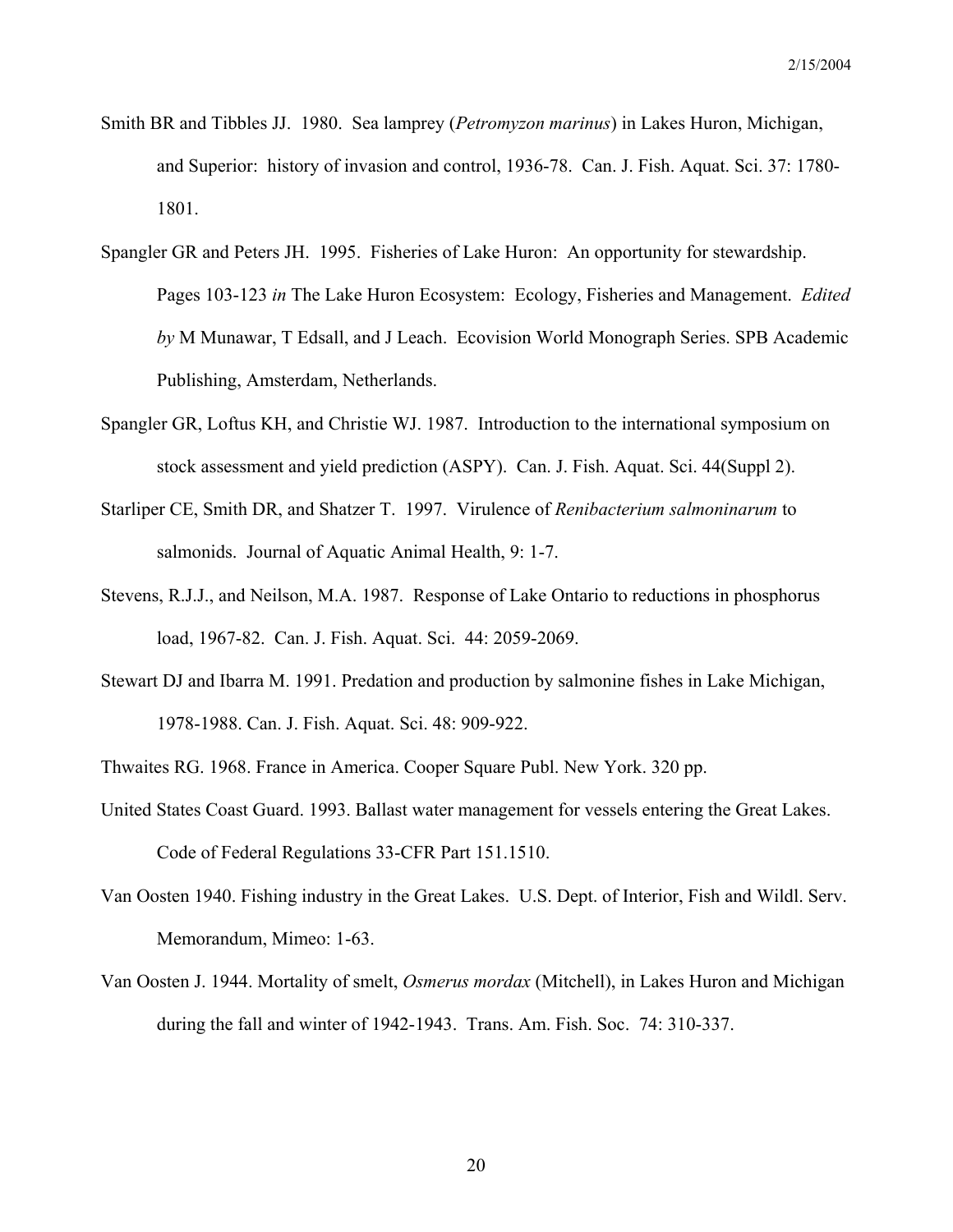- Vollenweider, R.A., Munawar, M., and Stadelmann, P. 1974. A comparative review of phytoplankton and primary production in the Laurentian Great Lakes. J. Fish. Res. Board. Can. 31: 739-762.
- Wells L and McLain AL. 1972. Lake Michigan: effects of exploitation, introductions, and eutrophication on the salmonid community. J. Fish. Res. Board Can. 29: 889-898.
- Wells L and McLain AL. 1973. Lake Michigan: Man's effects on native fish stocks and other biota. Great Lakes Fishery Commission Technical Report No. 20.
- Weseloh, D.V., and Ewins, P.J. 1994. Characteristics of a rapidly increasing colony of doublecrested cormorants (*Phalacrocorax auritus*) in Lake Ontario: Population size, reproductive parameters and band recoveries. J. Great Lakes Res. 20: 443-456.
- Weseloh DV, Ewins PJ, Struger J, Mineau P, Bishop CA, Postupalsky S, and Ludwig JP. 1995. Double-crested cormorants of the Great Lakes: changes in population size, breeding distribution and reproductive output between 1913 and 1991. Colon. Waterbirds, 18(Spec. Publ. 1): 48-59.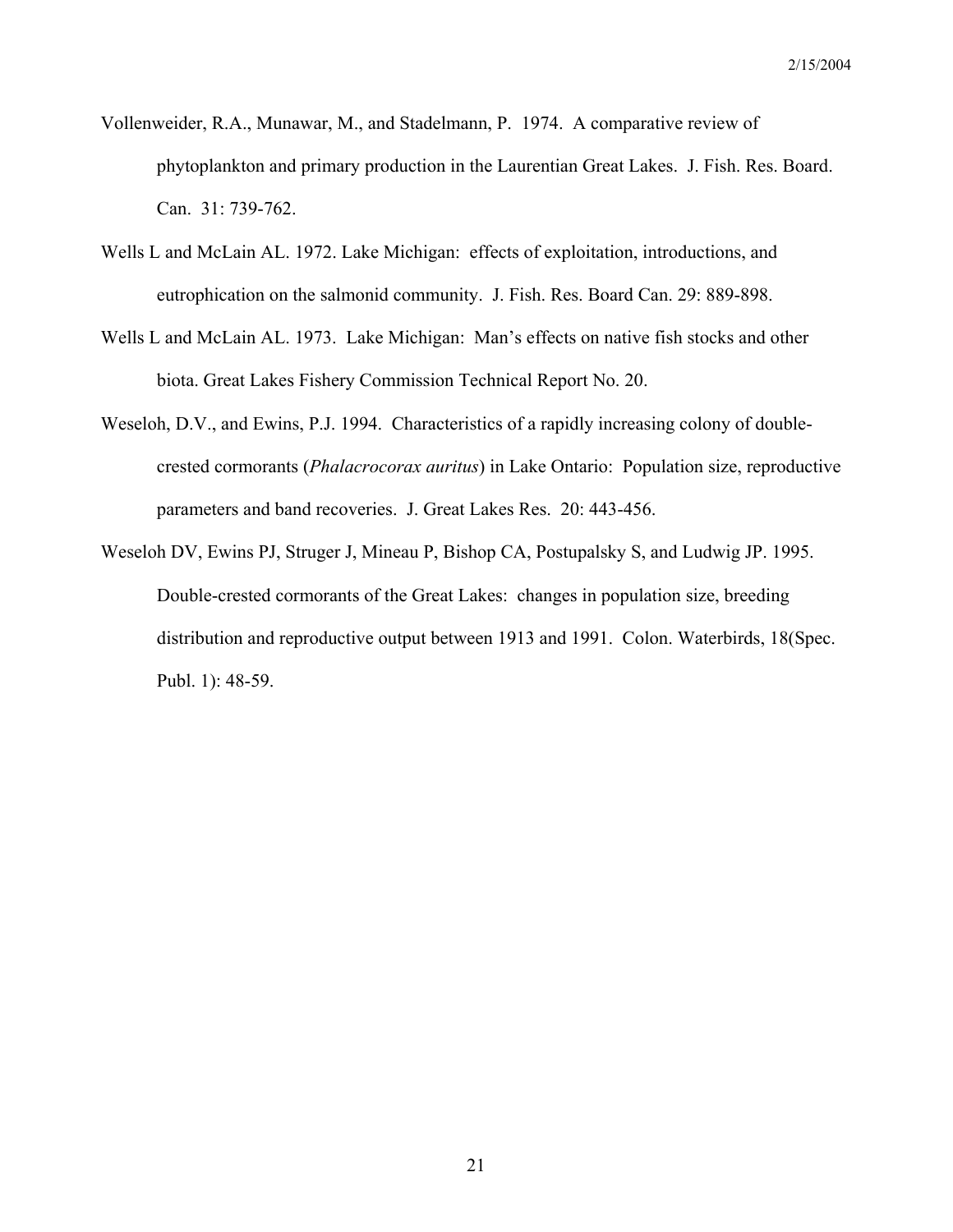# **Tables.**

Table 1. Management actions, socio-political influences, and unplanned events that have been pivotal to understanding ecological changes in the Lake Ontario ecosystem since the late 1700s.

Table 2. Management actions, socio-political influences, and unplanned events that have been pivotal to understanding ecological changes in the Lake Erie ecosystem since the 1669.

Table 3. Management actions, socio-political influences, and unplanned events that have been pivotal to understanding ecological changes in the Lake Huron ecosystem since 1831.

Table 4. Management actions, socio-political influences, and unplanned events that have been pivotal to understanding ecological changes in the Lake Michigan ecosystem since the 1830s.

Table 5. Management actions, socio-political influences, and unplanned events that have been pivotal to understanding ecological changes in the Lake Superior ecosystem since the early 1600s.

Table 6. Management actions and socio-political decisions pivotal to understanding ecological changes in all the Great Lakes since the 1700s.

# **Figure**

Figure 1 (poster insert). Pivotal events affecting the fisheries of each of the Great Lakes categorized by NIS introductions, overfishing, habitat degradation, and socio-political decisions from 1800 to present.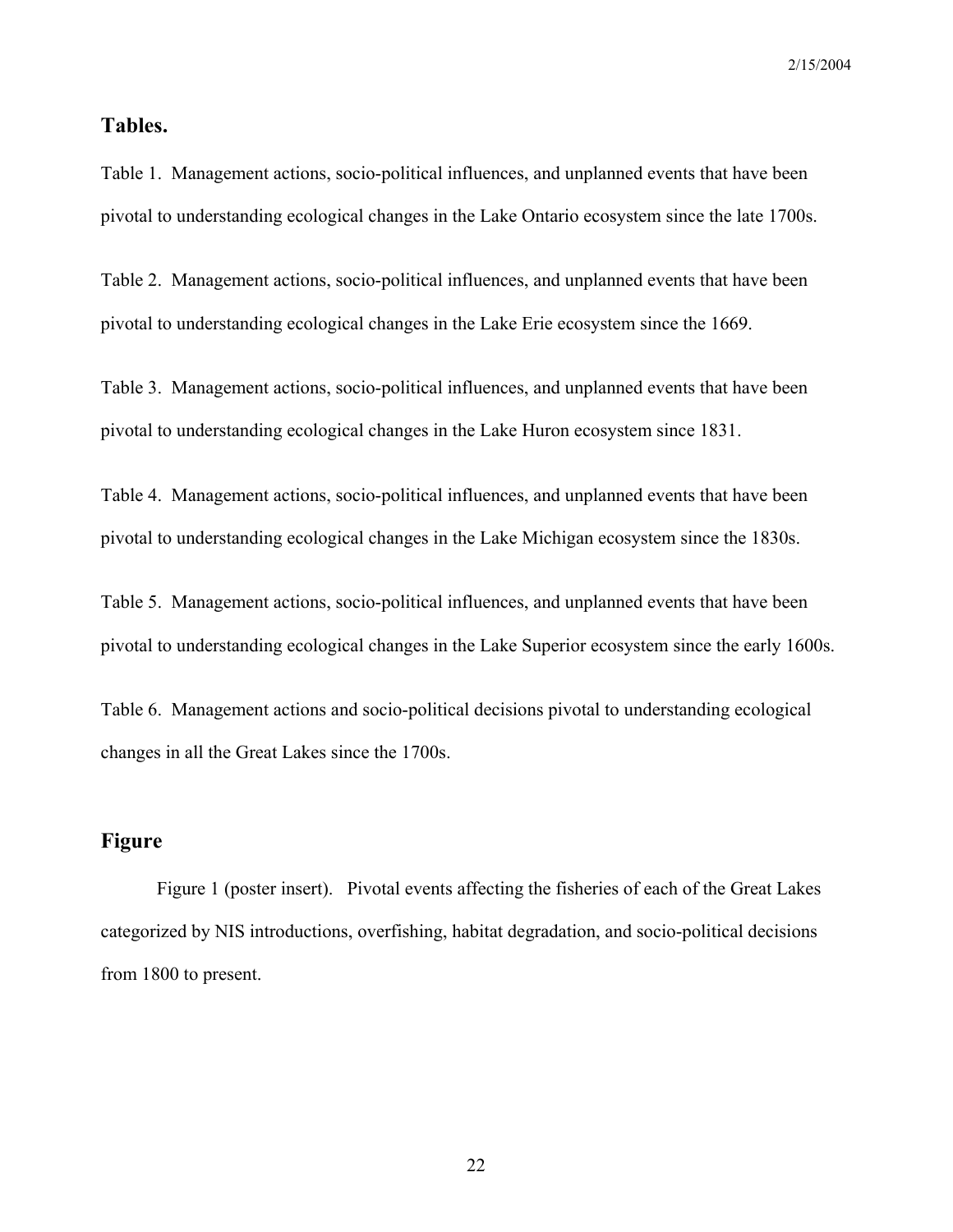### **Table 1 (Lake Ontario)**

| Time         | Event                                                                                                                                                                                          | Reference         |
|--------------|------------------------------------------------------------------------------------------------------------------------------------------------------------------------------------------------|-------------------|
| early 1800s  | Deforestation and agricultural development reduce stream flows<br>and increase stream temperatures                                                                                             | <b>Smith 1972</b> |
| 1801         | New York prohibits use of seines, nets, and weirs, in the Big Salmon, Little Salmon, Great Sandy,<br>and Little Sandy Rivers that would prevent Atlantic salmon from reaching spawning grounds | Bogue 2000        |
| 1810         | Canada introduces the idea of a closed season for Atlantic salmon for eastern Lake Ontario                                                                                                     | Bogue 2000        |
| 1813         | Dam owners must construct fishways, which did not work well;<br>fish became easy targets at the bases of dams                                                                                  | Bogue 2000        |
| 1825         | Opening of the Erie Canal                                                                                                                                                                      | <b>Sly 1991</b>   |
| 1829         | Welland Canal opened                                                                                                                                                                           | <b>Sly 1991</b>   |
| <b>1830s</b> | Introduction of pound nets                                                                                                                                                                     | <b>Sly 1991</b>   |
| 1830-1840    | Atlantic salmon stocks collapse                                                                                                                                                                | Christie 1973     |
| <b>1850s</b> | Start of offshore fishing and use of commercial gill nets                                                                                                                                      | <b>Sly 1991</b>   |
| 1873         | First record of alewife                                                                                                                                                                        | <b>Smith 1972</b> |
| <b>1880s</b> | Sea lamprey establishment                                                                                                                                                                      | <b>Smith 1972</b> |
| <b>1890s</b> | Opening of Murray Canal                                                                                                                                                                        | <b>Sly 1991</b>   |
| 1896         | Extirpation of Atlantic salmon                                                                                                                                                                 | <b>Smith 1972</b> |
| 1931         | First record of rainbow smelt                                                                                                                                                                  | Smith 1972        |
| <b>1940s</b> | Deepwater ciscoes, lake trout, burbot, and herring collapse; rainbow smelt colonize and dominate                                                                                               | Christie 1973     |
| 1950s        | Disappearance of white bass, blue pike, and deepwater sculpin; walleye and whitefish abundant                                                                                                  | Christie 1973     |
| <b>1950s</b> | Start of sea lamprey control                                                                                                                                                                   | <b>Sly 1991</b>   |
| 1950s        | Start of salmonine stocking                                                                                                                                                                    | <b>Sly 1991</b>   |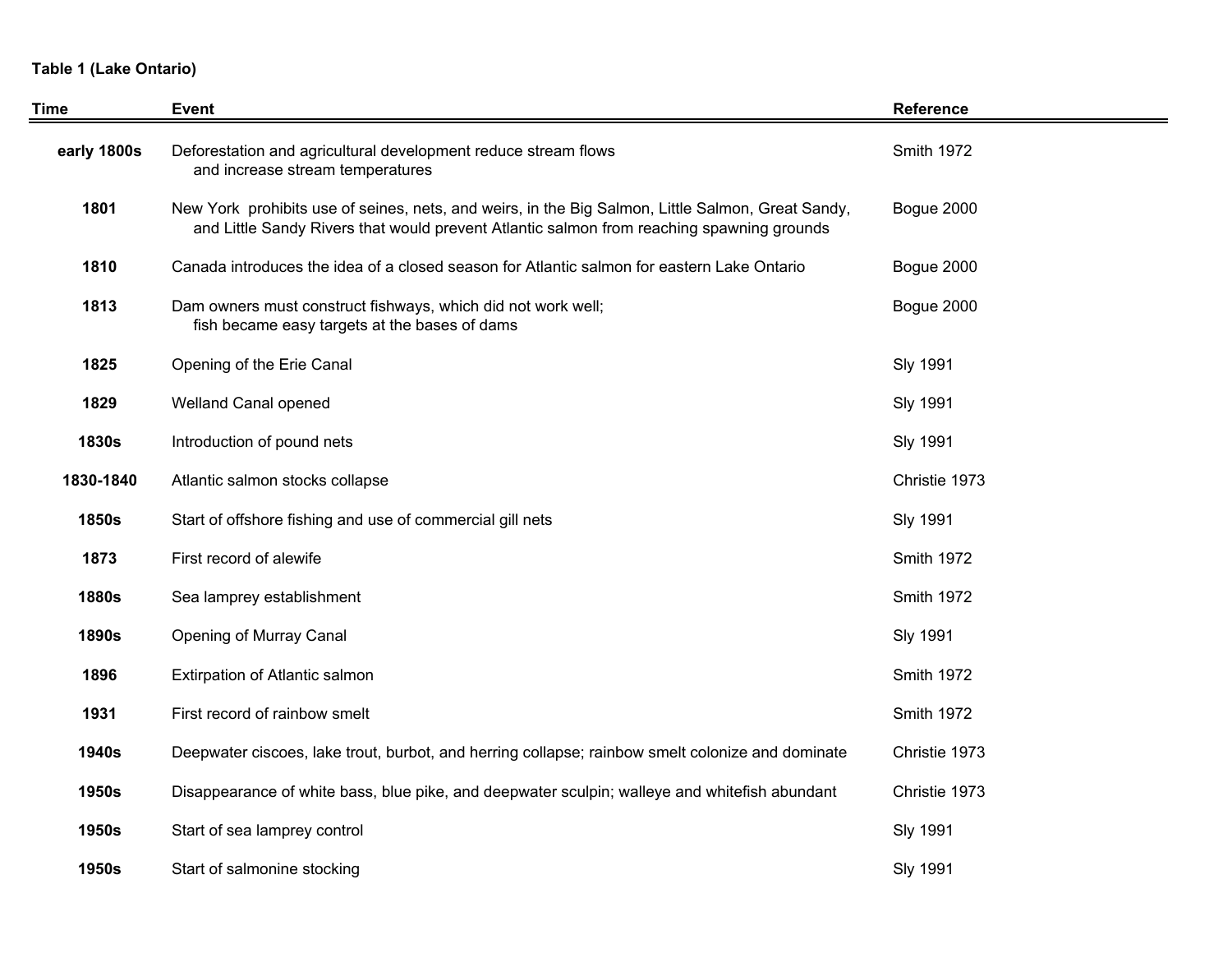**Table 1 cont.**

| Time         | Event                                                                                                               | <b>Reference</b>              |
|--------------|---------------------------------------------------------------------------------------------------------------------|-------------------------------|
| 1959         | Opening of St. Lawrence Seaway                                                                                      |                               |
| <b>1960s</b> | White perch dominate; walleye decline; whitefish in Bay of Quinte collapse;<br>yellow perch abundant in open waters | Christie 1973                 |
| 1970         | Canada limits phosphates in detergents                                                                              | Stevens and Neilson 1987      |
| 1971         | First treatment of Canadian tributaries to Lake Ontario with lampricide                                             | Pearce et al. 1980            |
| 1972         | New York limits phosphates in detergents                                                                            | Stevens and Neilson 1987      |
| 1972         | First treatment of New York tributaries to Lake Ontario with lampricide                                             | Pearce et al. 1980            |
| 1973         | First annual release of hatchery lake trout for population restoration                                              | Elrod et al. 1995             |
| 1974         | Twenty-two cormorant nests on Little Galloo Island                                                                  | Weseloh and Ewins 1994        |
| 1982         | First record of fry produced in lake by hatchery lake trout                                                         | Marsden et al. 1988           |
| 1982         | First record of Bythotrephes longimanus (previously B. cederstroemi)                                                | O. Johannsson, personal comm. |
| 1983         | Last record of bloater                                                                                              | Owens et al. 2003             |
| 1989         | First record of zebra mussel (Dreissena polymorpha)                                                                 | T. Schnaer, personal comm.    |
| 1991         | First record of quagga mussel (Dreissena bugensis)                                                                  | Mills et al. 1993             |
| 1992         | Start of Diporeia collapse                                                                                          | Lozano et al. 2001            |
| 1993         | Start of annual, successful reproduction by hatchery lake trout                                                     | O'Gorman et al. 2000          |
| 1993         | Annual releases of trout and salmon sharply reduced                                                                 | Owens et al. 2003             |
| 1995         | First record of blueback herring                                                                                    | Owens et al. 1998             |
| 1996         | First record of Echinogammarus ischnus                                                                              | Dermott et al. 1998           |

**Table 1 cont.**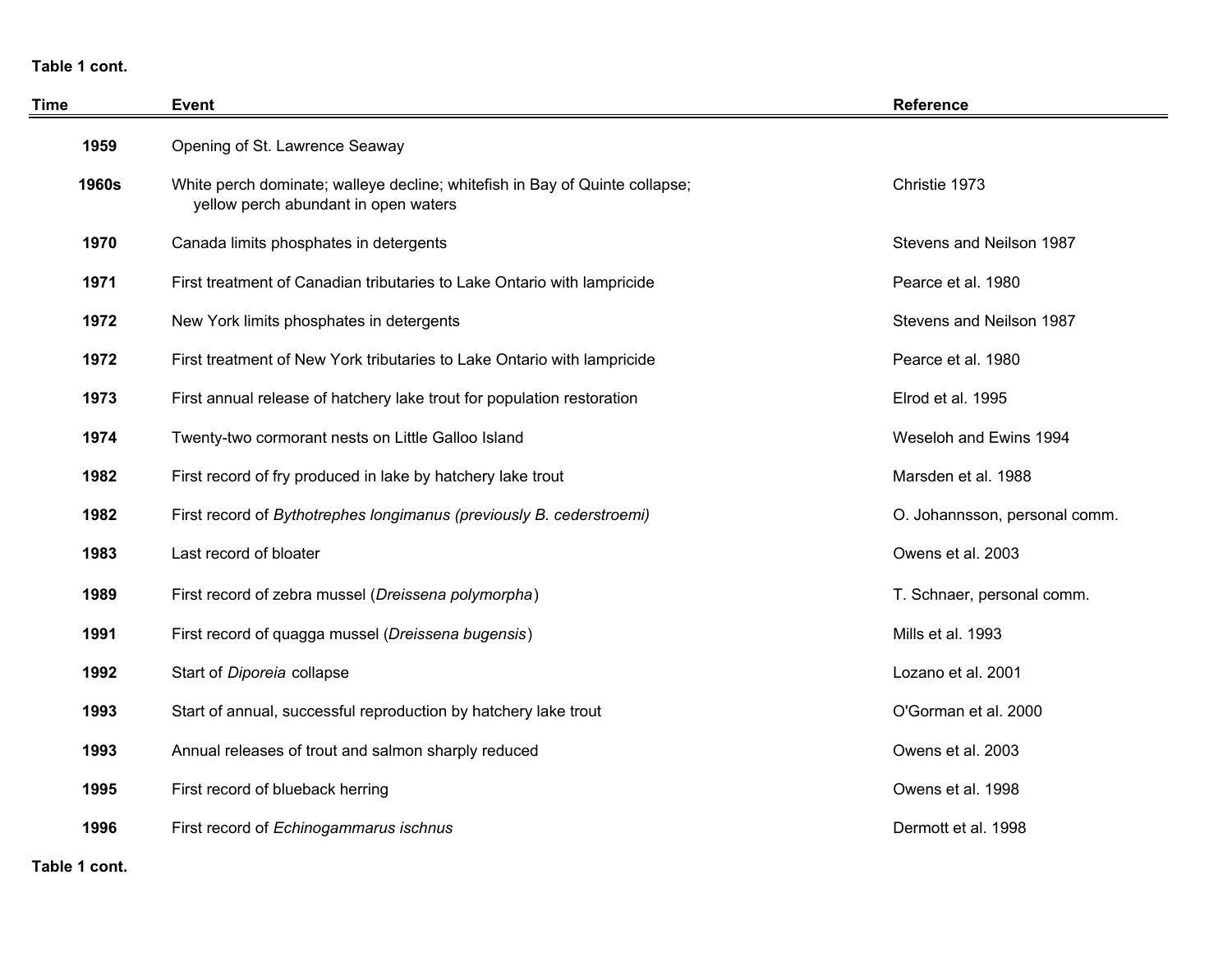| Time | Event                                                         | <b>Reference</b>                                    |
|------|---------------------------------------------------------------|-----------------------------------------------------|
| 1998 | First record of Cercopagis pengoi                             | MacIsaac et al. 1999                                |
| 1998 | First record of round goby (Neogobius melanostomus)           | <b>Ontario Federation of Anglers</b><br>and Hunters |
| 1999 | First annual oiling of cormorant eggs on Little Galloo Island | NYSDEC 2000                                         |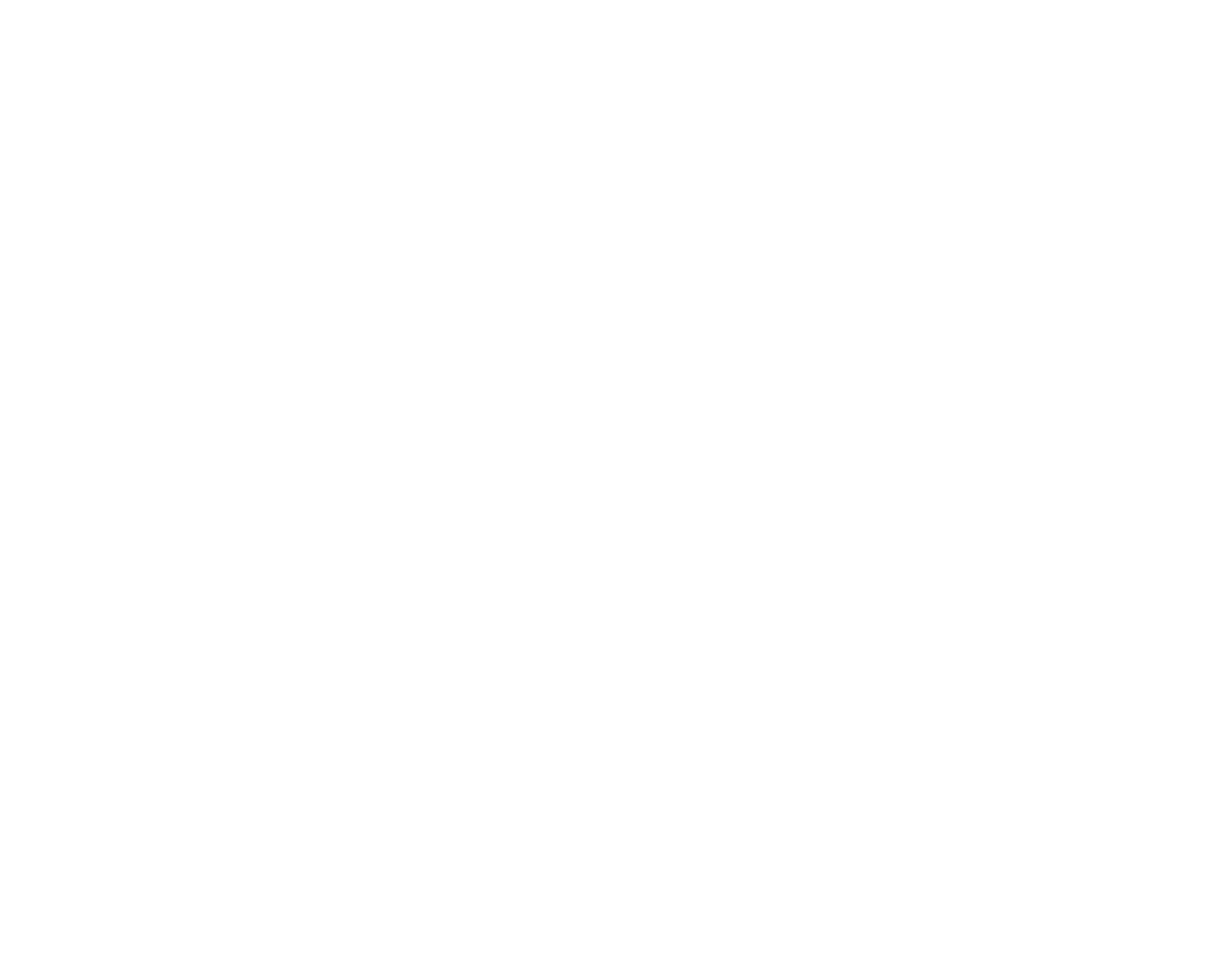# **Table 2 (Lake Erie)**

| <b>Time</b>  | <b>Event</b>                                                                                      | <b>Reference</b>        |
|--------------|---------------------------------------------------------------------------------------------------|-------------------------|
| 1669         | Louis Joliet traversed north shore of Lake Erie                                                   | <b>Sly 1976</b>         |
| 1701         | Early settlement of the Detroit area by the French                                                | <b>Sly 1976</b>         |
| 1825         | Completion of the Erie Canal                                                                      | Regier and Hartman 1973 |
| 1829         | Welland Canal opened                                                                              | Regier and Hartman 1973 |
| 1832         | Erie-Ohio Canal opened                                                                            | Regier and Hartman 1973 |
| mid 1800s    | Steamboats began to operate                                                                       | Regier and Hartman 1973 |
| <b>1850s</b> | First use of gill nets and pound nets                                                             | Regier and Hartman 1973 |
| <b>1860s</b> | American Civil War spurred development of the Lake Erie fishery                                   | Regier and Hartman 1973 |
| <b>1860s</b> | Lake sturgeon destroyed in large numbers as bycatch of gill net fishery                           | Regier and Hartman 1973 |
| 1867         | Dawn of hatchery construction                                                                     | Regier and Hartman 1973 |
| <b>1880s</b> | Intensification of commercial lake trout fishery                                                  | Regier and Hartman 1973 |
| <b>1890s</b> | Intensification of commercial lake whitefish fishery                                              | Regier and Hartman 1973 |
| <b>1890s</b> | Some commercial fishing enterprises collapse due to low catch rates                               | Regier and Hartman 1973 |
| 1900         | Cessation of whitefish spawning in the Detroit River and<br>Maumee Bay (pollution, silt loadings) | Hartman 1972            |
| 1905         | Introduction of bull net use; selectively targeted immature whitefish                             | Regier and Hartman 1973 |
| 1913-1916    | First comprehensive report on pollution                                                           | <b>IJC 1918</b>         |
| 1921         | First record of sea lamprey                                                                       | Smith 1972              |
| 1925         | Collapse of lake herring                                                                          | Hartman 1972            |
| 1928-1930    | USFWS whole-lake studies of lower trophic levels                                                  | Regier and Hartman 1973 |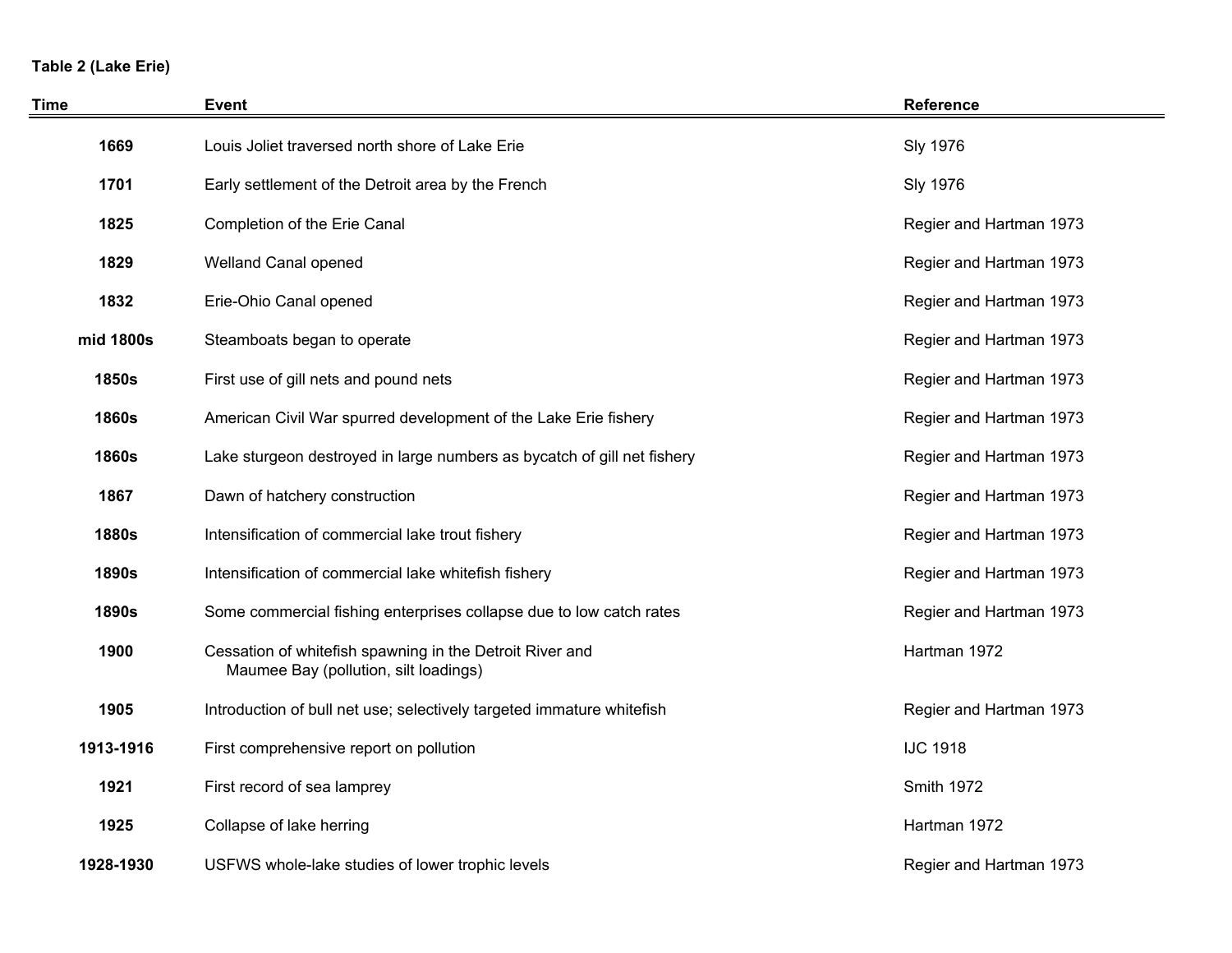# **Table 2 (Lake Erie)**

| <b>Time</b>    | <b>Event</b>                                                                                         | Reference               |
|----------------|------------------------------------------------------------------------------------------------------|-------------------------|
| 1929-1934      | Bull net use outlawed                                                                                | Regier and Hartman 1973 |
| 1931           | First record of alewife                                                                              | Smith 1972              |
| 1935           | First record of rainbow smelt                                                                        | <b>Smith 1972</b>       |
| mid 1930s      | Lake trout commercially extinct                                                                      | Hartman 1972            |
| 1941           | Suggestion that environmental stresses were the main reason for fishery decline                      | Langlois 1941           |
| 1946-1948      | Research indicates inadequacy of domestic waste treatment facilities                                 | <b>IJC 1951</b>         |
| 1948           | Average phytoplankton density increased 3x from 1920-37 to 1944-63                                   | Hartman 1973            |
| early 1950s    | Gill net efficiency improved dramatically through use of nylon                                       | Regier and Hartman 1973 |
| <b>1950s</b>   | Decline of Hexagenia                                                                                 | Regier and Hartman 1973 |
| 1953           | Catastrophic decline of larval mayfly due to oxygen degradation in western basin                     | Hartman 1972            |
| 1956           | Walleye landings peak, then decline sharply                                                          | Hartman 1972            |
| mid-late 1950s | Most intensive fishing in Lake Erie's history for walleye, blue pike, and yellow perch               | Regier and Hartman 1973 |
| 1958           | Collapse of blue pike fishery                                                                        | Hartman 1972            |
| 1960           | Collapse of Hexagenia                                                                                | Schaeffer et al. 2000   |
| late 1960s     | Decline of rainbow smelt due to Glugea hertwigi                                                      | Anonymous 1970          |
| 1968           | Initiation of Pacific salmon stocking                                                                | Regier and Hartman 1973 |
| 1968           | The "Lake Erie Report - A Plan for Water Pollution Control"                                          | Leach 1999              |
| 1969           | IJC releases report describing severity of pollution problems and<br>degraded state of the ecosystem | Leach 1999              |
| 1970           | Project Hypo examines oxygen deficiency problem                                                      | Leach 1999              |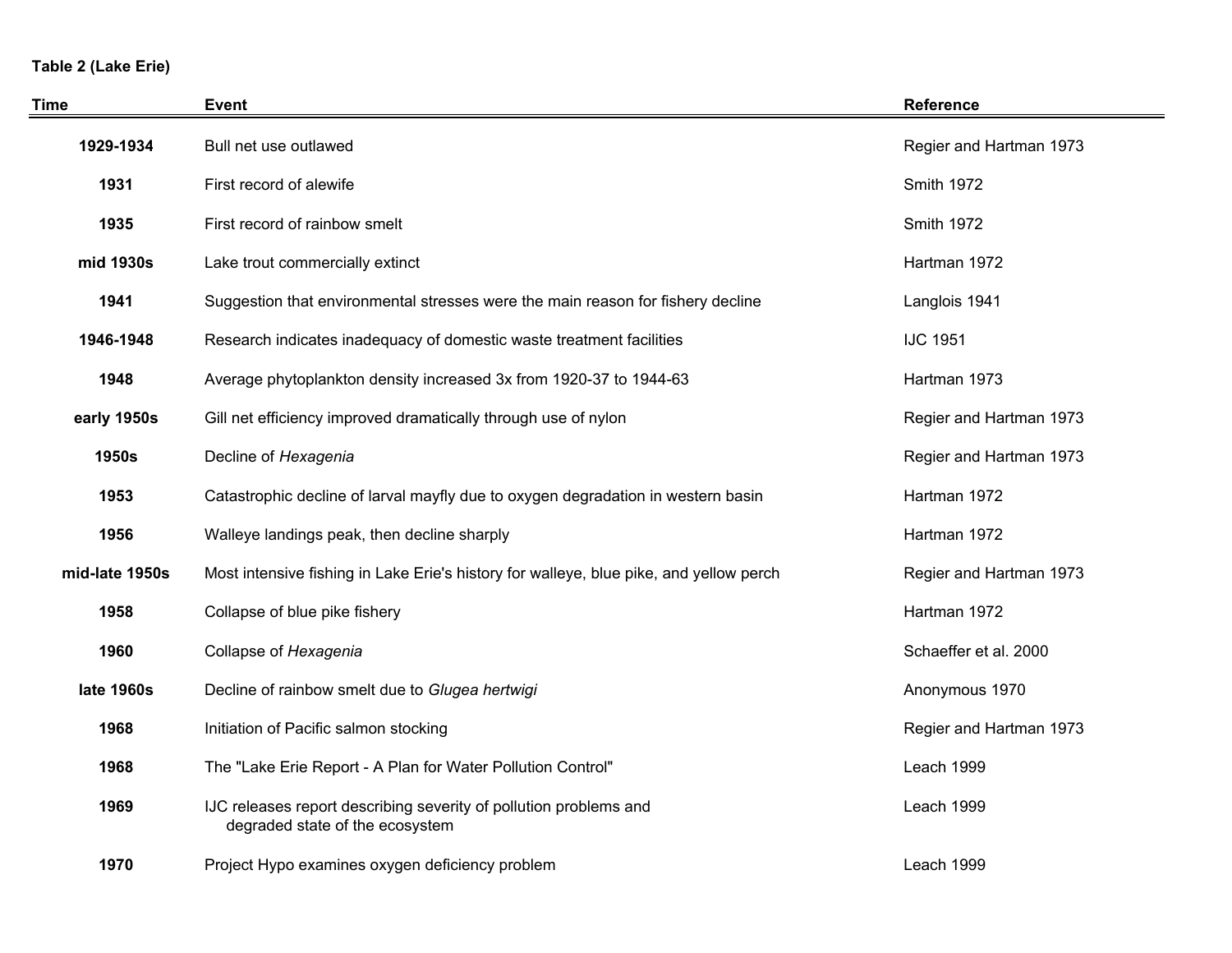# **Table 2 (Lake Erie)**

| Time      | Event                                                                                                                      | <b>Reference</b>                                        |
|-----------|----------------------------------------------------------------------------------------------------------------------------|---------------------------------------------------------|
| 1971      | Initiation of chinook salmon stocking                                                                                      | Regier and Hartman 1973                                 |
| 1985      | First record of Bythotrephes longimanus (previously B. cederstroemi)                                                       | Lange and Cap 1986                                      |
| 1985      | Target loads of phosphorus achieved in central and eastern basins                                                          | Leach 1999                                              |
| 1984      | Western basin walleye stock rehabilitated                                                                                  | Hatch et al. 1987                                       |
| 1986      | First treatment of tributaries to Lake Erie with lampricide                                                                | Elrod et al. 1995                                       |
| 1986      | First record of zebra mussel (Dreissena polymorpha)                                                                        | Mills et al. 1993                                       |
| mid 1980s | Reduction in harvest of rainbow smelt                                                                                      | Nepszy 1999                                             |
| 1989      | First record of quagga mussel (Dreissena bugensis)                                                                         | Mills et al. 1993                                       |
| 1991      | Significant recolonization of open waters of western basin by Hexagenia                                                    | Leach 1999                                              |
| 1990      | First record of round goby                                                                                                 | Jude et al. 1992                                        |
| 2002      | "Lake Erie Dead Zone"; USEPA begins intensive study to determine the cause of the<br>oxygen depletion in Central Lake Erie | http://www.epa.gov/glnpo/<br>lakeerie/eriedeadzone.html |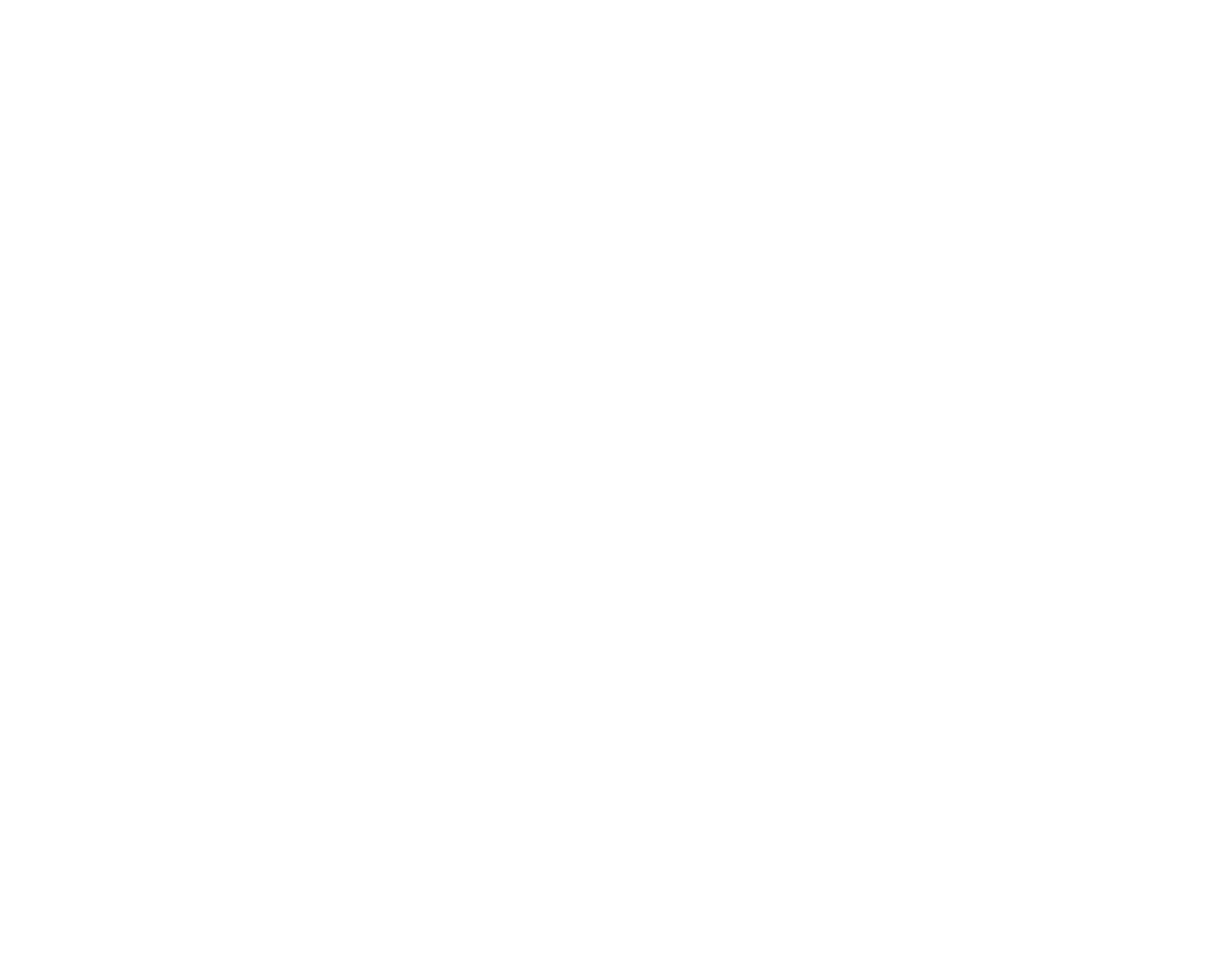# **Table 3 (Lake Huron)**

| Time                    | <b>Event</b>                                                                                                                 | Reference               |
|-------------------------|------------------------------------------------------------------------------------------------------------------------------|-------------------------|
| 1831                    | Canadian seine net fishery established near Fishing Islands                                                                  | Berst and Spangler 1972 |
| 1834                    | Commercial gill net fishery begun in Georgian Bay                                                                            | Cucin and Regier 1966   |
| 1835                    | Gillnet use began near Alpena; lake trout and whitefish were main targets                                                    | Berst and Spangler 1972 |
| 1841                    | Seine use begins in US waters for targeting walleye and sucker                                                               | Berst and Spangler 1972 |
| 1845                    | Sawdust pollution adversely affects lake whitefish spawning in Saginaw Bay                                                   | Beeton 1969             |
| 1854                    | First use of pound nets in US waters                                                                                         | Van Oosten 1940         |
| 1855                    | Railroad reaches Collingwood and the fishery increases,<br>especially in southern Georgian Bay                               | Berst and Spangler 1972 |
| 1870-75                 | Introduction of steam tugs                                                                                                   | Berst and Spangler 1972 |
| 1880                    | First whitefish production hatcheries in operation (US)                                                                      | Berst and Spangler 1972 |
| <b>1880s</b>            | First use of pound nets in Canadian waters                                                                                   | Berst and Spangler 1972 |
| 1890                    | Steam gill net lifter use begins                                                                                             | Berst and Spangler 1972 |
| 1892                    | Canadian commercial fish production reached a maximum of 6000 mt/y                                                           | Berst and Spangler 1972 |
| late 1890s              | First use of trap nets                                                                                                       | Van Oosten 1940         |
| late 1800s, early 1900s | Comparisons of whitefish plantings with production data show<br>no significant correlation; results in closing of hatcheries | Berst and Spangler 1972 |
| 1900                    | US commercial fish production reached a maximum of 9000 mt/y                                                                 | Berst and Spangler 1972 |
| 1904                    | First record of rainbow trout                                                                                                | Berst and Spangler 1975 |
| 1909                    | Lake sturgeon commercially extinct                                                                                           | Anonymous 1969          |
| 1912                    | Production hatcheries in operation (Canada)                                                                                  | Berst and Spangler 1972 |
| 1925                    | First record of rainbow smelt                                                                                                | Smith 1972              |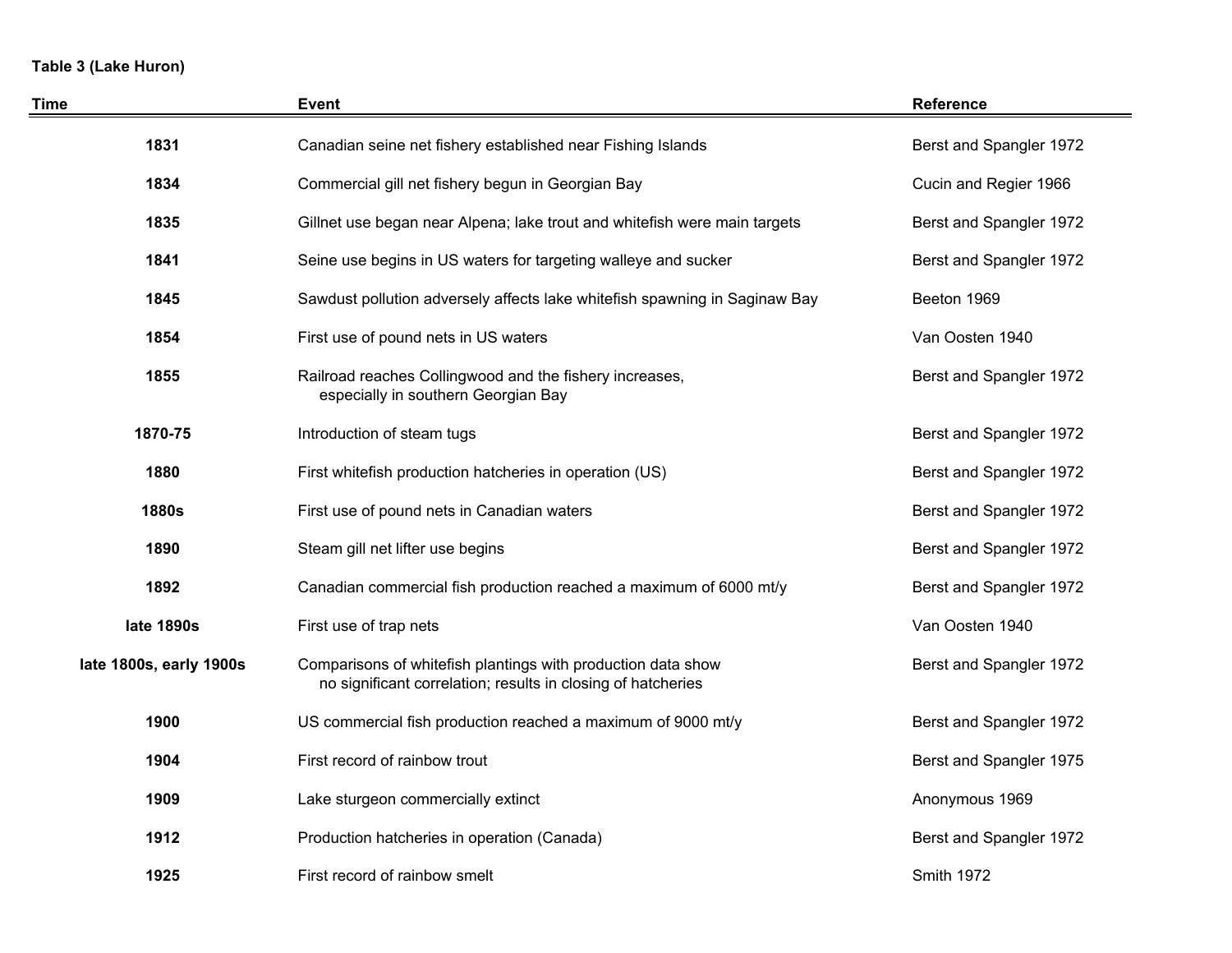# **Table 3 (Lake Huron)**

| <b>Time</b>  | <b>Event</b>                                                                                       | <b>Reference</b>        |
|--------------|----------------------------------------------------------------------------------------------------|-------------------------|
| 1925         | Peak use of night lines by commercial fishermen on the Canadian side                               | Berst and Spangler 1972 |
| 1929         | Deep water trap net use began targeting whitefish                                                  | Berst and Spangler 1972 |
| 1932         | First record of sea lamprey                                                                        | Smith 1972              |
| 1933         | First record of alewife                                                                            | <b>Smith 1972</b>       |
| 1935         | Deep water trap net use limited by regulation                                                      | Berst and Spangler 1972 |
| late 1930s   | Lamprey predation evidence in the drop of whitefish,<br>lake trout, and sucker landings            | Berst and Spangler 1972 |
| 1946         | Lake trout production in US waters commercially insignificant                                      | Berst and Spangler 1972 |
| 1948         | Height of lamprey abundance                                                                        | Berst and Spangler 1972 |
| 1950         | First use of nylon gill nets                                                                       | Berst and Spangler 1972 |
| 1955         | Lake trout production in Canadian waters commercially insignificant                                | Berst and Spangler 1972 |
| 1942-43      | Massive die-off of rainbow smelt                                                                   | Van Oosten 1944         |
| late 1950s   | Rainbow smelt decline due to alewife                                                               | <b>Smith 1970</b>       |
| 1956         | Catch of cisco commercially insignificant                                                          | Berst and Spangler 1972 |
| 1950s, 1960s | Introduction of splake by Province of Ontario                                                      | Berst and Spangler 1972 |
| 1960         | Elimination of Hexagenia in Saginaw Bay due to deteriorating<br>water quality and oxygen depletion | Schaeffer et al. 2000   |
| 1960         | Sea lamprey control initiated                                                                      | Ebener et al. 1995      |
| 1964         | Kokanee salmon introduced                                                                          | Berst and Spangler 1972 |
| 1965         | Lamprey abundance declines to 10% of that reported in 1948                                         | Berst and Spangler 1972 |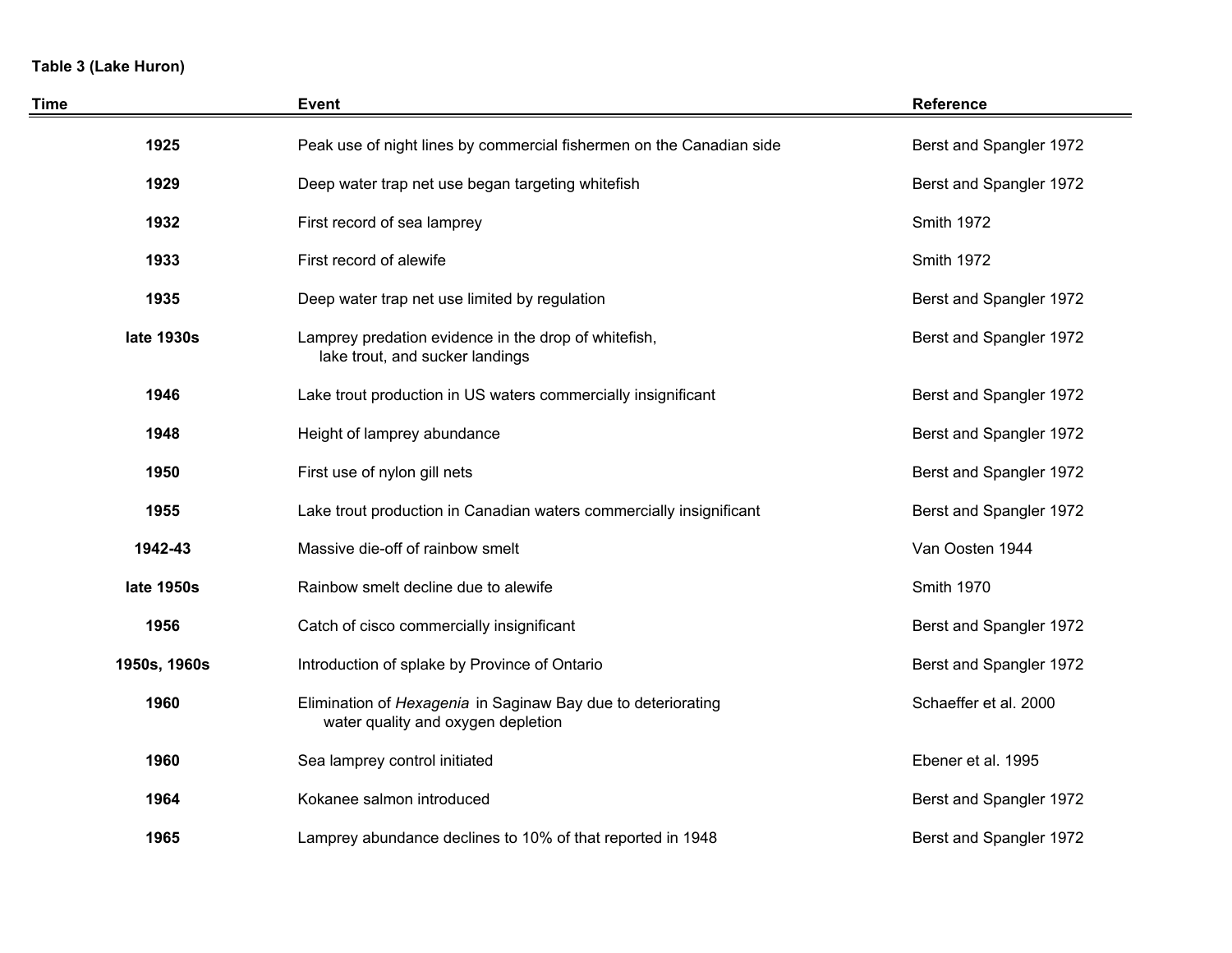# **Table 3 (Lake Huron)**

| Time      | Event                                                                                                                                | <b>Reference</b>        |
|-----------|--------------------------------------------------------------------------------------------------------------------------------------|-------------------------|
| 1968      | First chinook salmon stocking                                                                                                        | Berst and Spangler 1972 |
| 1974      | Hatchery-reared lake trout stocking begins                                                                                           |                         |
| 1986-1992 | Lake trout harvests are at less than 20% of the rehabilitation goal,<br>and 10% of the historic harvest                              | Ebener et al. 1995      |
| 1992      | Fishery objective for coregonid harvest is achieved; harvest dominated by<br>lake whitefish; lake herring levels still extremely low | Ebener et al. 1995      |
| 1999      | Successful application of lampricide to the St. Mary's River;<br>results in ~85% reduction of sea lamprey                            | Dann and Schroeder 2003 |

e e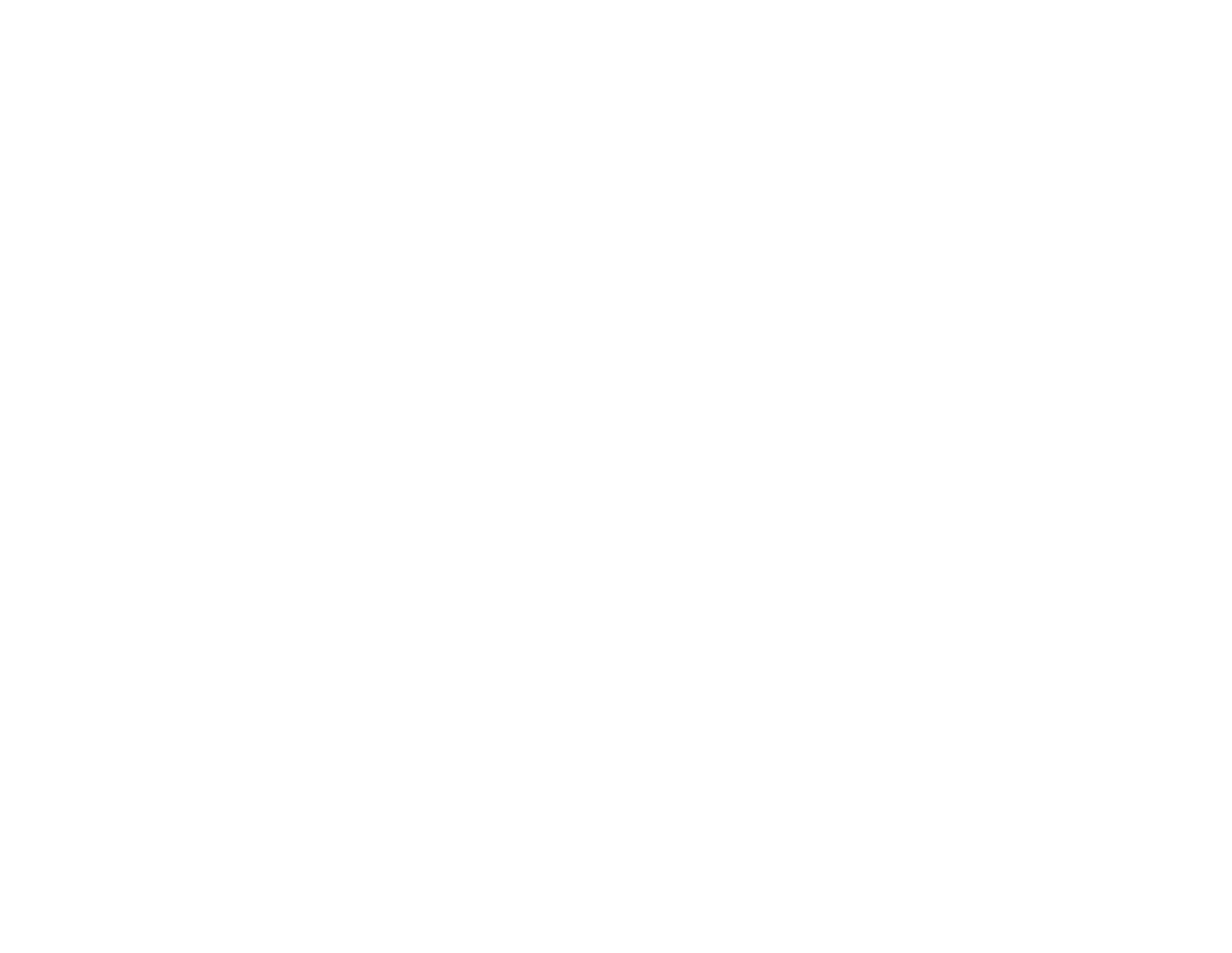# **Table 4 (Lake Michigan)**

| Time         | <b>Event</b>                                                                                                                                  | <b>Reference</b>                       |
|--------------|-----------------------------------------------------------------------------------------------------------------------------------------------|----------------------------------------|
| early 1830s  | Beginning of rapid human population growth                                                                                                    | Wells and McLain 1972                  |
| mid 1800s    | Inshore areas affected by sawmills, dams, deforestation, and drainage                                                                         | Wells and McLain 1972                  |
| 1850         | Fishing is a major industry                                                                                                                   | Wells and McLain 1972                  |
| <b>1870s</b> | Many fishermen hold the belief that high production of certain species<br>is being only maintained by increased effort and efficiency of gear | Wells and McLain 1972                  |
| 1885         | Severe reduction in whitefish abundance (overfishing and pollution from sawmills)                                                             | Wells and McLain 1972                  |
| 1893         | First commercial production record of common carp                                                                                             | Wells and McLain 1972                  |
| 1900         | Completion of Chicago Sanitary and Shipping Canal;<br>prior to this, raw sewage from Chicago was discharged directly into Lake Michigan       | Beeton et al. 1999                     |
| 1912         | Rainbow smelt introduced into Crystal Lake which drains into Lake Michigan                                                                    | <b>Smith 1972</b>                      |
| 1923         | First record of rainbow smelt                                                                                                                 | <b>Smith 1972</b>                      |
| 1936         | First record of sea lamprey                                                                                                                   | <b>Smith 1972</b>                      |
| 1936         | Rainbow smelt occupy entire lake                                                                                                              | Wells and McLain 1972                  |
| 1942-43      | Massive die-off of rainbow smelt                                                                                                              | Van Oosten 1944                        |
| 1945         | Beginning of a sharp decline in lake trout                                                                                                    | Wells and McLain 1972                  |
| 1949         | First record of alewife                                                                                                                       | <b>Smith 1972</b>                      |
| 1953         | Alewife found throughout most of the lake                                                                                                     | Miller 1957                            |
| 1955         | Hexagenia absent in Green Bay                                                                                                                 | Beeton 1969; Howmiller and Beeton 1970 |
| 1956         | Lake trout extinct                                                                                                                            | Wells and McLain 1972                  |
| late 1950s   | Collapse of blackfin cisco (Coregonus nigripinnis) and C. johannae;<br>intermediate-size chubs uncommon; bloater common                       | Wells and McLain 1972                  |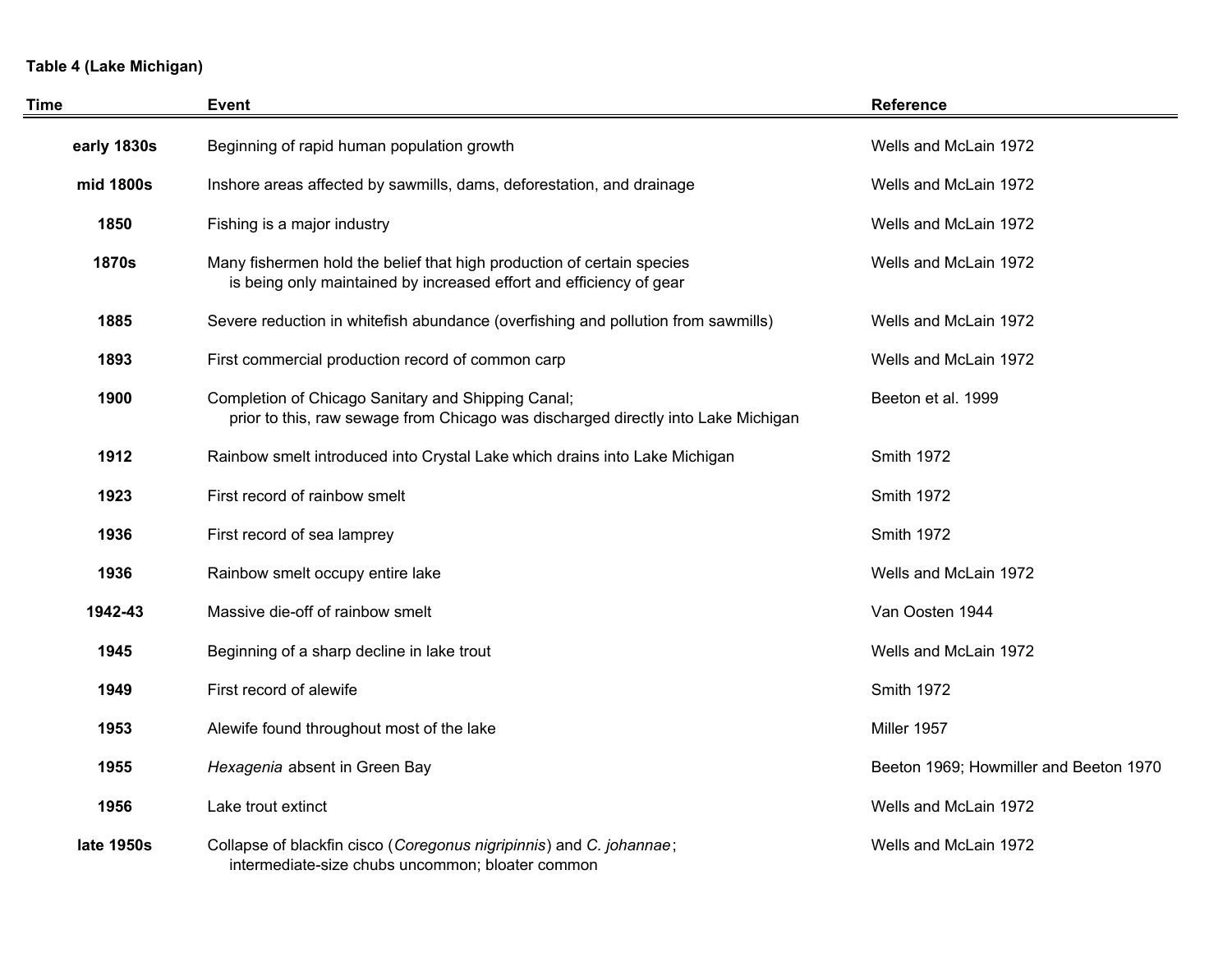#### **Table 4 cont.**

| <b>Time</b>       | <b>Event</b>                                                                                                                                                                    | <b>Reference</b>                        |
|-------------------|---------------------------------------------------------------------------------------------------------------------------------------------------------------------------------|-----------------------------------------|
| late 1950s        | Rainbow smelt decline                                                                                                                                                           | Smith 1970                              |
| 1957-1967         | Explosive increase in alewife catch (220,000 lbs in 1957 to 41.9 million lbs in 1967)                                                                                           | Wells and McLain 1972                   |
| 1960              | Sea lamprey control initiated                                                                                                                                                   | Wells and McLain 1972                   |
| early-mid 1960s   | Abrupt decline in yellow perch, emerald shiner coincident with buildup of alewife population                                                                                    | Wells and McLain 1972                   |
| 1965              | Beginning of lake trout rehabilitation                                                                                                                                          | Wells and McLain 1972                   |
| 1966              | Stocking of Pacific salmon (coho, Oncorhynchus kisutch) begins                                                                                                                  | Wells and McLain 1972                   |
| 1967              | Massive spring die-off of alewife estimated at 70% of population                                                                                                                | Wells and McLain 1972                   |
| 1967              | Stocking of chinook salmon begins                                                                                                                                               | Wells and McLain 1972                   |
| 1971              | Year-round study of primary production on a representative transect<br>in Lake Michigan conducted by Fee (1971)                                                                 | Vollenweider et al. 1974                |
| 1970s-early 1980s | Substantial decrease in alewife abundance                                                                                                                                       | Jude and Tesar 1985; Eck and Wells 1987 |
| 1970s-1980s       | Shift in phytoplankton composition from community dominated<br>by blue-greens and greens to phytoflagellates                                                                    | Fahnenstiel and Scavia 1987             |
| 1974-1991         | Phosphorus loadings decreased by one-half                                                                                                                                       | Madenjian et al. 2002                   |
| 1986              | First record of Bythotrephes longimanus (previously B. cederstroemi)                                                                                                            | Lehman 1987; Makarewicz et al. 1995     |
| 1965-1986         | Steady increase in salmonine population                                                                                                                                         | Stewart and Ibarra 1991                 |
| 1980-1993         | Declines in abundance of Diporeia, oligochaetes, and sphaeriids in nearshore waters<br>Reduced Diporeia abundance in nearshore areas coincident with zebra mussel establishment | Nalepa et al. 1998, 2000                |
| 1994              | First record of round goby                                                                                                                                                      | Clapp et al. 2001                       |
| 1997              | Dramatic increase in cormorant populations (75 nests in 1977 to over 28 000 in 1997)                                                                                            | Weseloh et al. 1995                     |
| 1998              | Commercial yellow perch fishery closed                                                                                                                                          | Madenjian et al. 2002                   |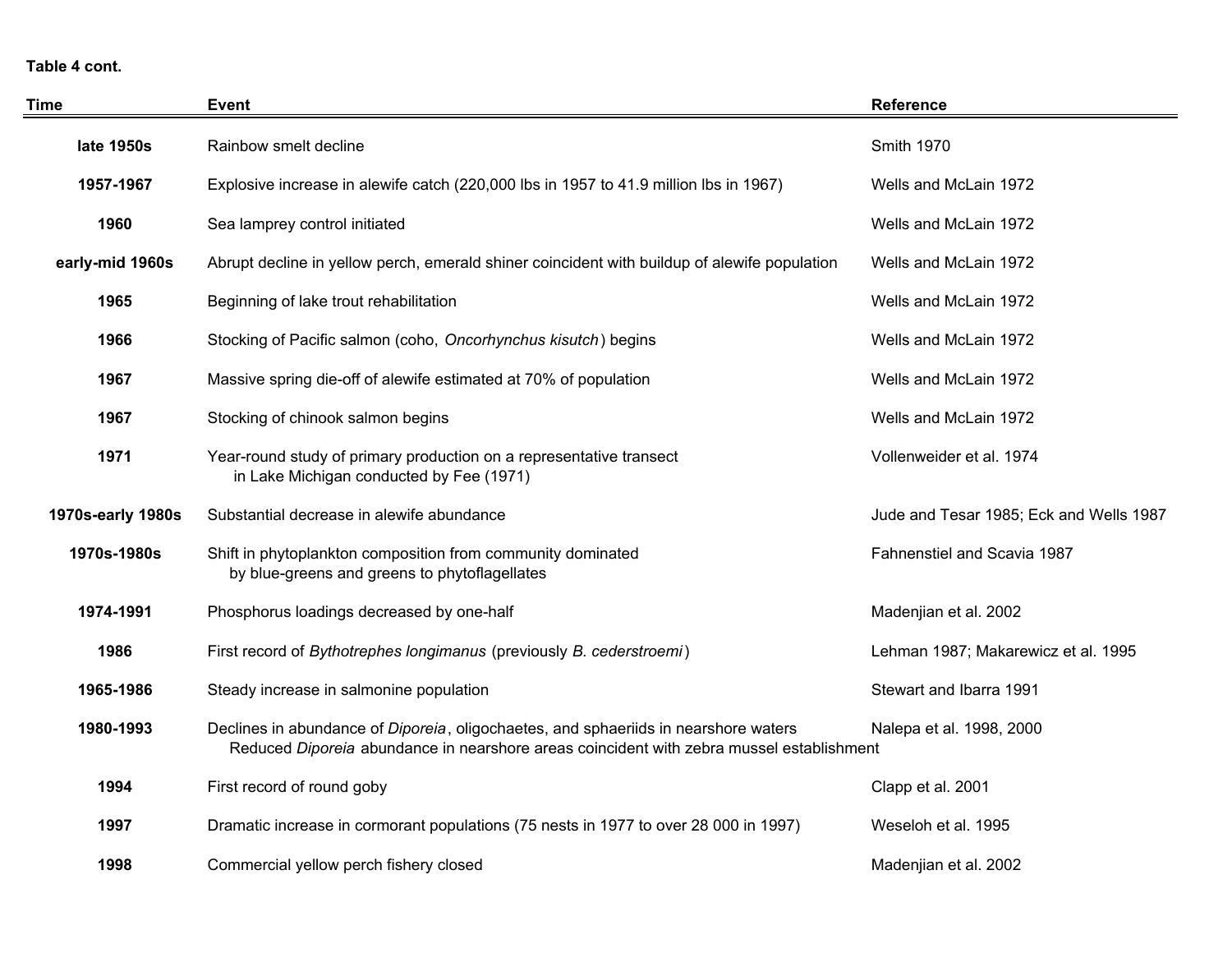#### **Table 4 cont.**

| Time       | Event                                                                                                                               | <b>Reference</b>                  |
|------------|-------------------------------------------------------------------------------------------------------------------------------------|-----------------------------------|
| 1986-1990s | Bacterial kidney disease (BKD) depletes stocks of chinook salmon                                                                    | Kabre 1993; Starliper et al. 1997 |
| 1999       | Successful application of lampricide to the St. Mary's River;<br>results in ~85% reduction of sea lamprey in northern Lake Michigan | Dann and Schroeder 2003           |
| 1965-2000  | Recovery of lake whitefish partially attributed to sea lamprey control                                                              | Madenjian et al. 2002             |
| 1965-2000  | Overexploitation of fish populations appears to have played a minor role<br>in shaping the food web in the last 30 years            | Madenjian et al. 2002             |
| 1970-2000  | Concentrations of most contaminants in biota decreased substantially<br>(with the exception of toxaphene in lake trout)             | Madenjian et al. 2002             |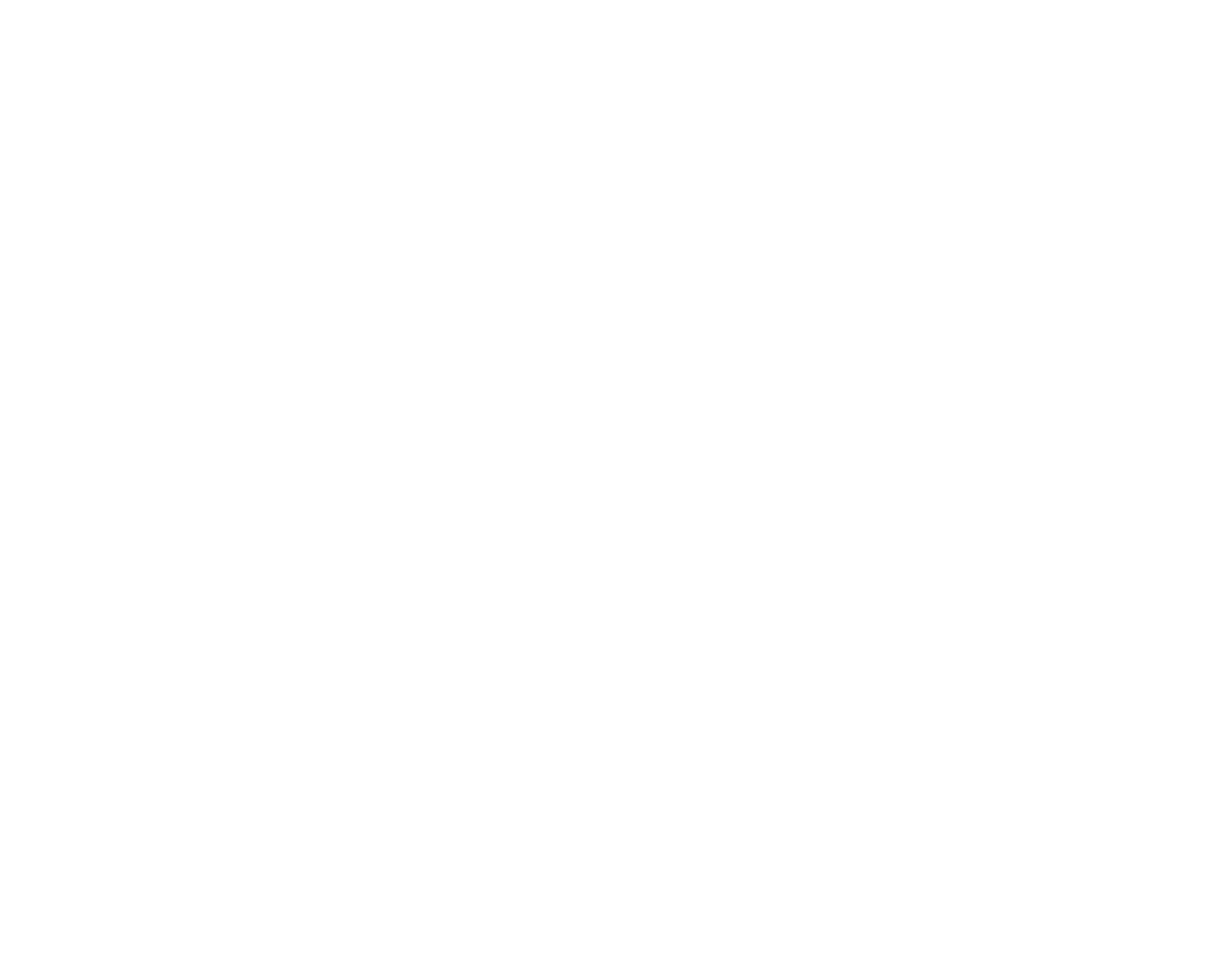# **Table 5 (Lake Superior)**

| Time       | <b>Event</b>                                                                                                                        | <b>Reference</b>                        |  |  |
|------------|-------------------------------------------------------------------------------------------------------------------------------------|-----------------------------------------|--|--|
| 1616       | Lake Superior discovered, 24 years before Lake Erie<br>this was due to the absence of hostile indians (Iroquois) of the lower lakes | Lower 1946; Lanctot 1963; Thwaites 1968 |  |  |
| 1835       | American Fur Company establishes a number of commercial fishing stations (trout and whitefish);<br>primary gear used was gillnets   | Nute 1926, 1944                         |  |  |
| 1850       | Settlement of the south shore; lumbering begins                                                                                     | Lawrie and Rahrer 1972                  |  |  |
| 1870       | Construction of canal locks around the rapids in the St. Mary's River at Sault Ste. Marie                                           | Groop 1999                              |  |  |
| 1871       | First intensive study of benthos undertaken by the U.S. Lake Survey                                                                 | Cook and Johnson 1974                   |  |  |
| 1871       | First steam-driven vessel                                                                                                           | Lawrie and Rahrer 1972                  |  |  |
| 1885       | Peak yield of lake whitefish                                                                                                        | Lawrie and Rahrer 1972                  |  |  |
| 1890       | Steam-powered net lifters in use                                                                                                    | Lawrie and Rahrer 1972                  |  |  |
| 1895       | First stocking of rainbow and brown trout                                                                                           | Lawrie and Rahrer 1972                  |  |  |
| 1900       | Blackfin cisco (Coregonus nigripinnis) landings peak probably as a result of depletion in<br>Lake Michigan by the late 1800s        | Lawrie and Rahrer 1972                  |  |  |
| 1907       | C. nigripinnis commercially extinct                                                                                                 | Lawrie and Rahrer 1972                  |  |  |
| 1920       | South shore whitefish stocks commercially extinct                                                                                   | Lawrie and Rahrer 1972                  |  |  |
| 1930       | First record of rainbow smelt                                                                                                       | Smith 1972                              |  |  |
| 1941       | Peak yield of lake herring; peak yield of total commercial catch (all species)                                                      | Lawrie and Rahrer 1972                  |  |  |
| 1946       | First record of sea lamprey                                                                                                         | Smith 1972                              |  |  |
| 1953       | First record of alewife                                                                                                             | Smith 1972                              |  |  |
| late 1950s | Use of lampricide to control sea lamprey begins                                                                                     | Bronte et al. 2004                      |  |  |
| 1953-1962  | Exponential decline in lake trout and whitefish catches; rapid increase and dispersal of sea lamprey                                | Lawrie and Rahrer 1972                  |  |  |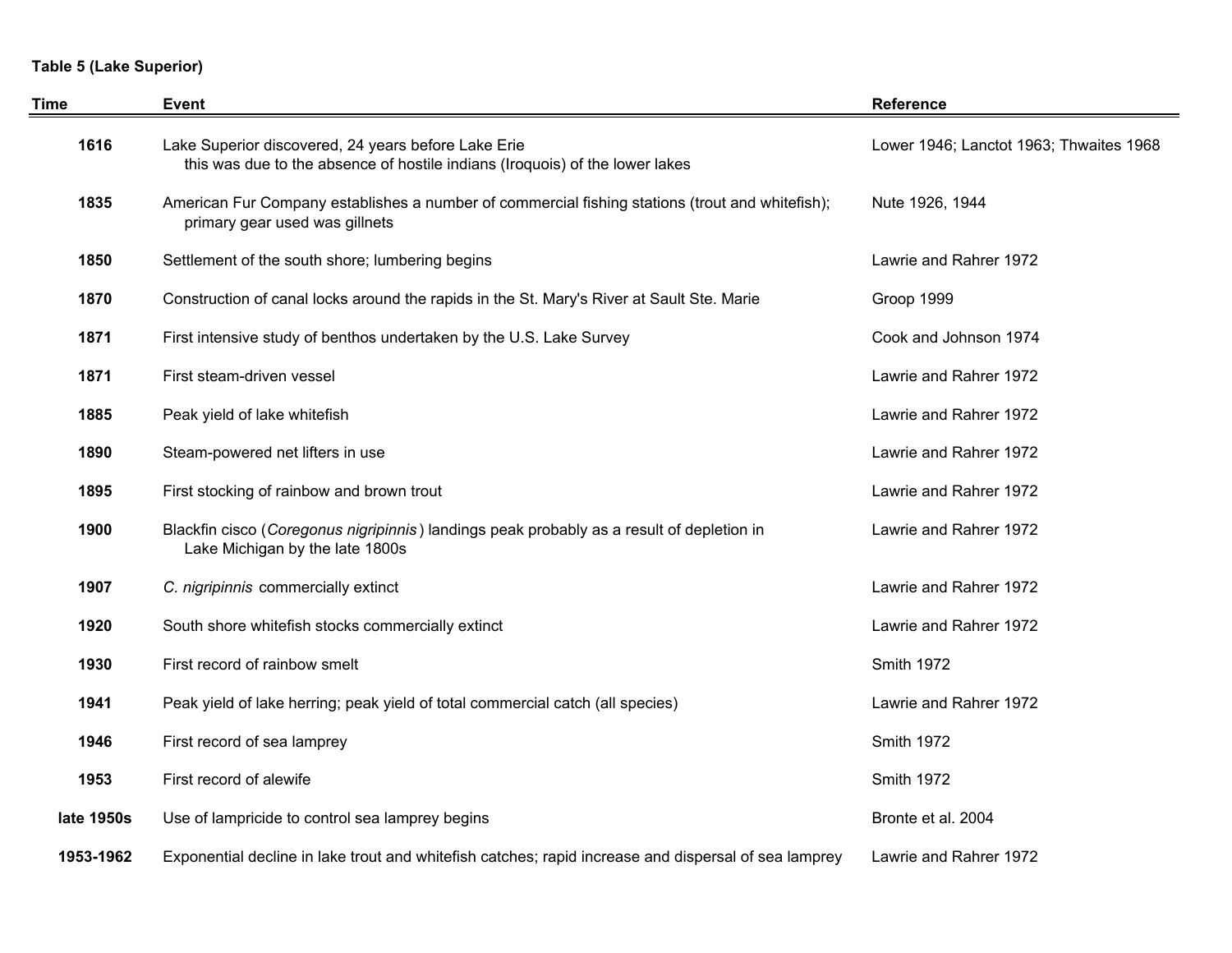| Table 5 cont.<br><b>Time</b> | <b>Event</b>                                                                                                                                                      | <b>Reference</b>       |
|------------------------------|-------------------------------------------------------------------------------------------------------------------------------------------------------------------|------------------------|
| 1956                         | Accidental introduction of pink salmon                                                                                                                            | Bronte et al. 2004     |
| 1962                         | De facto quotas restrict lake trout catches                                                                                                                       | Lawrie and Rahrer 1972 |
| 1962                         | Application of lampricide reduces lamprey abundance to 10% of the pre-control maximum                                                                             | Lawrie and Rahrer 1972 |
| <b>1960s</b>                 | Lake herring collapse                                                                                                                                             | Bronte et al. 2004     |
| 1966                         | First stocking of coho salmon                                                                                                                                     | Bronte et al. 2004     |
| 1967                         | First stocking of chinook salmon                                                                                                                                  | Peck et al. 1994       |
| 1978                         | Peak abundance of rainbow smelt                                                                                                                                   | Bronte et al. 2004     |
| 1978-81                      | 90% decline in rainbow smelt                                                                                                                                      | Bronte et al. 1993     |
| early 1980s                  | Concern about competition between recovering lake trout and introduced salmonines leads to<br>modeling efforts that result in rejection of competition hypothesis | Bronte et al. 2004     |
| mid 1980s                    | Eurasian ruffe collected in the St. Louis estuary                                                                                                                 | Bronte et al. 1998     |
| 1992                         | Eurasian ruffe is the most abundant fish in the lower St. Louis River<br>based on bottom trawl stock assessments                                                  | Bronte et al. 2004     |
| 1996                         | Eurasian ruffe population at 6,000,000 fish                                                                                                                       | Bronte et al. 2004     |
| 1999                         | Sea lamprey abundance declines from 800,000 in 1960 to less than 200,000 in1999                                                                                   | Heinrich et al. 2003   |
| present                      | Recovering lean lake trout shows that sea lamprey control, limitations on fisheries,<br>and protection of wild populations can work                               | Bronte et al. 2004     |
|                              | Lean lake trout, lake herring and siscowet lake trout have recovered and are approaching<br>pre-collapse levels of abundance                                      | Bronte et al. 2004     |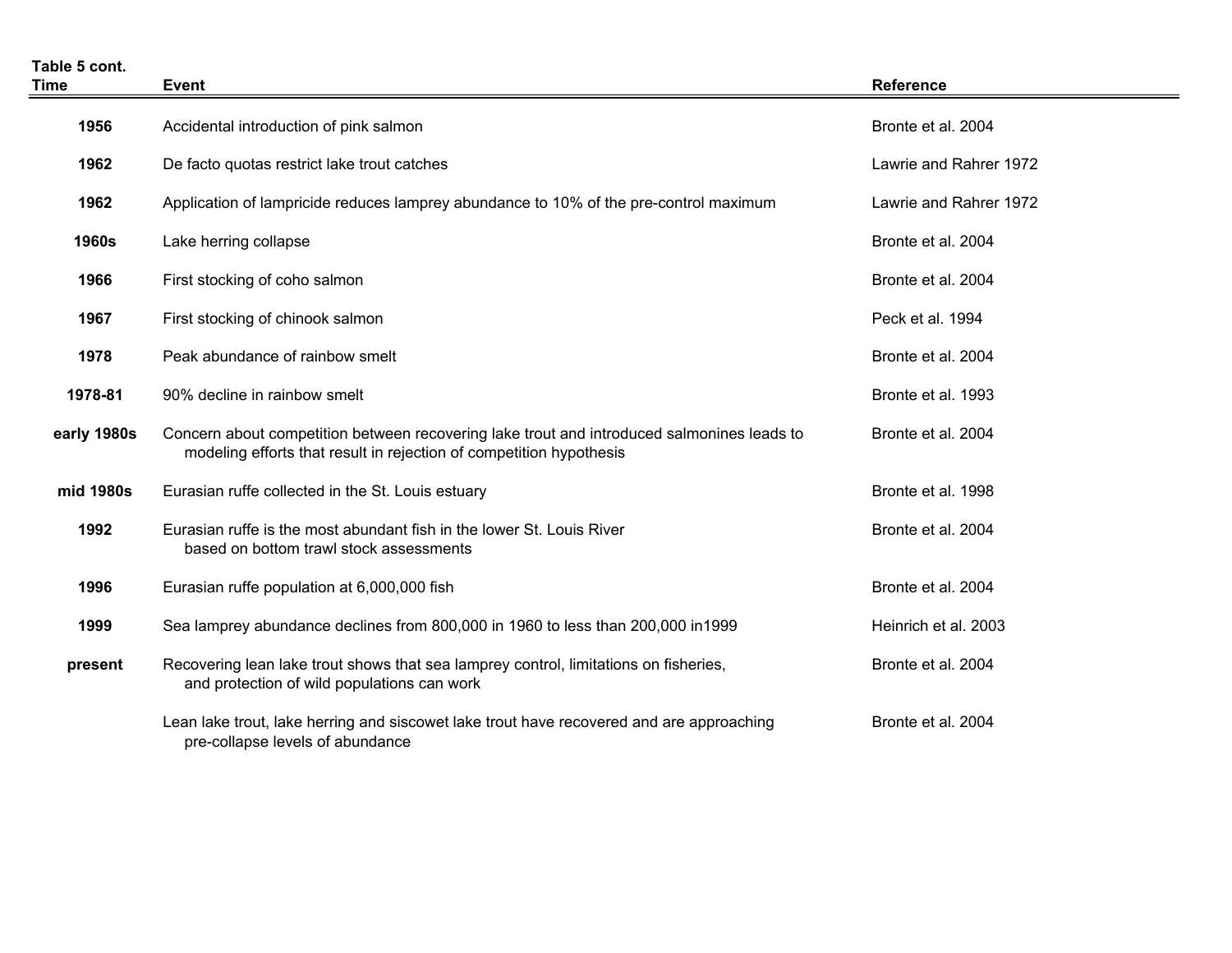**Table 6 (all lakes)**

| Time                                                                                                                                                                                                                   | <b>Event</b>                                                                                                                                                                                                                                                                                                                                                                                        | <b>Reference</b>          |
|------------------------------------------------------------------------------------------------------------------------------------------------------------------------------------------------------------------------|-----------------------------------------------------------------------------------------------------------------------------------------------------------------------------------------------------------------------------------------------------------------------------------------------------------------------------------------------------------------------------------------------------|---------------------------|
| 17th century                                                                                                                                                                                                           | Arrival of European settlers initiates the change from subsitence culture of Indians<br>to that of European barter system                                                                                                                                                                                                                                                                           | Bogue 2000                |
| 1783                                                                                                                                                                                                                   | Treaty of Paris established boundary between the U.S. and British N. America                                                                                                                                                                                                                                                                                                                        | Bogue 2000                |
| 1785                                                                                                                                                                                                                   | Land Ordinance of 1785                                                                                                                                                                                                                                                                                                                                                                              | Bogue 2000                |
| 1787                                                                                                                                                                                                                   | Northwest Ordinance and Constitution drafted                                                                                                                                                                                                                                                                                                                                                        | Bogue 2000                |
| 1780s                                                                                                                                                                                                                  | British settlement in Kingston-Bay of Quinte and Niagara Peninsula                                                                                                                                                                                                                                                                                                                                  | Bogue 2000                |
| 1791                                                                                                                                                                                                                   | Constitutional Act of 1791 encouraged development around Ontario and Erie<br>to counter expanding American population                                                                                                                                                                                                                                                                               | Bogue 2000                |
| Overall goal of agricultural development led to population increase, removal of land cover, increase<br>late 18th century<br>in erosion, and the damming of rivers and streams (began to impede the migration of fish) |                                                                                                                                                                                                                                                                                                                                                                                                     | Bogue 2000                |
| early 19th century                                                                                                                                                                                                     | Idea of managing fish for long-term use became common in statute books of NY and Upper<br>Canada as Lake Ontario shorestransitioned from wilderness to agricultural/commercial economy                                                                                                                                                                                                              | Bogue 2000                |
| pre-1840                                                                                                                                                                                                               | Gradual development of science and technology; intensification of exploitation                                                                                                                                                                                                                                                                                                                      | Regier and Applegate 1972 |
| mid 1800s                                                                                                                                                                                                              | Most land in the Great Lakes region suitable for farming had been settled                                                                                                                                                                                                                                                                                                                           | Beeton et al. 1999        |
| mid 1800s                                                                                                                                                                                                              | Railroad development expanded the market for fish                                                                                                                                                                                                                                                                                                                                                   | Regier and Hartman 1973   |
| 1840-1870                                                                                                                                                                                                              | Artificial fish propagation and development of improved hatchery and stocking techniques                                                                                                                                                                                                                                                                                                            | Regier and Applegate 1972 |
| 1870-1900                                                                                                                                                                                                              | Extensive introduction of non-native species; market forces, technological advances<br>lead to greater intensification of exploitation; great expansion of artificial propagation                                                                                                                                                                                                                   | Regier and Applegate 1972 |
| 1890-1910                                                                                                                                                                                                              | Sharp declines in recorded catch of lake sturgeon in all lakes                                                                                                                                                                                                                                                                                                                                      | <b>Smith 1972</b>         |
| 1871                                                                                                                                                                                                                   | Congress establishes the Commission of Fish and Fisheries; headed by Spencer F. Baird                                                                                                                                                                                                                                                                                                               | Bogue 2000                |
| 1892                                                                                                                                                                                                                   | Joint Commission Relative to the Preservation of the Fisheries in Waters Contiguous to Canada<br>and the U.S. formed based on the need to develop and enforce uniform, joint regulation; the Commission<br>was charged with collecting information and making recommendations to U.S. and Canadian<br>lawmakers; attempt #1 at cooperative management of Great Lakes fisheries and water resources. | Bogue 2000                |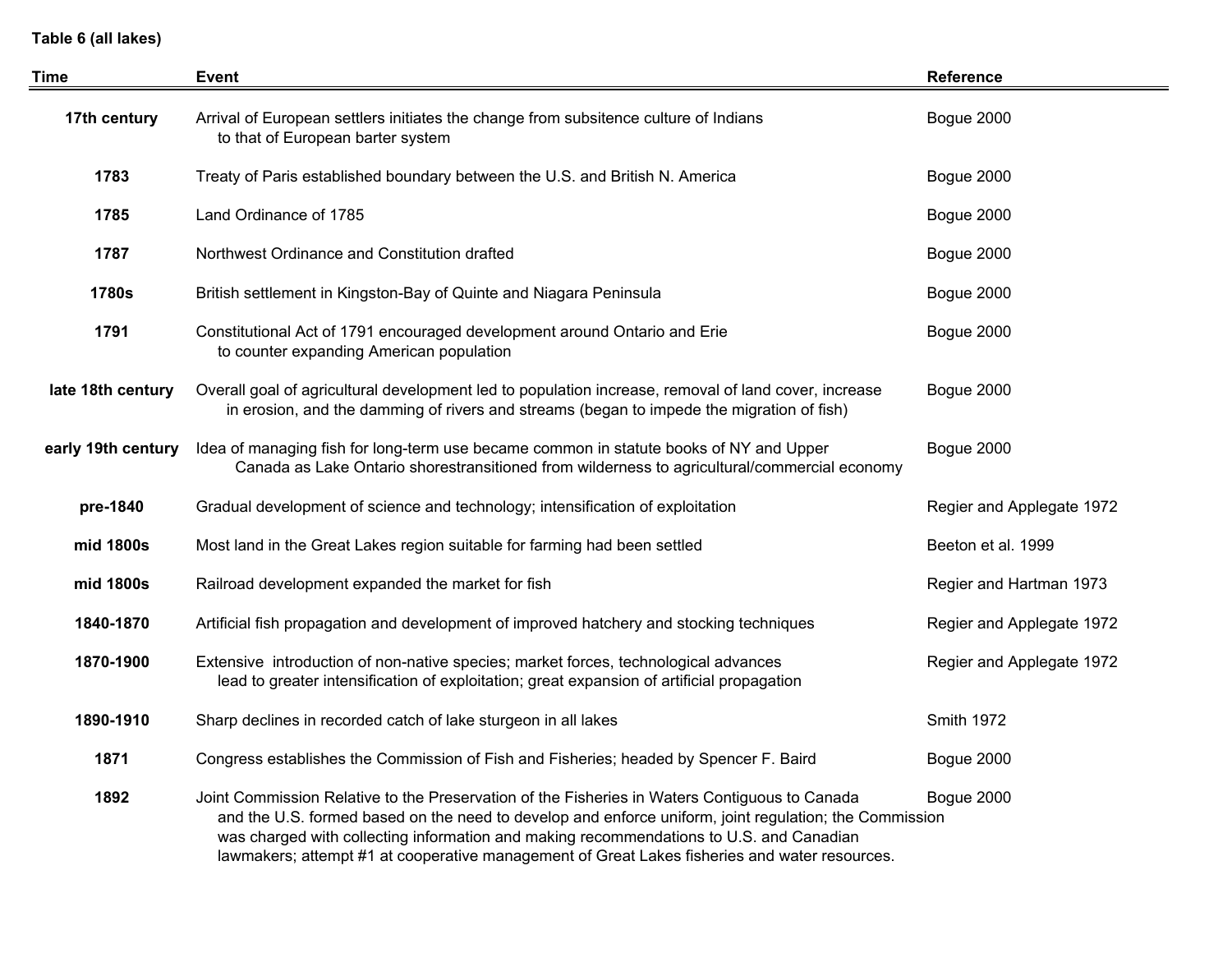### **Table 6 (all lakes)**

| Time      | Event                                                                                                                                                                                                                                       | <b>Reference</b>          |
|-----------|---------------------------------------------------------------------------------------------------------------------------------------------------------------------------------------------------------------------------------------------|---------------------------|
| 1893-1896 | Appointed by the Joint Commission, William Wakeham (Canada) and Richard Rathbun (U.S.) investigate Bogue 2000<br>and report on effects of overfishing, water pollution, and obstructions in all Great Lakes waters<br>except Lake Michigan. |                           |
| 1909      | Boundary Waters Treaty drafted between the U.S. and Canada calls for the establishment of the<br>International Joint Commission for joint regulation of fisheries in waters shared by the U.S. and Canada                                   | Bogue 2000                |
| 1911      | International Joint Commission established                                                                                                                                                                                                  | Bogue 2000                |
| 1900-1945 | Socionomic aspects of world wars partial cause of fluctuation in fish exploitation                                                                                                                                                          | Regier and Applegate 1972 |
| 1920-1930 | Alewife and sea lamprey reach the upper lakes via the Welland Canal                                                                                                                                                                         | <b>Smith 1972</b>         |
| 1945-1960 | Conventional hatcheries close; technological advances increase fish exploitation;<br>growing concerns about pollution and eutrophication                                                                                                    | Regier and Applegate 1972 |
| 1955      | Establishment of sea lamprey prompts drafting and ratification of the 1955 Convention<br>on Great Lakes Fisheries; the convention established the Great Lakes Fishery Commission                                                            | Dochoda 1999              |
| 1965-1980 | Concentrations of PCBs, total DDT, and mercury decreased significantly in lake trout,<br>bloater, coho salmon, and chinook slamon                                                                                                           | D'Itri 1988               |
| 1970-1973 | Canadian Centre for Inland Waters initiated a year-round program to investigate primary<br>production in Lake Ontario and Erie; extended to Lake Huron in 1971 and Lake Superior in 1973                                                    | Vollenweider et al. 1974  |
| 1971      | Salmonid Communities in Oligotrophic Lakes (SCOL) symposium                                                                                                                                                                                 | Loftus and Regier 1972    |
| 1972      | Drafting of the Great Lakes Water Quality Agreement (GLWQA) sets program in motion to control<br>phosphorus discharges                                                                                                                      |                           |
| 1976      | Percid International Symposium (PERCIS)                                                                                                                                                                                                     | Colby 1977                |
| 1978      | Amendment of the 1972 GLWQA introduces the 'ecosystem approach' and focuses<br>on reducing contaminant loading                                                                                                                              |                           |
| 1979      | Sea Lamprey International Symposium (SLIS)                                                                                                                                                                                                  | Loftus et al. 1978        |
| 1980      | Stock Concept International Symposium (STOCS)                                                                                                                                                                                               | Berst and Simon 1981      |
| 1981      | Joint Strategic Plan for Management of Great Lakes Fisheries                                                                                                                                                                                | Dochoda 1999              |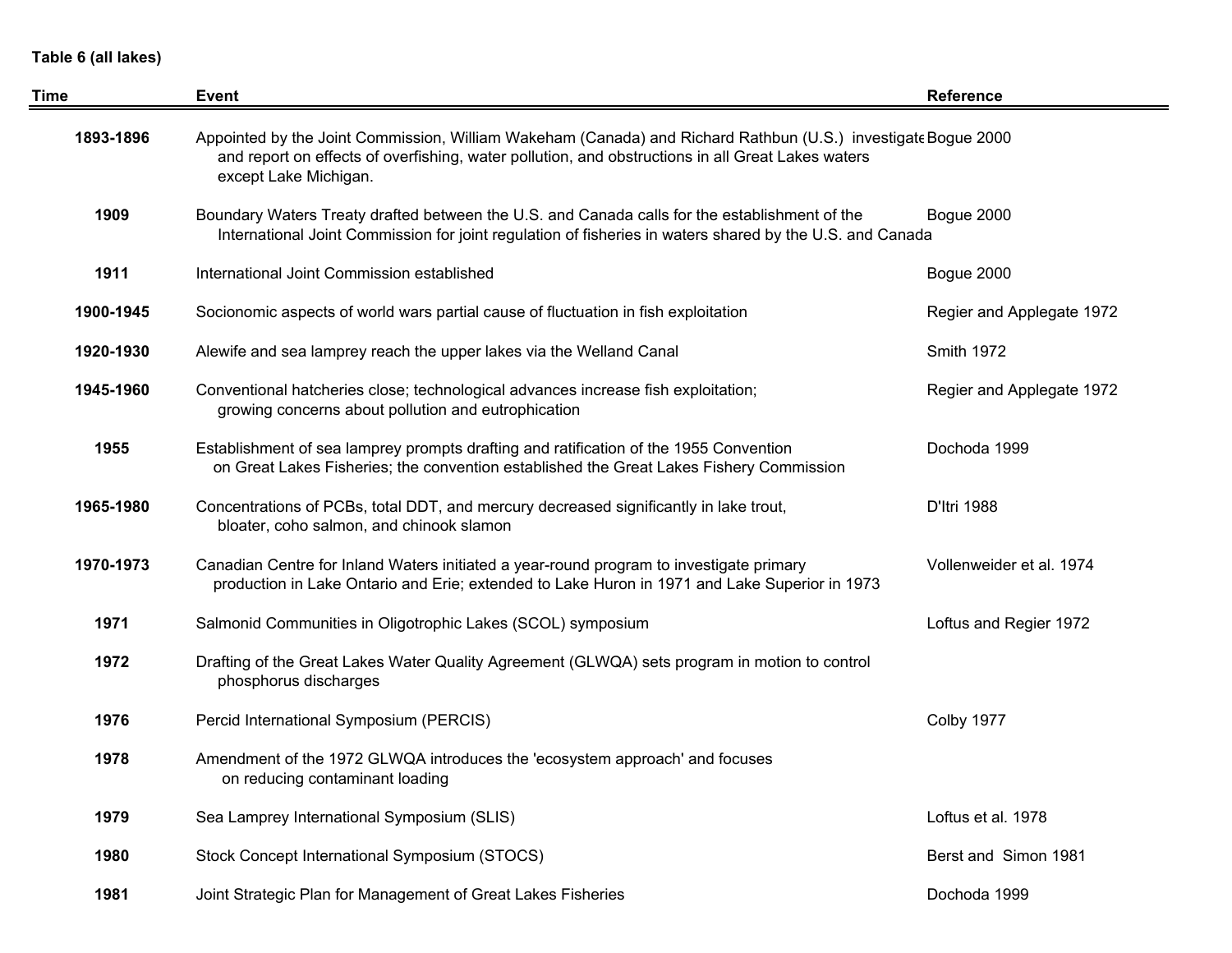|  | 1987 |                     |
|--|------|---------------------|
|  |      | Table 6 (all lakes) |

| Time | Event                                                                    | <b>Reference</b>               |
|------|--------------------------------------------------------------------------|--------------------------------|
| 1985 | International Symposium on Stocks Assessment and Yield Prediction (ASPY) | Christie and Spangler 1987     |
| 1989 | Canadian voluntary ship ballast water exchange regulations               |                                |
| 1993 | U.S. mandatory regulations for ship ballast water exchange               | United States Coast Guard 1993 |
| 2003 | SCOL II synthesizes 30 years of research since SCOL I                    |                                |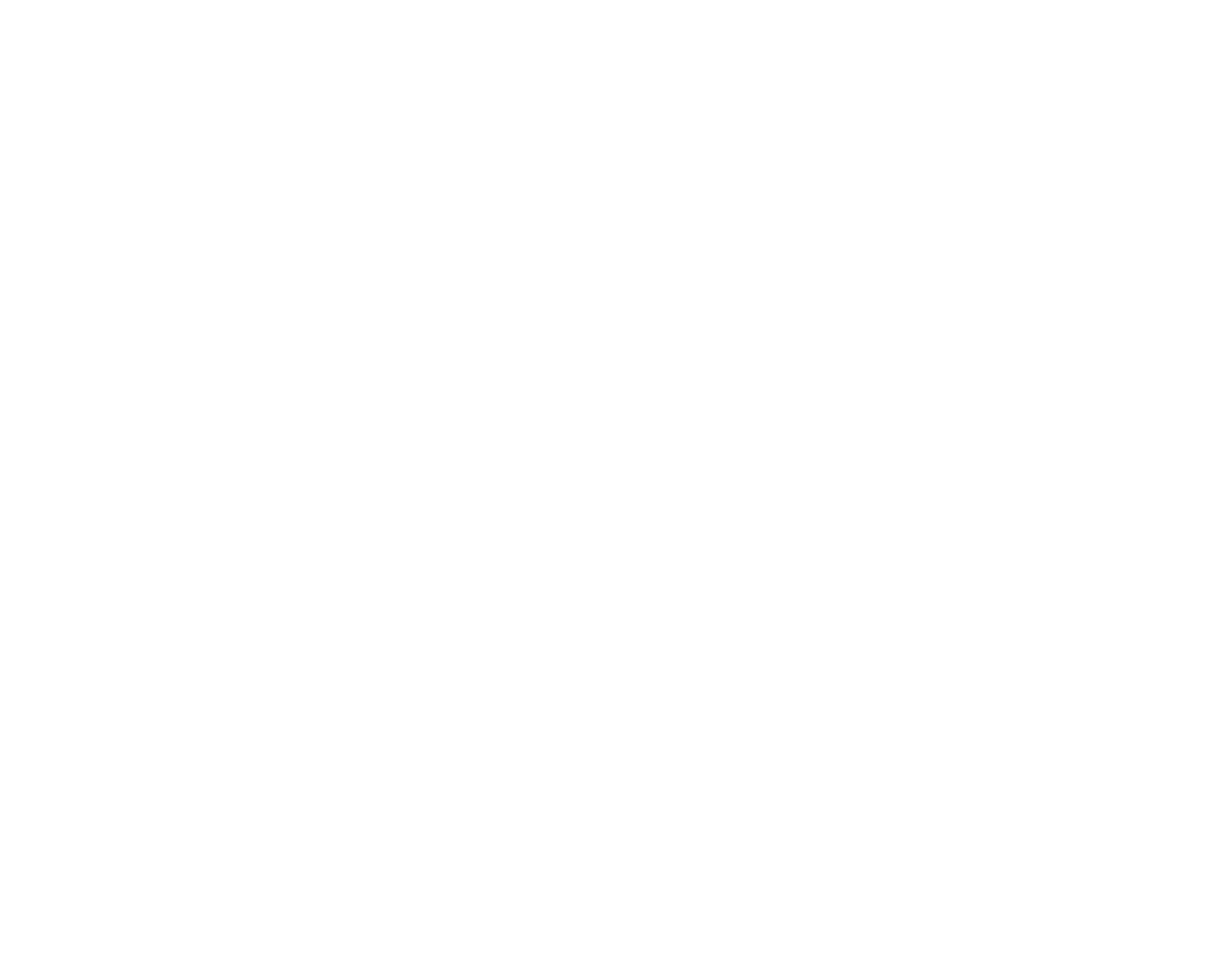|              |                |             | <b>NONINDIGENOUS SPECIES</b> |                 |                 |                 |             | <b>OVERFISHING</b> |                       |                 |
|--------------|----------------|-------------|------------------------------|-----------------|-----------------|-----------------|-------------|--------------------|-----------------------|-----------------|
|              | <b>Ontario</b> | <b>Erie</b> | <b>Huron</b>                 | <b>Michigan</b> | <b>Superior</b> | <b>Ontario</b>  | <b>Erie</b> | <b>Huron</b>       | <b>Michigan</b>       | <b>Superior</b> |
| 1800<br>1805 |                |             |                              |                 |                 |                 |             |                    |                       |                 |
| 1810         |                |             |                              |                 |                 |                 |             |                    | heavy<br>exploitation |                 |
| 1815         |                |             |                              |                 |                 |                 |             |                    | of                    |                 |
|              |                |             |                              |                 |                 | heavy           |             |                    |                       |                 |
|              |                |             |                              |                 |                 | exploitation    |             |                    | lake whitefish        |                 |
| 1820         |                |             |                              |                 |                 | of              |             | and                |                       |                 |
|              |                |             |                              |                 |                 |                 |             |                    | lake trout            |                 |
|              |                |             |                              |                 |                 | <b>Atlantic</b> |             |                    |                       |                 |
| 1825         |                |             | <b>Erie Canal opens</b>      |                 |                 | salmon          |             |                    |                       |                 |
|              |                |             |                              |                 |                 |                 |             |                    |                       |                 |
|              |                |             | <b>Welland Canal opens</b>   |                 |                 |                 |             |                    |                       |                 |
| 1830         | SL             |             |                              |                 |                 |                 |             |                    |                       |                 |
|              |                |             |                              |                 |                 |                 |             |                    |                       |                 |
|              |                |             |                              |                 |                 |                 |             |                    |                       |                 |
|              |                |             |                              |                 |                 |                 |             |                    |                       |                 |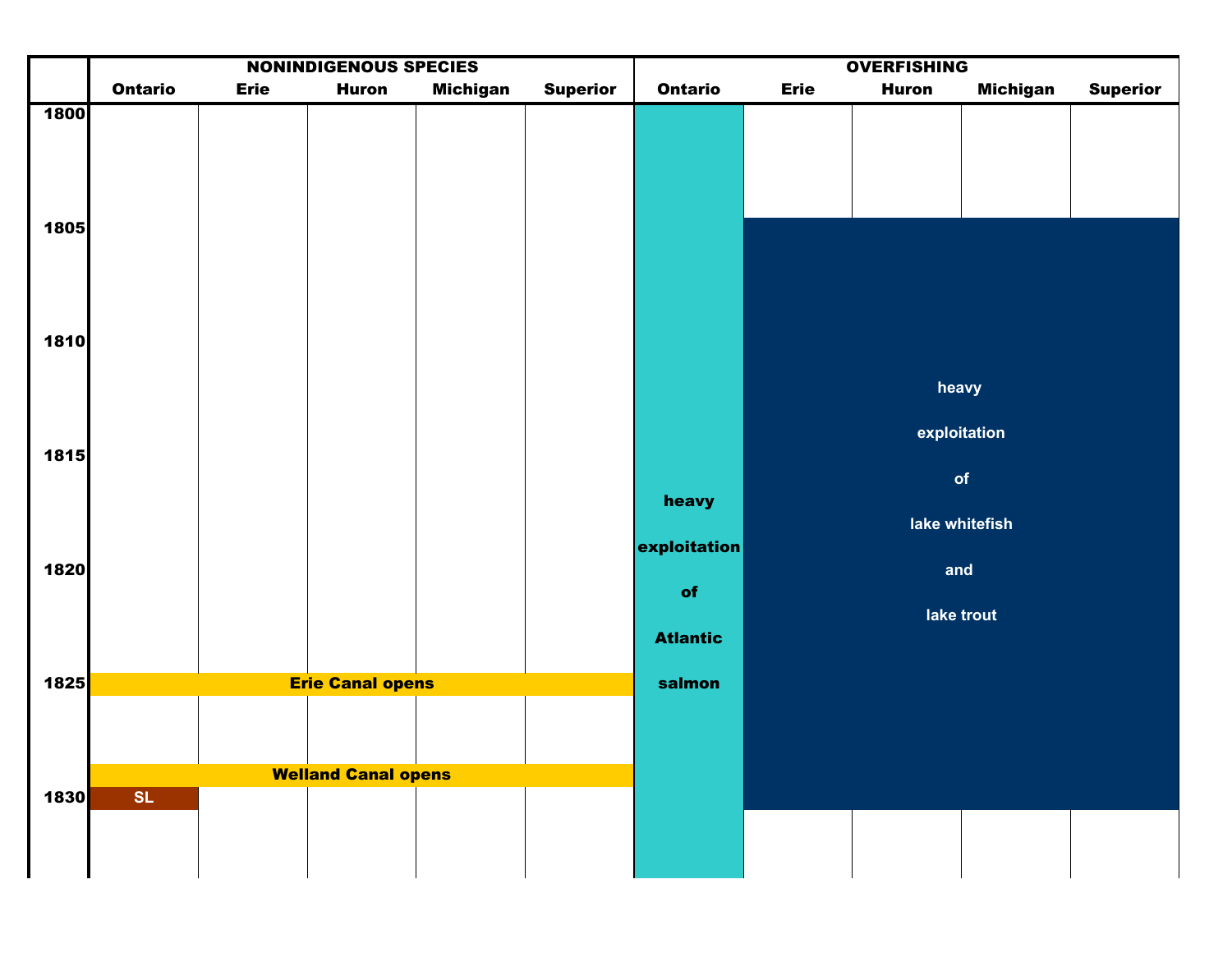| 1835 |  |                                            |  |                           |  |
|------|--|--------------------------------------------|--|---------------------------|--|
| 1840 |  |                                            |  |                           |  |
| 1845 |  |                                            |  |                           |  |
|      |  |                                            |  |                           |  |
| 1850 |  |                                            |  | <b>Railroad expansion</b> |  |
| 1855 |  | <b>St Mary's Falls Ship Canal enlarged</b> |  |                           |  |
|      |  |                                            |  |                           |  |
| 1860 |  |                                            |  |                           |  |
| 1865 |  |                                            |  |                           |  |
|      |  |                                            |  |                           |  |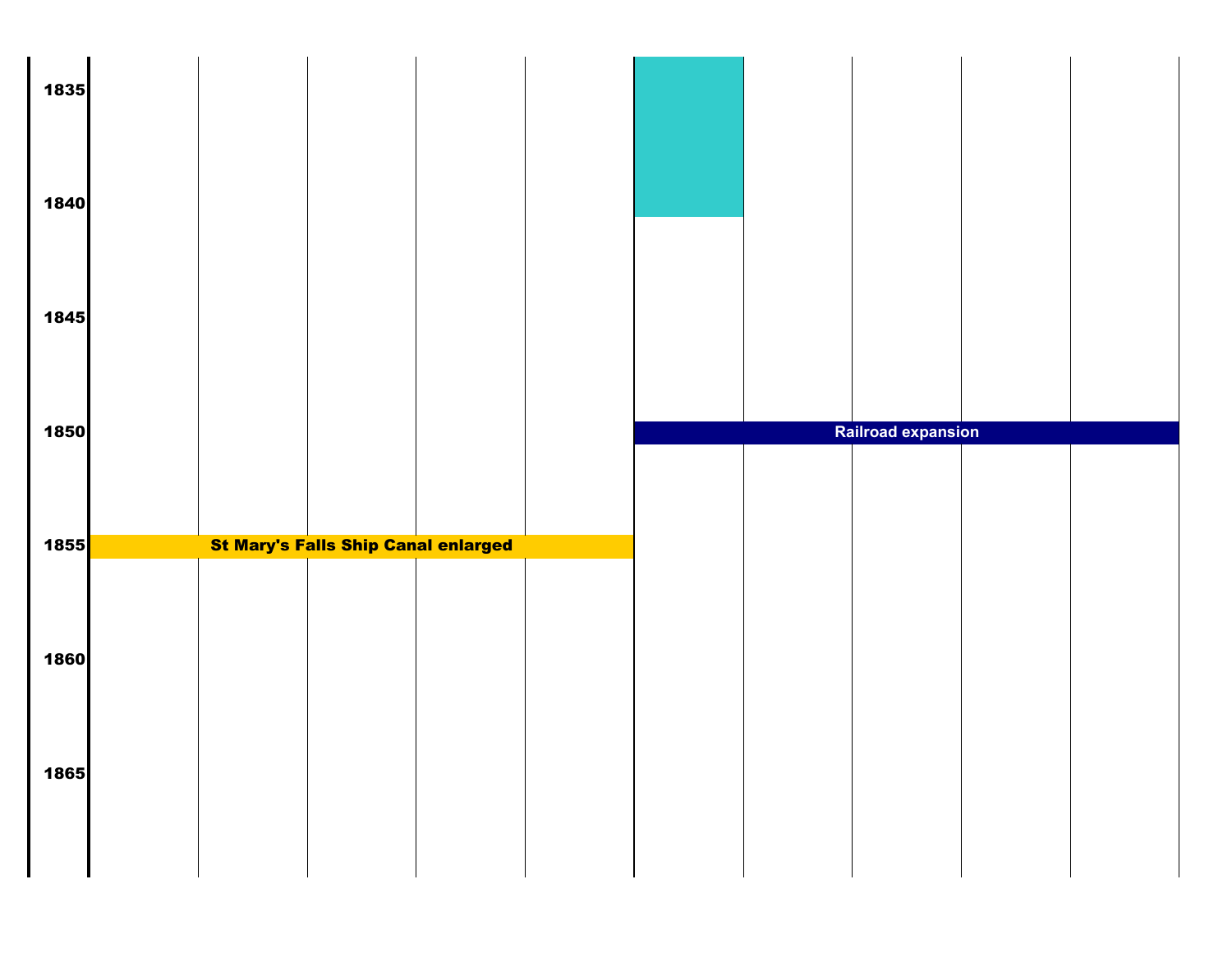| 1870                |           |                                              |                   |  |  |
|---------------------|-----------|----------------------------------------------|-------------------|--|--|
|                     |           |                                              |                   |  |  |
|                     |           |                                              |                   |  |  |
|                     | <b>AW</b> |                                              |                   |  |  |
| 1875                |           |                                              |                   |  |  |
|                     |           |                                              |                   |  |  |
|                     |           |                                              |                   |  |  |
|                     |           |                                              |                   |  |  |
|                     |           |                                              |                   |  |  |
| 1880                |           |                                              |                   |  |  |
|                     |           |                                              |                   |  |  |
|                     |           |                                              |                   |  |  |
|                     |           |                                              |                   |  |  |
| 1885                |           |                                              |                   |  |  |
|                     |           |                                              |                   |  |  |
|                     |           |                                              |                   |  |  |
|                     |           |                                              |                   |  |  |
| 1890                |           |                                              |                   |  |  |
|                     |           |                                              |                   |  |  |
|                     |           |                                              |                   |  |  |
|                     |           |                                              |                   |  |  |
| 1895                |           |                                              |                   |  |  |
|                     |           |                                              | <b>AS extinct</b> |  |  |
|                     |           |                                              |                   |  |  |
|                     |           |                                              |                   |  |  |
|                     |           |                                              |                   |  |  |
| 1900 <mark> </mark> |           | <b>Chicago Sanitary and Ship Canal opens</b> |                   |  |  |
|                     |           |                                              |                   |  |  |
|                     |           |                                              |                   |  |  |
|                     |           |                                              |                   |  |  |
| 1905                |           |                                              |                   |  |  |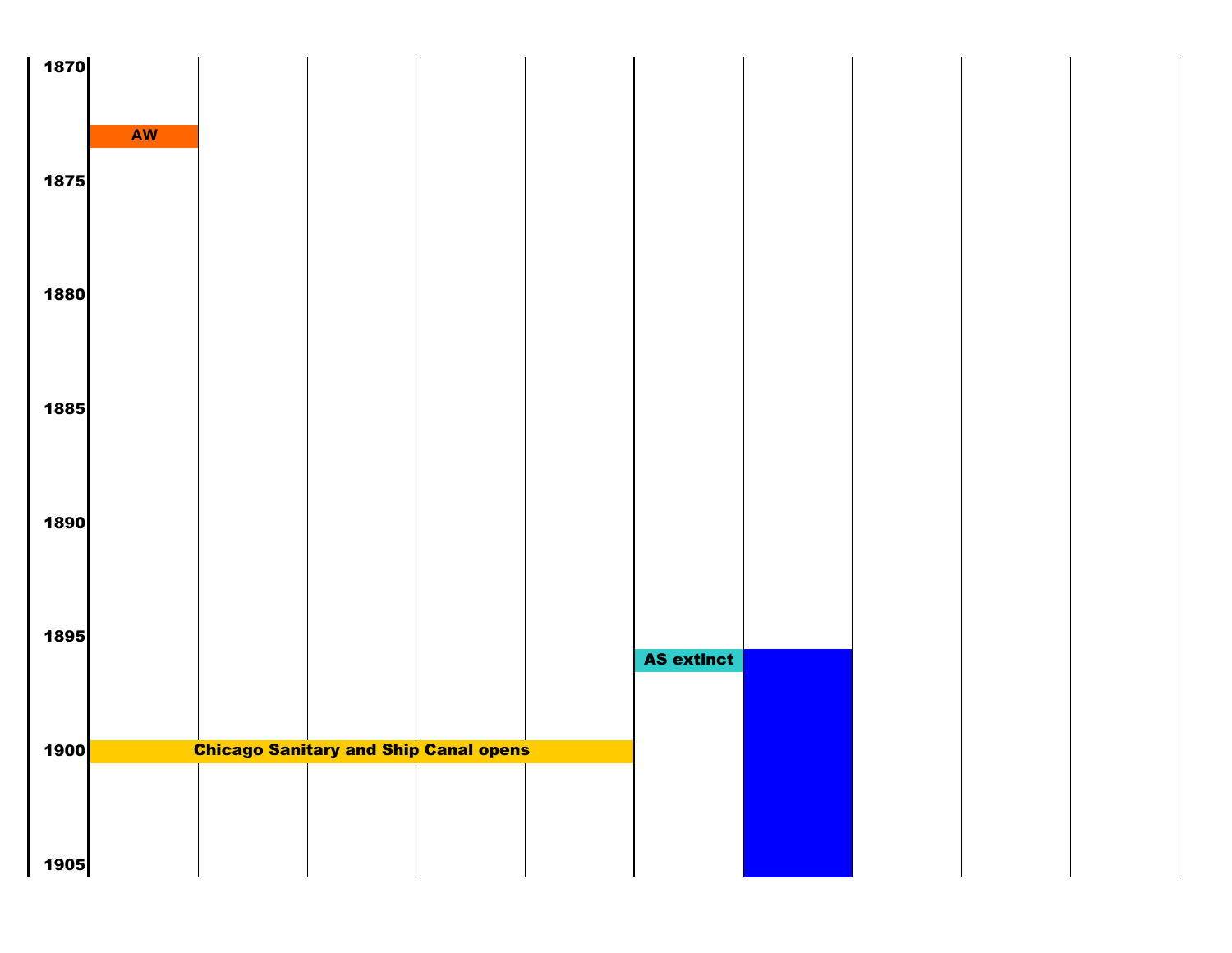

**CI**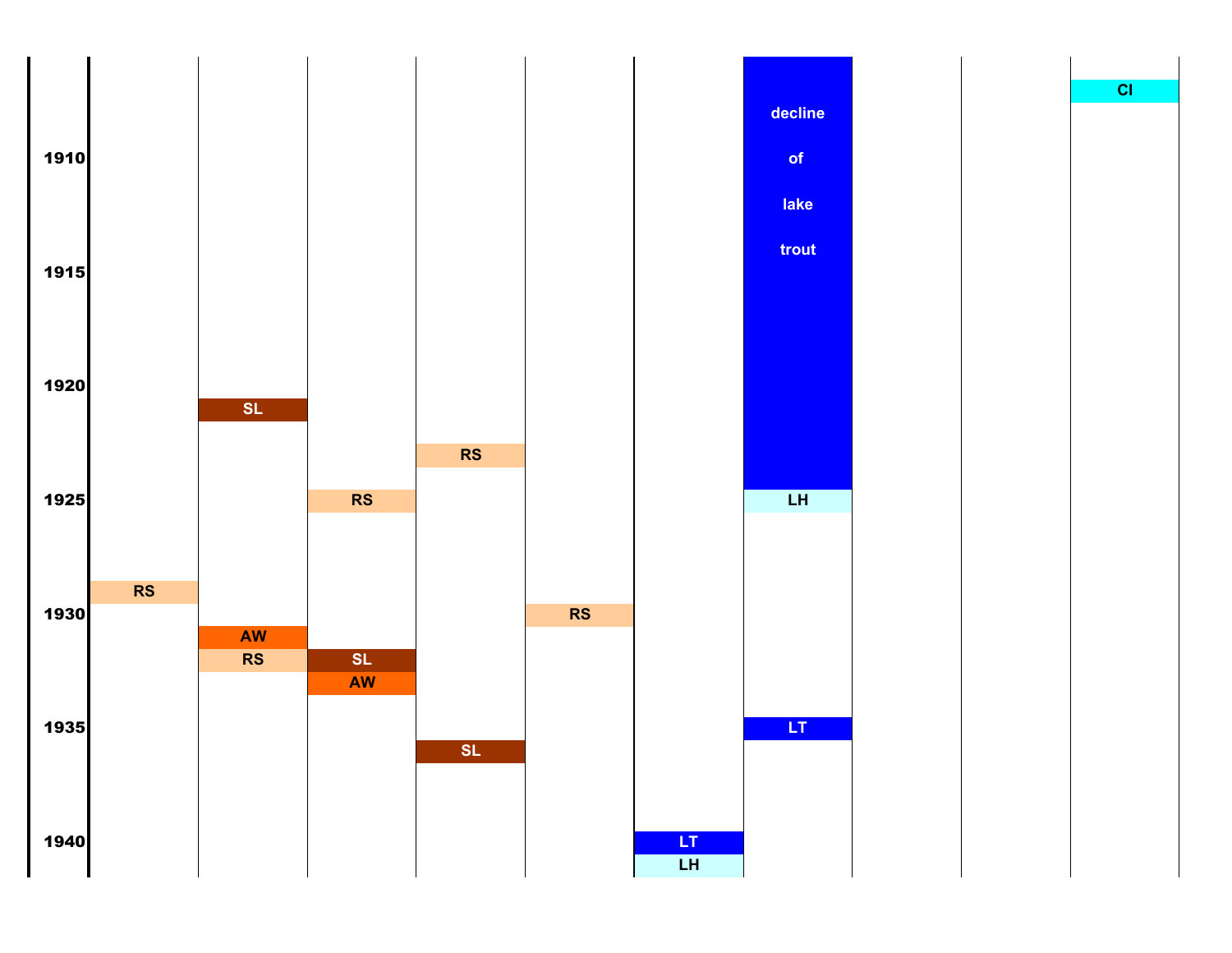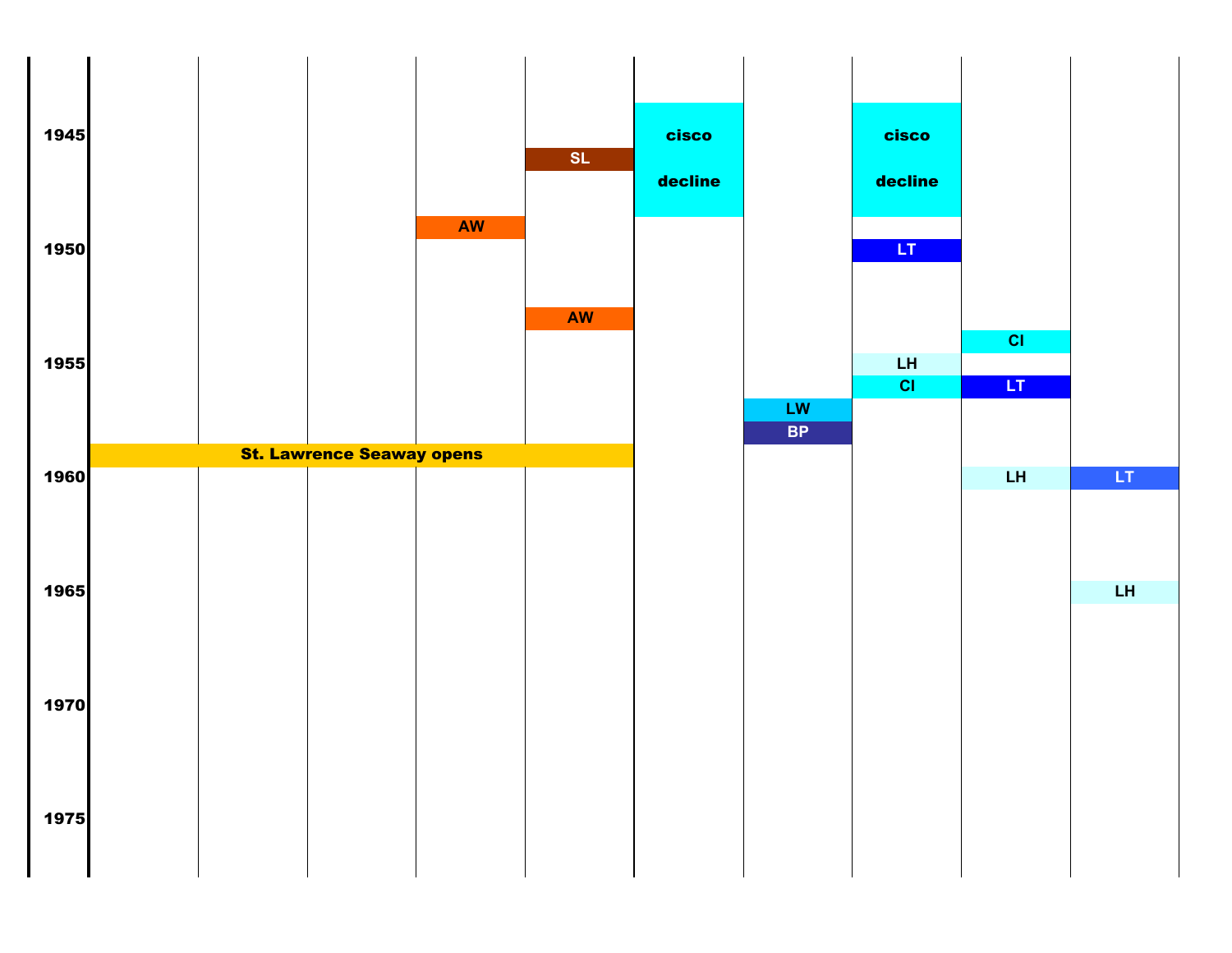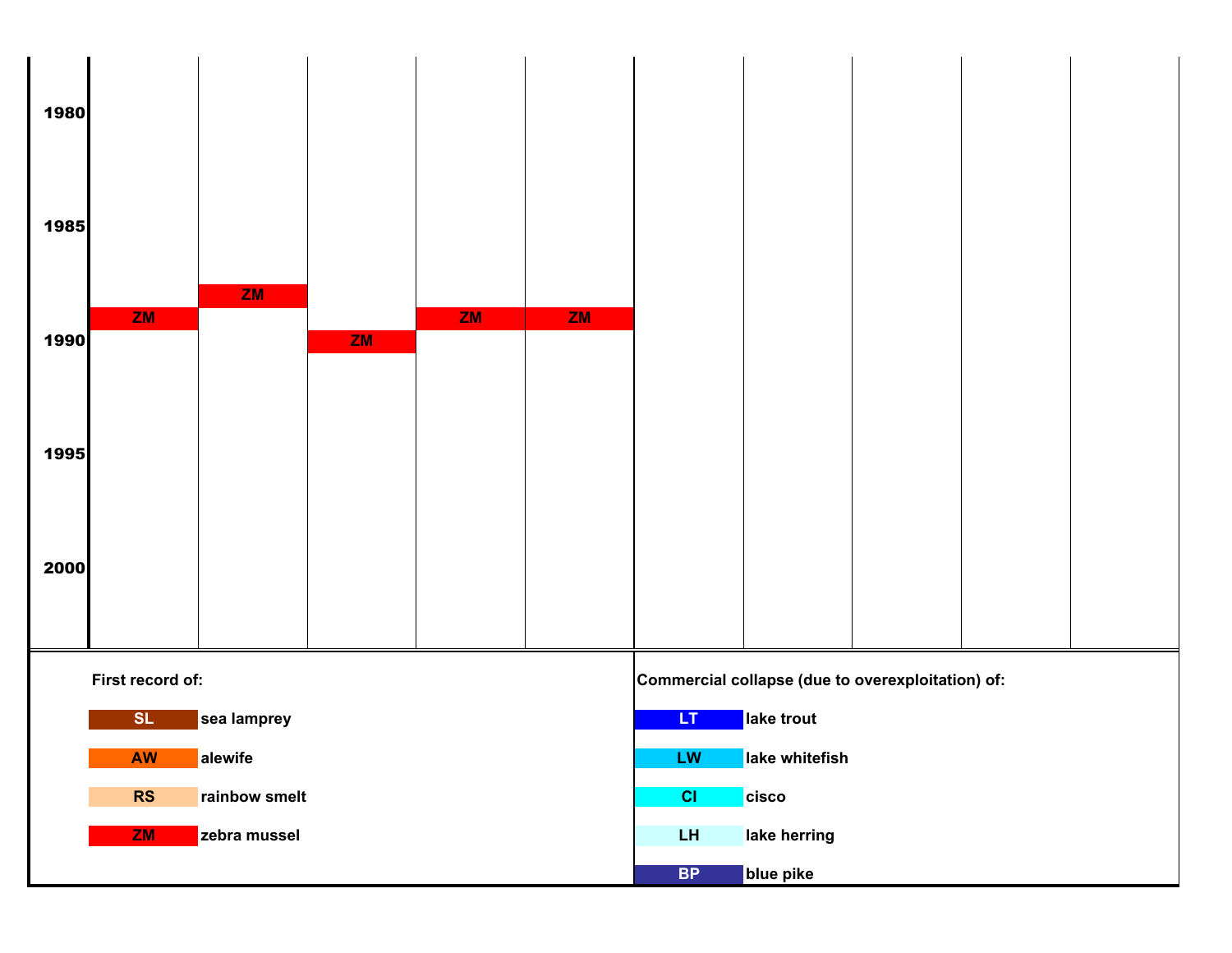| <b>Ontario</b><br><b>Michigan</b><br><b>Superior</b><br><b>Ontario</b><br><b>Erie</b><br><b>Erie</b><br><b>Huron</b><br><b>Huron</b><br>Great Lakes basin population is 300,000; | <b>Superior</b><br><b>Michigan</b> |  | <b>HABITAT DEGRADATION</b> |  |  |  |  |  |  |  |
|----------------------------------------------------------------------------------------------------------------------------------------------------------------------------------|------------------------------------|--|----------------------------|--|--|--|--|--|--|--|
|                                                                                                                                                                                  |                                    |  |                            |  |  |  |  |  |  |  |
|                                                                                                                                                                                  |                                    |  |                            |  |  |  |  |  |  |  |
| mostly around Lakes Erie and Ontario                                                                                                                                             |                                    |  |                            |  |  |  |  |  |  |  |
| (prior to arrival of Europeans,                                                                                                                                                  |                                    |  |                            |  |  |  |  |  |  |  |
| basin population is estimated at 60,000-120,000)                                                                                                                                 |                                    |  |                            |  |  |  |  |  |  |  |
|                                                                                                                                                                                  |                                    |  |                            |  |  |  |  |  |  |  |
|                                                                                                                                                                                  |                                    |  |                            |  |  |  |  |  |  |  |
|                                                                                                                                                                                  |                                    |  |                            |  |  |  |  |  |  |  |
|                                                                                                                                                                                  |                                    |  |                            |  |  |  |  |  |  |  |
|                                                                                                                                                                                  |                                    |  |                            |  |  |  |  |  |  |  |
|                                                                                                                                                                                  |                                    |  |                            |  |  |  |  |  |  |  |
|                                                                                                                                                                                  |                                    |  |                            |  |  |  |  |  |  |  |
|                                                                                                                                                                                  |                                    |  |                            |  |  |  |  |  |  |  |
|                                                                                                                                                                                  |                                    |  |                            |  |  |  |  |  |  |  |
|                                                                                                                                                                                  |                                    |  |                            |  |  |  |  |  |  |  |
|                                                                                                                                                                                  |                                    |  |                            |  |  |  |  |  |  |  |
|                                                                                                                                                                                  |                                    |  |                            |  |  |  |  |  |  |  |
|                                                                                                                                                                                  |                                    |  |                            |  |  |  |  |  |  |  |
|                                                                                                                                                                                  |                                    |  |                            |  |  |  |  |  |  |  |
|                                                                                                                                                                                  |                                    |  |                            |  |  |  |  |  |  |  |
|                                                                                                                                                                                  |                                    |  |                            |  |  |  |  |  |  |  |
|                                                                                                                                                                                  |                                    |  |                            |  |  |  |  |  |  |  |
|                                                                                                                                                                                  |                                    |  |                            |  |  |  |  |  |  |  |
|                                                                                                                                                                                  |                                    |  |                            |  |  |  |  |  |  |  |
|                                                                                                                                                                                  |                                    |  |                            |  |  |  |  |  |  |  |
|                                                                                                                                                                                  |                                    |  |                            |  |  |  |  |  |  |  |
|                                                                                                                                                                                  |                                    |  |                            |  |  |  |  |  |  |  |
|                                                                                                                                                                                  |                                    |  |                            |  |  |  |  |  |  |  |
|                                                                                                                                                                                  |                                    |  |                            |  |  |  |  |  |  |  |
|                                                                                                                                                                                  |                                    |  |                            |  |  |  |  |  |  |  |
|                                                                                                                                                                                  |                                    |  |                            |  |  |  |  |  |  |  |
|                                                                                                                                                                                  |                                    |  |                            |  |  |  |  |  |  |  |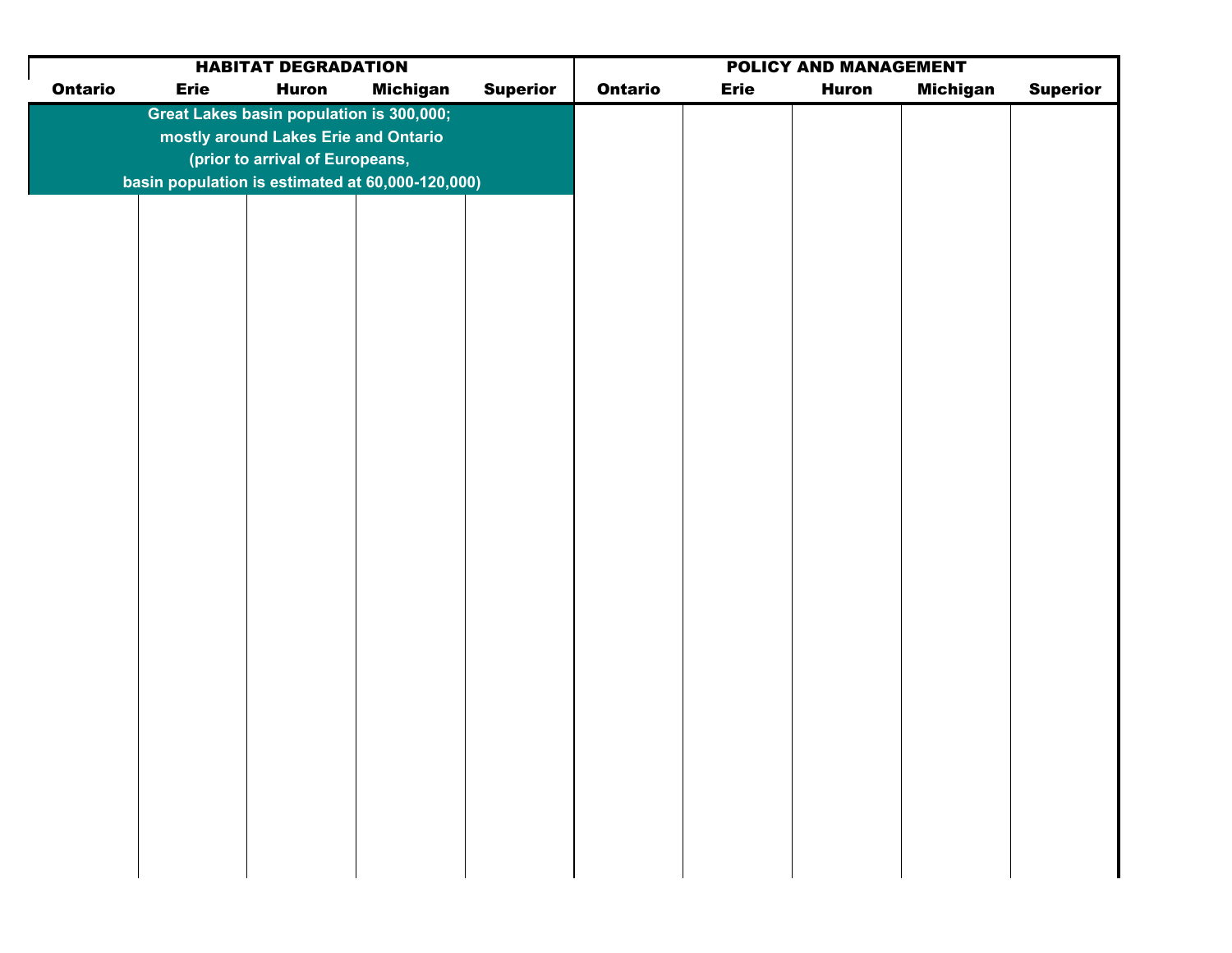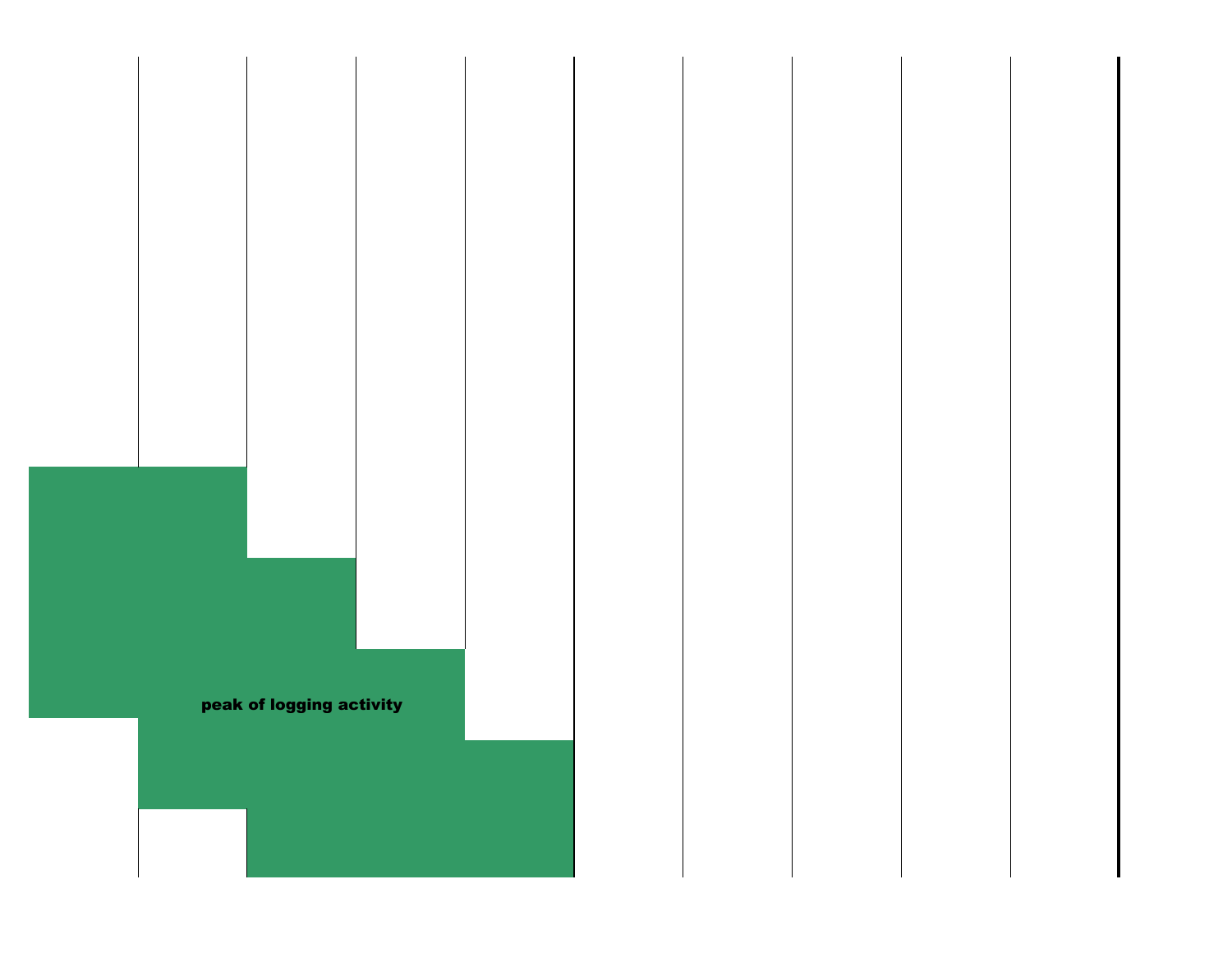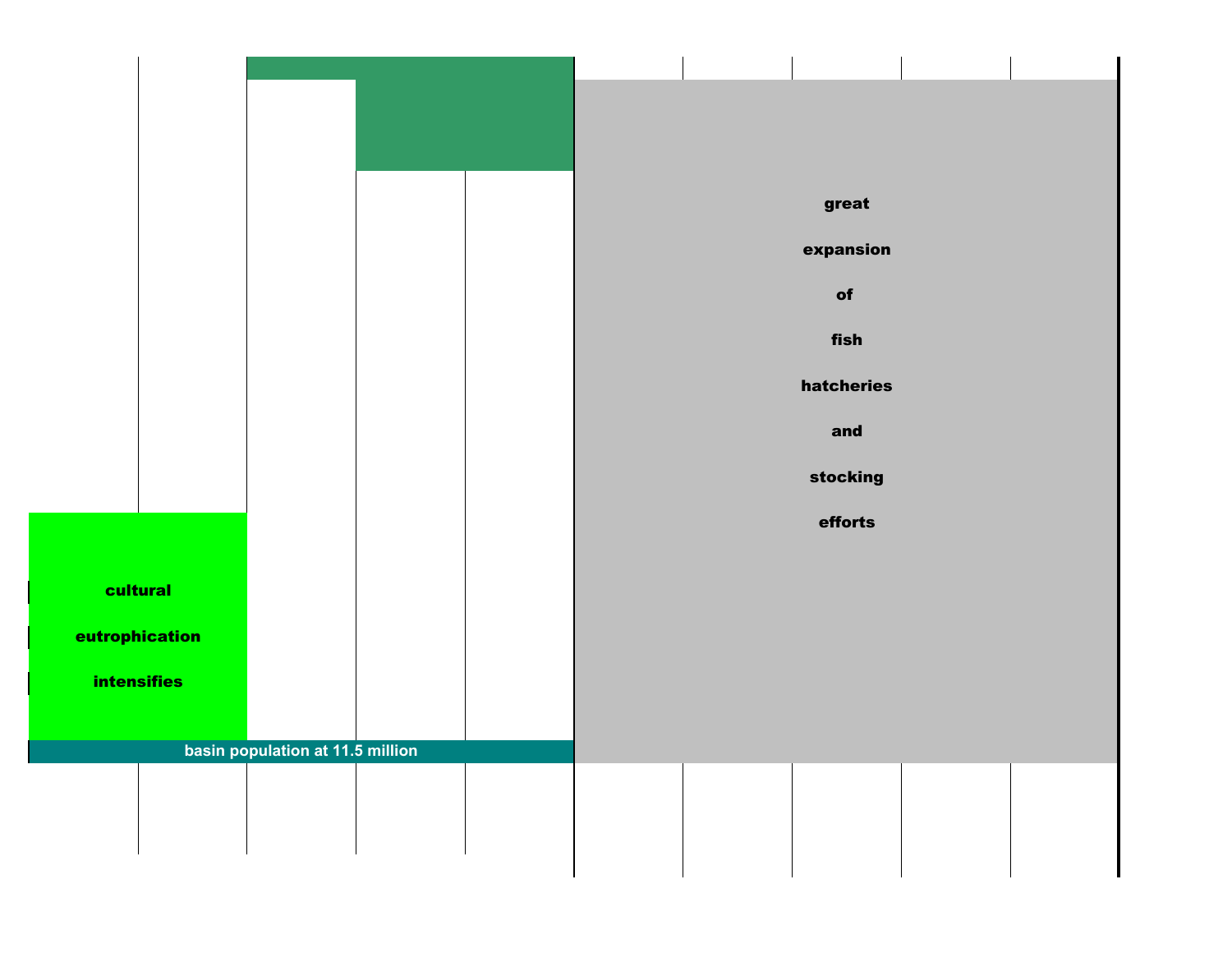| losses of river-run lake trout, lake whitefish,<br>and lake herring due to modification of |  |                                                    |  |
|--------------------------------------------------------------------------------------------|--|----------------------------------------------------|--|
| river drainages from logging, sawmills, and dams                                           |  | <b>Boundary Waters Treatly establishes the IJC</b> |  |
|                                                                                            |  |                                                    |  |
|                                                                                            |  |                                                    |  |
|                                                                                            |  |                                                    |  |
|                                                                                            |  |                                                    |  |
|                                                                                            |  |                                                    |  |
|                                                                                            |  |                                                    |  |
|                                                                                            |  |                                                    |  |
|                                                                                            |  |                                                    |  |
| basin pop at 23 million                                                                    |  |                                                    |  |
|                                                                                            |  |                                                    |  |
|                                                                                            |  |                                                    |  |
|                                                                                            |  |                                                    |  |
|                                                                                            |  |                                                    |  |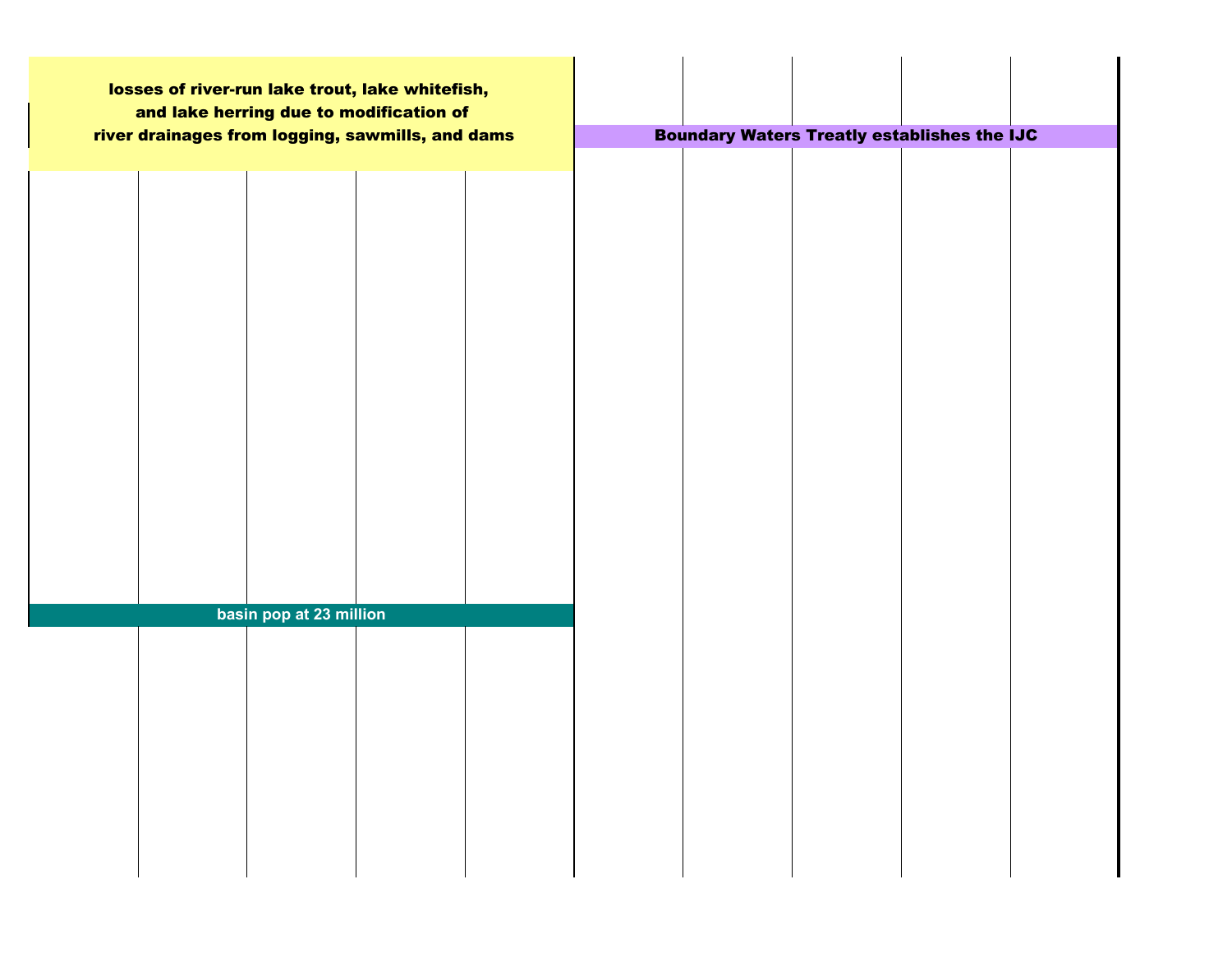